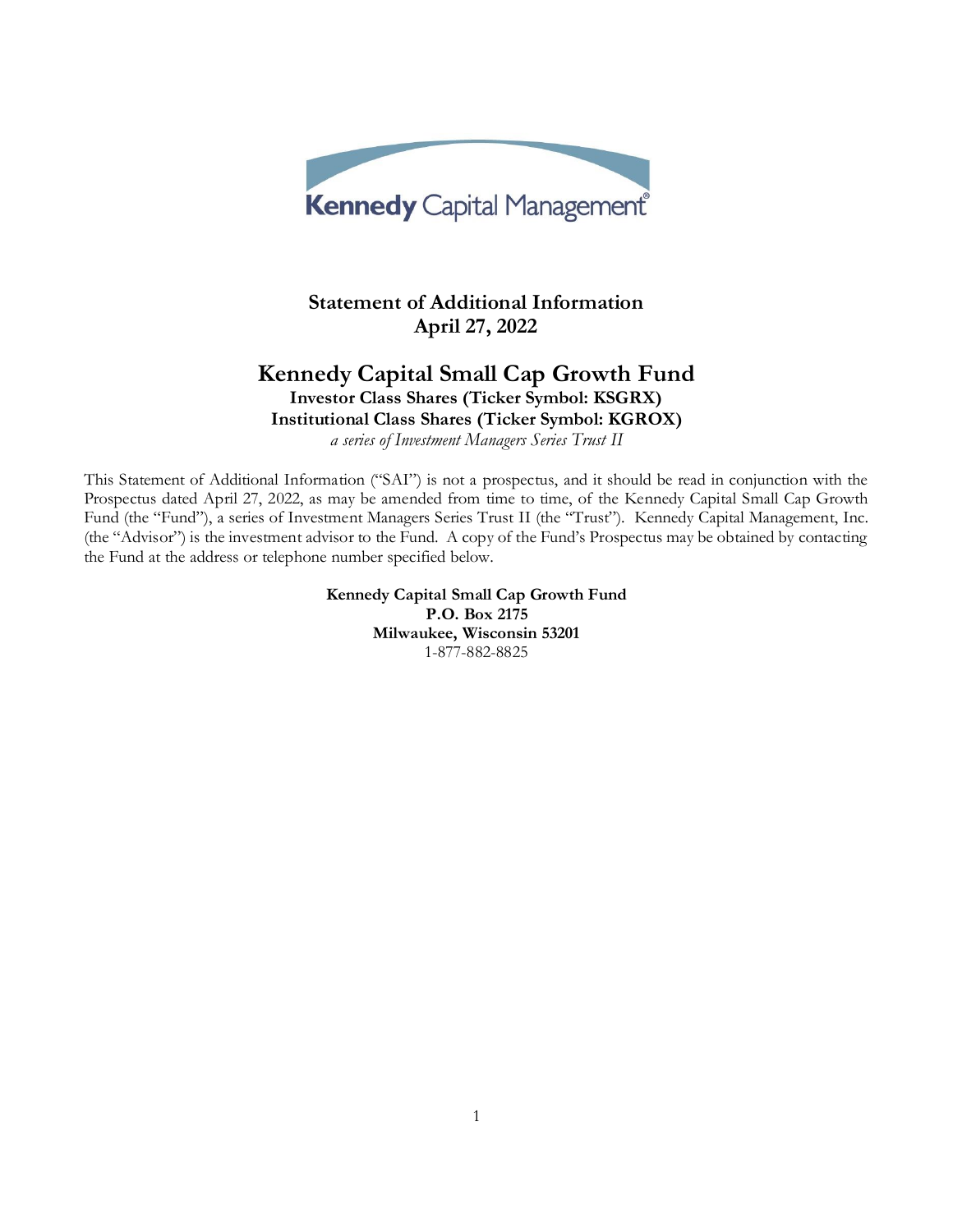# TABLE OF CONTENTS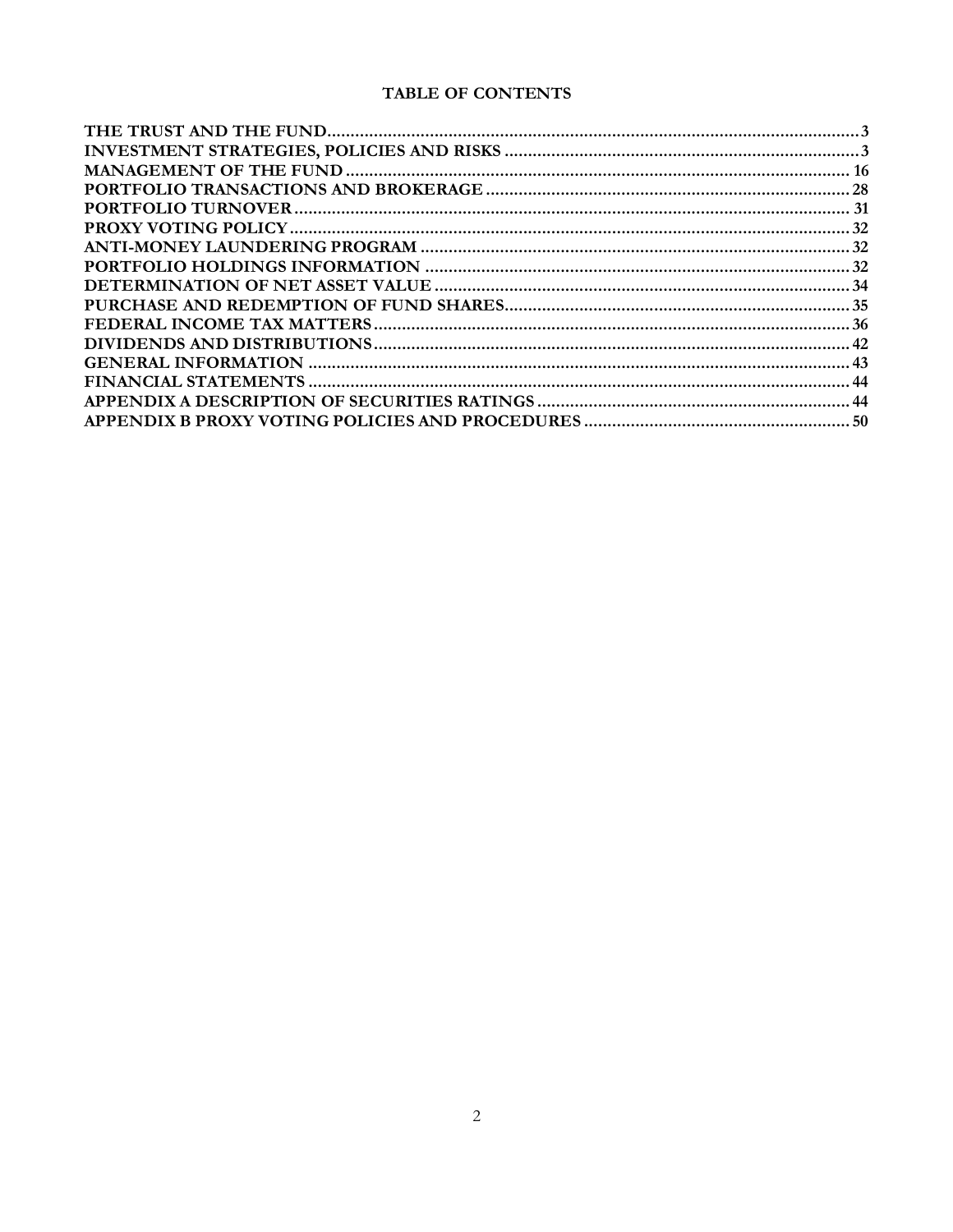# **THE TRUST AND THE FUND**

The Trust is an open-end management investment company organized as a Delaware statutory trust under the laws of the State of Delaware on August 20, 2013. The Trust currently consists of several other series of shares of beneficial interest. This SAI relates only to the Fund and not to the other series of the Trust.

The Trust is registered with the Securities and Exchange Commission ("SEC") as an open-end management investment company. Such a registration does not involve supervision of the management or policies of the Fund. The Prospectus of the Fund and this SAI omit certain information contained in the Registration Statement filed with the SEC. Copies of such information may be obtained from the SEC upon payment of the prescribed fee.

The Fund is classified as a diversified fund, which means it is subject to the diversification requirements under the Investment Company Act of 1940, as amended (the "1940 Act"). Under the 1940 Act, a diversified fund may not, with respect to 75% of its total assets, invest more than 5% of its total assets in the securities of one issuer (and in not more than 10% of the outstanding voting securities of an issuer), excluding cash, Government securities, and securities of other investment companies.

The Fund currently offers two classes of shares: the Investor Class and the Institutional Class. Currently, Investor Class Shares are not available for purchase. Other classes may be established from time to time in accordance with the provisions of the Trust's Agreement and Declaration of Trust (the "Declaration of Trust"). Each class of shares of the Fund generally is identical in all respects except that each class of shares is subject to its own distribution expenses and minimum investments. Each class of shares also has exclusive voting rights with respect to its distribution fees.

# **INVESTMENT STRATEGIES, POLICIES AND RISKS**

The discussion below supplements information contained in the Fund's Prospectus pertaining to the investment policies of the Fund.

# **PRINCIPAL INVESTMENT STRATEGIES , POLICIES AND RISKS**

# **MARKET CONDITIONS**

Events in certain sectors historically have resulted, and may in the future result, in an unusually high degree of volatility in the financial markets, both domestic and foreign. These events have included, but are not limited to: bankruptcies, corporate restructurings, and other events related to the sub-prime mortgage crisis in 2008; governmental efforts to limit short selling and high frequency trading; measures to address U.S. federal and state budget deficits; social, political, and economic instability in Europe; economic stimulus by the Japanese central bank; steep declines in oil prices; dramatic changes in currency exchange rates; China's economic slowdown; and Russia's invasion of Ukraine. Interconnected global economies and financial markets increase the possibility that conditions in one country or region might adversely impact issuers in a different country or region. Such events may cause significant declines in the values and liquidity of many securities and other instruments. It is impossible to predict whether such conditions will recur. Because such situations may be widespread, it may be difficult to identify both risks and opportunities using past models of the interplay of market forces, or to predict the duration of such events.

An outbreak of infectious respiratory illness caused by a novel coronavirus known as COVID-19 was first detected in China in December 2019 and then was detected globally. This coronavirus has resulted in certain travel restrictions, closed international borders, enhanced health screenings at ports of entry and elsewhere, disruption of and delays in healthcare service preparation and delivery, prolonged quarantines, cancellations, supply chain disruptions, and lower consumer demand, as well as general concern and uncertainty. The impact of COVID-19, and other infectious illness outbreaks that may arise in the future, could adversely affect the economies of many nations or the entire global economy, individual issuers and capital markets in ways that cannot necessarily be foreseen. In addition, the impact of infectious illnesses in emerging market countries may be greater due to generally less established healthcare systems.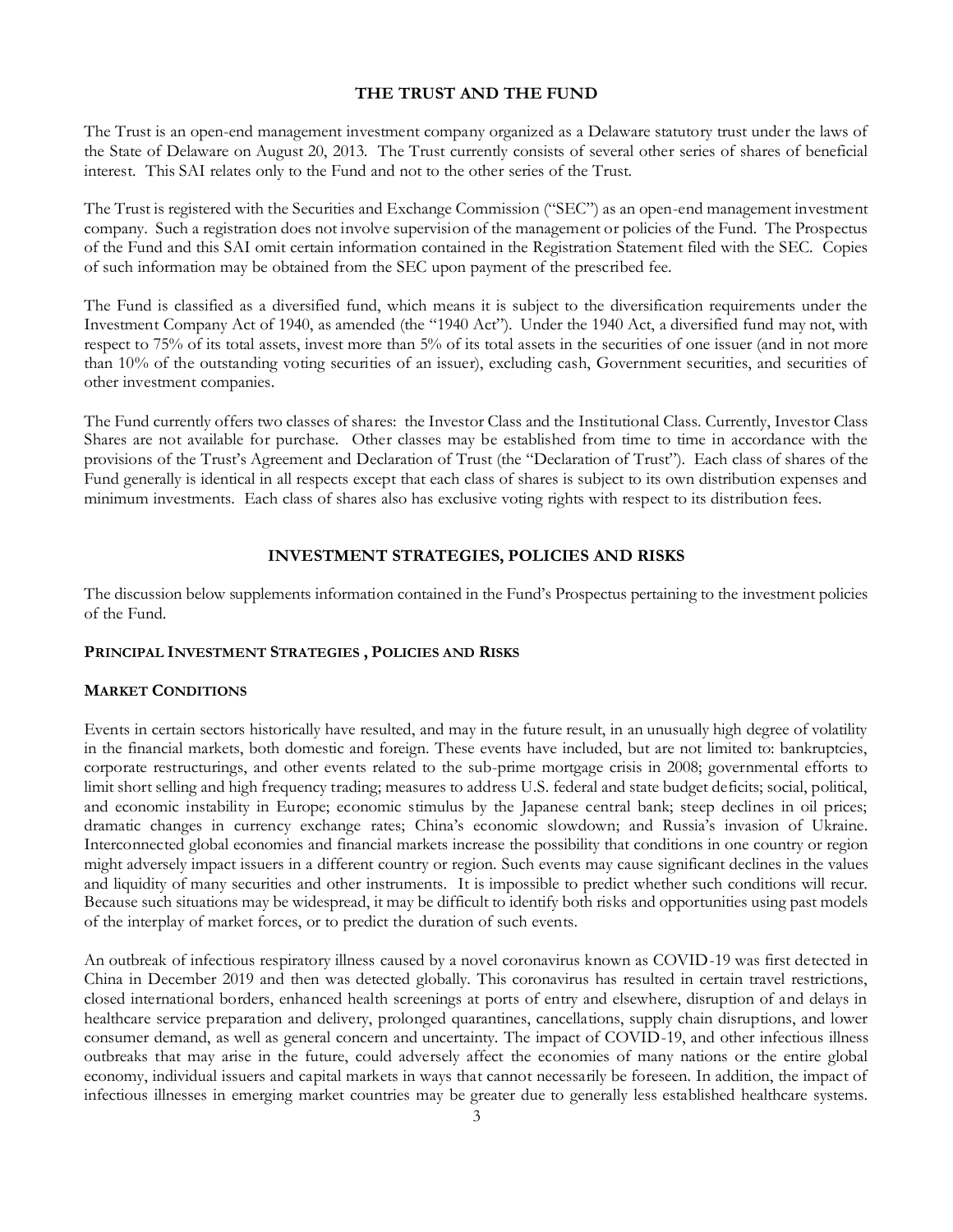Public health crises caused by the COVID-19 outbreak may exacerbate other pre-existing political, social and economic risks in certain countries or globally. The duration of the COVID-19 outbreak and its effects cannot be determined with certainty.

# **EQUITY SECURITIES**

#### **Common Stock**

The Fund may invest in common stock. Common stock represents an equity (ownership) interest in a company, and usually possesses voting rights and earns dividends. Dividends on common stock are not fixed but are declared at the discretion of the issuer. Common stock generally represents the riskiest investment in a company. In addition, common stock generally has the greatest appreciation and depreciation potential because increases and decreases in earnings are usually reflected in a company's stock price.

The fundamental risk of investing in common stock is that the value of the stock might decrease. Stock values fluctuate in response to the activities of an individual company or in response to general market and/or economic conditions. While common stocks have historically provided greater long-term returns than preferred stocks, fixed-income and money market investments, common stocks have also experienced significantly more volatility than the returns from those other investments.

### **Small-Cap Stocks**

The Fund may invest in stock of companies with market capitalizations that are small compared to other publicly traded companies. Investments in larger companies present certain advantages in that such companies generally have greater financial resources, more extensive research and development, manufacturing, marketing and service capabilities, and more stability and greater depth of management and personnel. Investments in smaller, less seasoned companies may present greater opportunities for growth but also may involve greater risks than customarily are associated with more established companies. The securities of smaller companies may be subject to more abrupt or erratic market movements than larger, more established companies. These companies may have limited product lines, markets or financial resources, or they may be dependent upon a limited management group. Their securities may be traded in the over-thecounter market or on a regional exchange, or may otherwise have limited liquidity. As a result of owning large positions in this type of security, the Fund is subject to the additional risk of possibly having to sell portfolio securities at disadvantageous times and prices if redemptions require the Fund to liquidate its securities positions. In addition, it may be prudent for the Fund, as its asset size grows, to limit the number of relatively small positions it holds in securities having limited liquidity in order to minimize its exposure to such risks, to minimize transaction costs, and to maximize the benefits of research. As a consequence, as the Fund's asset size increases, the Fund may reduce its exposure to illiquid small capitalization securities, which could adversely affect performance.

#### **FOREIGN INVESTMENTS**

The Fund may make foreign investments. Investments in the securities of foreign issuers and other non-U.S. investments may involve risks in addition to those normally associated with investments in the securities of U.S. issuers or other U.S. investments. All foreign investments are subject to risks of foreign political and economic instability, adverse movements in foreign exchange rates, and the imposition or tightening of exchange controls and limitations on the repatriation of foreign capital. Other risks stem from potential changes in governmental attitude or policy toward private investment, which in turn raises the risk of nationalization, increased taxation or confiscation of foreign investors' assets. Additionally, the imposition of sanctions, trade restrictions (including tariffs) and other government restrictions by the United States and/or other governments may adversely affect the values of a Fund's foreign investments.

The financial problems in global economies over the past several years, including the European sovereign debt crisis, may continue to cause high volatility in global financial markets. In addition, global economies are increasingly interconnected, which increases the possibilities that conditions in one country or region might adversely impact a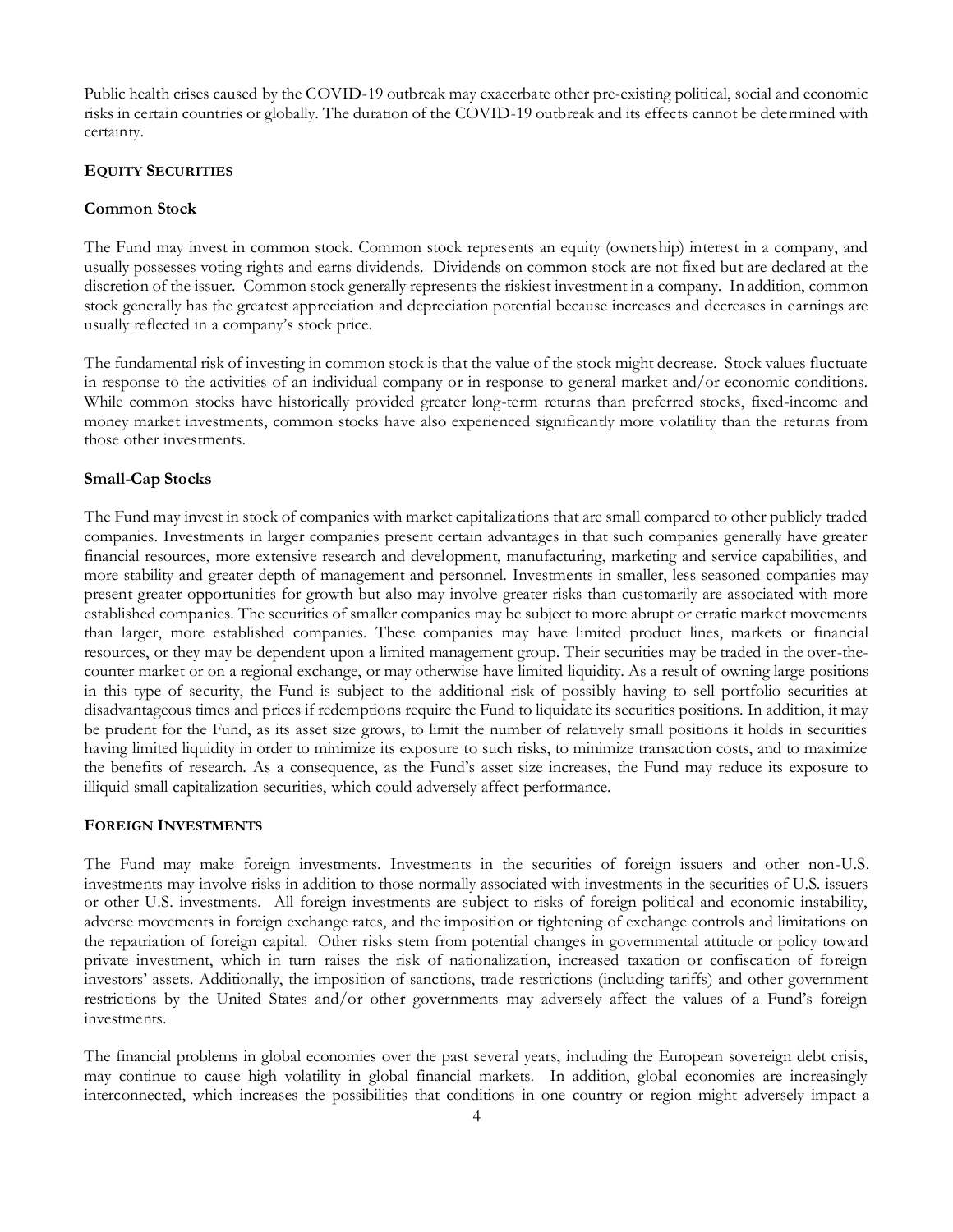different country or region. The severity or duration of these conditions may also be affected if one or more countries leave the Euro currency or by other policy changes made by governments or quasi-governmental organizations.

Additional non-U.S. taxes and expenses may also adversely affect the Fund's performance, including foreign withholding taxes on foreign securities' dividends. Brokerage commissions and other transaction costs on foreign securities exchanges are generally higher than in the United States. Foreign companies may be subject to different accounting, auditing and financial reporting standards. To the extent foreign securities held by the Fund are not registered with the SEC or with any other U.S. regulator, the issuers thereof will not be subject to the reporting requirements of the SEC or any other U.S. regulator. Accordingly, less information may be available about foreign companies and other investments than is generally available on issuers of comparable securities and other investments in the United States. Foreign securities and other investments may also trade less frequently and with lower volume and may exhibit greater price volatility than U.S. securities and other investments.

Changes in foreign exchange rates will affect the value in U.S. Dollars of any foreign currency-denominated securities and other investments held by the Fund. Exchange rates are influenced generally by the forces of supply and demand in the foreign currency markets and by numerous other political and economic events occurring outside the United States, many of which may be difficult, if not impossible, to predict.

Income from any foreign securities and other investments will be received and realized in foreign currencies, and the Fund is required to compute and distribute income in U.S. Dollars. Accordingly, a decline in the value of a particular foreign currency against the U.S. Dollar occurring after the Fund's income has been earned and computed in U.S. Dollars may require the Fund to liquidate portfolio securities or other investments to acquire sufficient U.S. Dollars to make a distribution. Similarly, if the exchange rate declines between the time the Fund incurs expenses in U.S. Dollars and the time such expenses are paid, the Fund may be required to liquidate additional portfolio securities or other investments to purchase the U.S. Dollars required to meet such expenses.

The Fund may purchase foreign bank obligations. In addition to the risks described above that are generally applicable to foreign investments, the investments that the Fund makes in obligations of foreign banks, branches or subsidiaries may involve further risks, including differences between foreign banks and U.S. banks in applicable accounting, auditing and financial reporting standards, and the possible establishment of exchange controls or other foreign government laws or restrictions applicable to the payment of certificates of deposit or time deposits that may affect adversely the payment of principal and interest on the securities and other investments held by the Fund.

#### **Depositary Receipts**

The Fund may invest in depositary receipts. American Depositary Receipts ("ADRs") are negotiable receipts issued by a U.S. bank or trust company that evidence ownership of securities in a foreign company which have been deposited with such bank or trust company's office or agent in a foreign country. European Depositary Receipts ("EDRs") are negotiable certificates held in the bank of one country representing a specific number of shares of a stock traded on an exchange of another country. Global Depositary Receipts ("GDRs") are negotiable certificates held in the bank of one country representing a specific number of shares of a stock traded on an exchange of another country. Canadian Depositary Receipts ("CDRs") are negotiable receipts issued by a Canadian bank or trust company that evidence ownership of securities in a foreign company which have been deposited with such bank or trust company's office or agent in a foreign country.

Investing in ADRs, EDRs, GDRs, and CDRs presents risks that may not be equal to the risk inherent in holding the equivalent shares of the same companies that are traded in the local markets even though the Fund will purchase, sell and be paid dividends on ADRs in U.S. Dollars. These risks include fluctuations in currency exchange rates, which are affected by international balances of payments and other economic and financial conditions; government intervention; speculation; and other factors. With respect to certain foreign countries, there is the possibility of expropriation or nationalization of assets, confiscatory taxation, political and social upheaval, and economic instability. The Fund may be required to pay foreign withholding or other taxes on certain ADRs, EDRs, GDRs, or CDRs that it owns, but investors may or may not be able to deduct their pro-rata share of such taxes in computing their taxable income, or take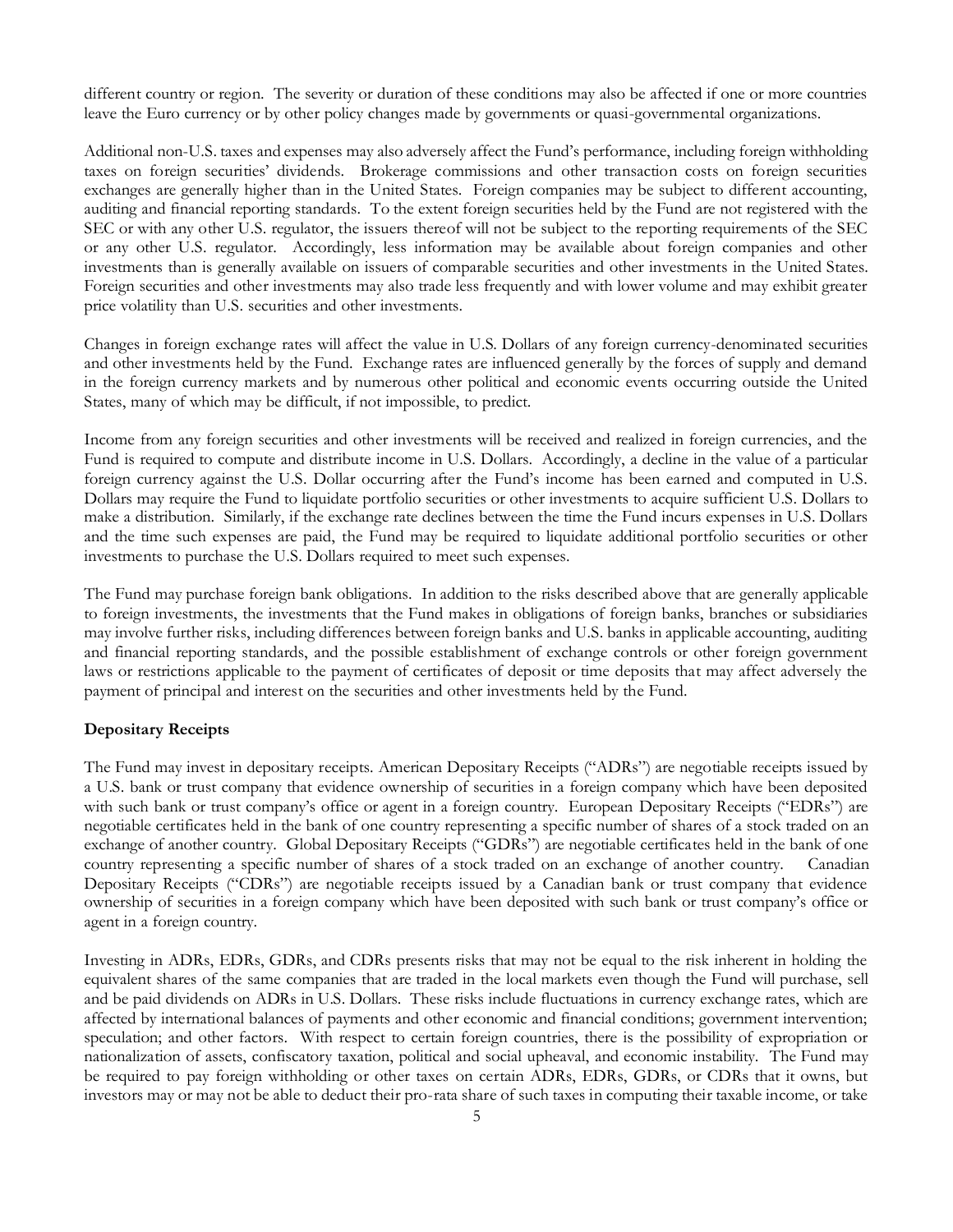such shares as a credit against their U.S. federal income tax. See "Federal Income Tax Matters." ADRs, EDRs, GDRs, and CDRs may be sponsored by the foreign issuer or may be unsponsored. Unsponsored ADRs, EDRs, GDRs, and CDRs are organized independently and without the cooperation of the foreign issuer of the underlying securities. Unsponsored ADRs, EDRs, GDRs, and CDRs are offered by companies which are not prepared to meet either the reporting or accounting standards of the United States. While readily exchangeable with stock in local markets, unsponsored ADRs, EDRs, GDRs, and CDRs may be less liquid than sponsored ADRs, EDRs, GDRs, and CDRs. Additionally, there generally is less publicly available information with respect to unsponsored ADRs, EDRs, GDRs, and CDRs.

### **REAL ESTATE INVESTMENT TRUSTS ("REITs")**

The Fund may invest in REITs. REITs are pooled investment vehicles that invest primarily in income producing real estate or real estate related loans or interests. REITs are generally classified as equity REITs, mortgage REITs, or a combination of equity and mortgage REITs. Equity REITs invest the majority of their assets directly in real property and derive income primarily from the collection of rents. Equity REITs can also realize capital gains by selling properties that have appreciated in value. Mortgage REITs invest the majority of their assets in real estate mortgages and derive income from the collection of principal and interest payments. Similar to regulated investment companies such as the Fund, REITs are not taxed on income distributed to shareholders provided they comply with several requirements of the Code. The Fund will indirectly bear its proportionate share of expenses incurred by REITs in which the Fund invests in addition to the expenses incurred directly by the Fund.

Investing in REITs involves certain unique risks in addition to those risks associated with investing in the real estate industry in general. Equity REITs may be affected by changes in the value of the underlying property owned by the REITs, while mortgage REITs may be affected by the quality of any credit extended. REITs are dependent upon management skills, are not diversified, and are subject to heavy cash flow dependency, default by borrowers and selfliquidation.

Investing in REITs involves risks similar to those associated with investing in small capitalization companies. REITs may have limited financial resources, may trade less frequently and in a limited volume and may be subject to more abrupt or erratic price movements than larger company securities. Historically, small capitalization stocks, such as REITs, have had more price volatility than larger capitalization stocks.

REITs may fail to qualify for the favorable federal income tax treatment generally available to them under the Code and may fail to maintain their exemptions from registration under the 1940 Act. REITs (especially mortgage REITs) also are subject to interest rate risks. When interest rates decline, the value of a REIT's investment in fixed-rate obligations can be expected to rise. Conversely, when interest rates rise, the value of a REIT's investment in fixed-rate obligations can be expected to decline. In contrast, as interest rates on adjustable rate mortgage loans are reset periodically, yields on a REIT's investments in such loans will gradually align themselves to reflect changes in market interest rates, causing the value of such investments to fluctuate less dramatically in response to interest rate fluctuations than would investments in fixed-rate obligations.

#### **INVESTMENT COMPANY SECURITIES**

The Fund may invest in shares of other investment companies (each, an "Underlying Fund"), including open-end funds, closed-end funds, unit investment trusts ("UITs") and exchange-traded funds ("ETFs"), to the extent permitted by applicable law and subject to certain restrictions set forth in this SAI.

Under Section 12(d)(1)(A) of the 1940 Act, the Fund may acquire securities of an Underlying Fund in amounts which, as determined immediately after the acquisition is made, do not exceed (i) 3% of the total outstanding voting stock of such Underlying Fund, (ii) 5% of the value of the Fund's total assets, and (iii) 10% of the value of the Fund's total assets when combined with all other Underlying Fund securities held by the Fund. The Fund may exceed these statutory limits when permitted by SEC order or other applicable law or regulatory guidance, such as is the case with many ETFs. In October 2022, the SEC adopted certain regulatory changes and took other actions related to the ability of an investment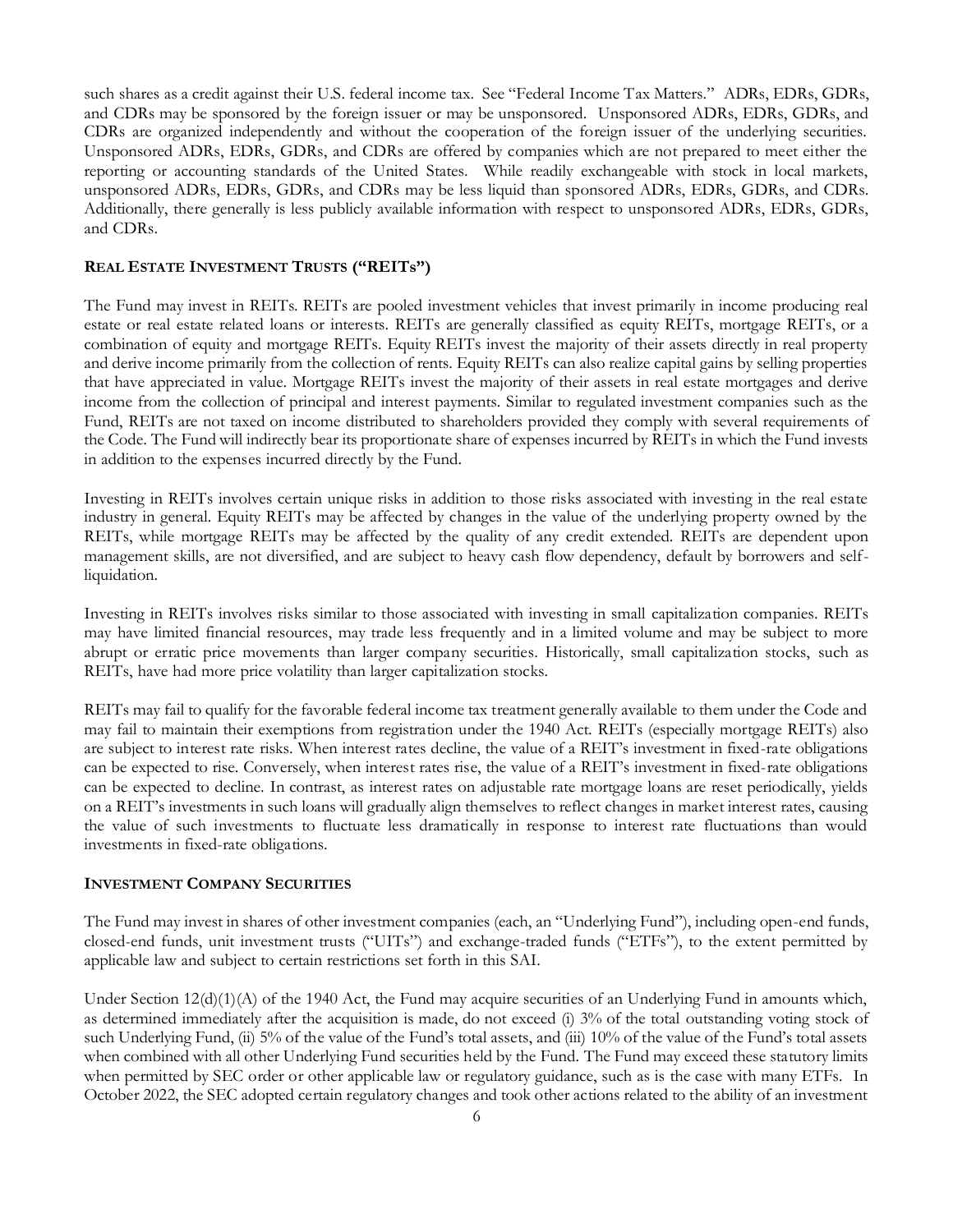company to invest in the securities of another investment company. These changes include, in part, the rescission of certain SEC exemptive orders permitting investments in excess of the statutory limits, the withdrawal of certain related SEC staff no-action letters, and the adoption of Rule 12d1-4 under the 1940 Act, which permits the Fund to invest in other investment companies beyond the statutory limits, subject to certain conditions. Rule 12d1-4, among other things, (1) applies to both "acquired funds" and "acquiring funds," each as defined under the rule; (2) includes limits on control and voting of acquired funds' shares; (3) requires that the investment advisers of an acquired fund and acquiring fund relying on the rule make certain specified findings based on their evaluation of the relevant fund of funds structure; (4) requires funds that are relying on the rule, and which do not have the same investment adviser, to enter into a fund of funds investment agreement, which must include specific terms; and (5) includes certain limits on complex fund of funds structures.

Generally, under Sections 12(d)(1)(F) and 12(d)(1)(G) of the 1940 Act and SEC rules adopted pursuant to the 1940 Act, the Fund may acquire the securities of affiliated and unaffiliated Underlying Funds subject to the following guidelines and restrictions:

- The Fund may own an unlimited amount of the securities of any registered open-end fund or registered unit investment trust that is affiliated with the Fund, so long as any such Underlying Fund has a policy that prohibits it from acquiring any securities of registered open-end funds or registered UITs in reliance on certain sections of the 1940 Act.
- The Fund and its "affiliated persons" may own up to 3% of the outstanding stock of any fund, subject to the following restrictions:
	- i. the Fund and each Underlying Fund, in the aggregate, may not charge a sales load greater than the limits set forth in Rule 2830(d)(3) of the Conduct Rules of the Financial Industry Regulatory Authority ("FINRA") applicable to funds of funds;
	- ii. each Underlying Fund is not obligated to redeem more than 1% of its total outstanding securities during any period less than 30 days; and
	- iii. the Fund is obligated either to (i) seek instructions from its shareholders with regard to the voting of all proxies with respect to the Underlying Fund and to vote in accordance with such instructions, or (ii) to vote the shares of the Underlying Fund held by the Fund in the same proportion as the vote of all other shareholders of the Underlying Fund.

Underlying Funds typically incur fees that are separate from those fees incurred directly by the Fund. The Fund's purchase of such investment company securities results in the layering of expenses as Fund shareholders would indirectly bear a proportionate share of the operating expenses of such investment companies, including advisory fees, in addition to paying Fund expenses. In addition, the securities of other investment companies may also be leveraged and will therefore be subject to certain leverage risks. The net asset value and market value of leveraged securities will be more volatile and the yield to shareholders will tend to fluctuate more than the yield generated by unleveraged securities. Investment companies may have investment policies that differ from those of the Fund.

Under certain circumstances an open-end investment company in which the Fund invests may determine to make payment of a redemption by the Fund wholly or in part by a distribution in kind of securities from its portfolio, instead of in cash. As a result, the Fund may hold such securities until the Advisor determines it is appropriate to dispose of them. Such disposition will impose additional costs on the Fund.

Investment decisions by the investment advisors to the registered investment companies in which the Fund invests are made independently of the Fund. At any particular time, one Underlying Fund may be purchasing shares of an issuer whose shares are being sold by another Underlying Fund. As a result, under these circumstances the Fund indirectly would incur certain transactional costs without accomplishing any investment purpose.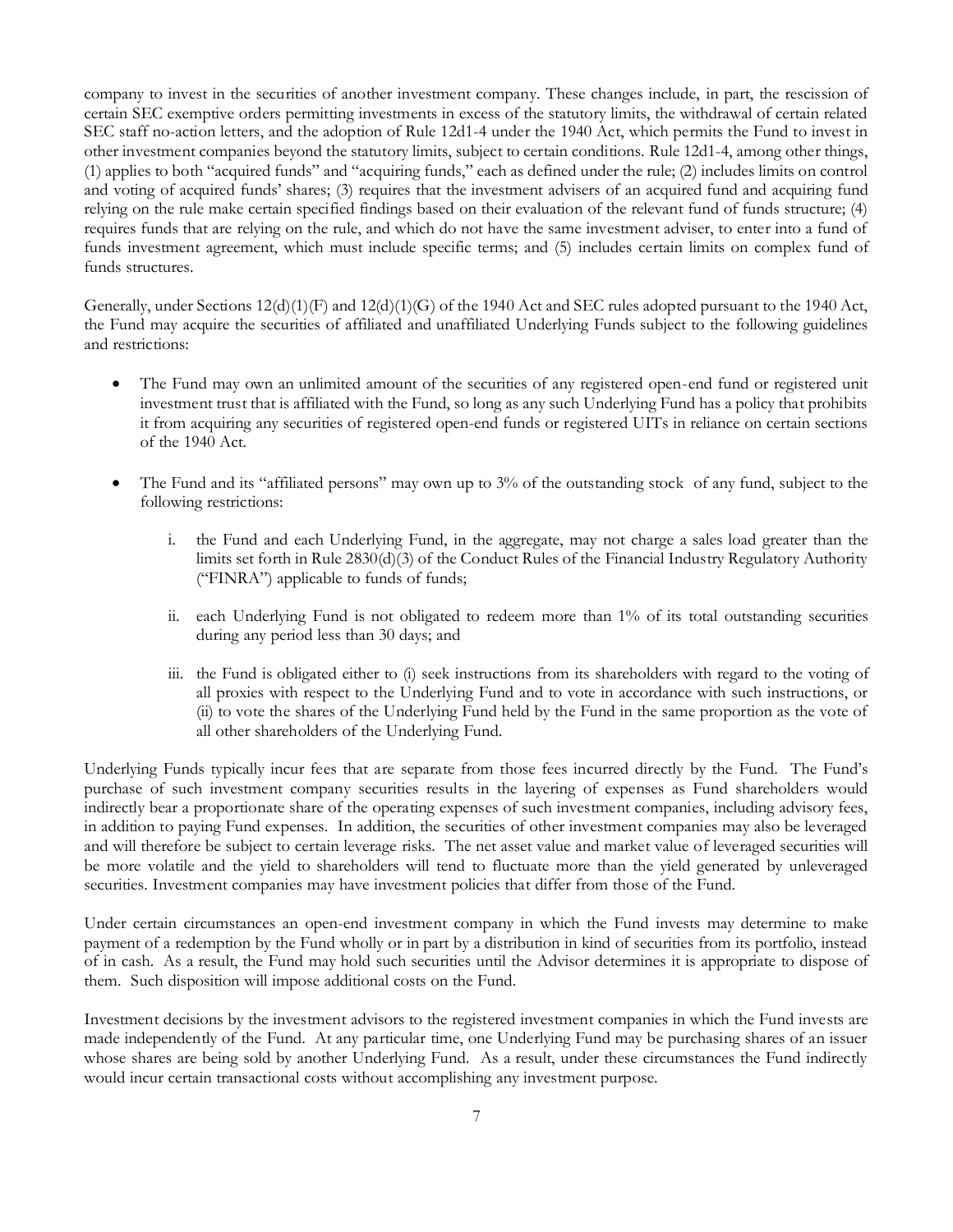## **Exchange-Traded Funds ("ETFs")**

The Fund may invest in ETFs. ETFs are pooled investment vehicles that generally seek to track the performance of specific indices. ETFs may be organized as open-end funds or as UITs. Their shares are listed on stock exchanges and can be traded throughout the day at market-determined prices.

An ETF generally issues index-based investments in large aggregations of shares known as "Creation Units" in exchange for a "Portfolio Deposit" consisting of (a) a portfolio of securities designated by the ETF, (b) a cash payment equal to a pro rata portion of the dividends accrued on the ETF's portfolio securities since the last dividend payment by the ETF, net of expenses and liabilities, and (c) a cash payment or credit ("Balancing Amount") designed to equalize the net asset value of the shares and the net asset value of a Portfolio Deposit.

Shares of ETFs are not individually redeemable, except upon the reorganization, merger, conversion or liquidation of the ETF. To redeem shares of an ETF, an investor must accumulate enough shares of the ETF to reconstitute a Creation Unit. The liquidity of small holdings of ETF shares, therefore, will depend upon the existence of a secondary market for such shares. Upon redemption of a Creation Unit, the investor will receive securities designated by the ETF ("Redemption Securities") and a cash payment in an amount equal to the difference between the net asset value of the shares being redeemed and the net asset value of the Redemption Securities.

The price of ETF shares is based upon (but not necessarily identical to) the value of the securities held by the ETF. Accordingly, the level of risk involved in the purchase or sale of ETF shares is similar to the risk involved in the purchase or sale of traditional common stock, with the exception that the pricing mechanism for ETF shares is based on a basket of stocks. Disruptions in the markets for the securities underlying ETF shares purchased or sold by the Fund could result in losses on such shares. There is no assurance that the requirements of the national securities exchanges necessary to maintain the listing of shares of any ETF will continue to be met.

#### **OTHER INVESTMENT STRATEGIES, POLICIES AND RISKS**

### **EQUITY SECURITIES**

#### **Preferred Stock**

The Fund may invest in preferred stock. Preferred stock is a class of stock having a preference over common stock as to the payment of dividends and a share of the proceeds resulting from the issuer's liquidation although preferred stock is usually subordinate to the debt securities of the issuer. Some preferred stocks also entitle their holders to receive additional liquidation proceeds on the same basis as the holders of the issuer's common stock. Preferred stock typically does not possess voting rights and its market value may change based on changes in interest rates. If interest rates rise, the fixed dividend on preferred stocks may be less attractive, causing the price of preferred stocks to decline. Preferred stock may have mandatory sinking fund provisions, as well as call/redemption provisions prior to maturity, a negative feature when interest rates decline. In addition, the Fund may receive stocks or warrants as a result of an exchange or tender of fixed income securities. Preference stock, which is more common in emerging markets than in developed markets, is a special type of common stock that shares in the earnings of an issuer, has limited voting rights, may have a dividend preference, and may also have a liquidation preference. Depending on the features of the particular security, holders of preferred and preference stock may bear the risks regarding common stock or fixed income securities.

#### **Warrants and Rights**

The Fund may invest in warrants or rights (including those acquired in units or attached to other securities) that entitle (but do not obligate) the holder to buy equity securities at a specific price for a specific period of time but will do so only if such equity securities are deemed appropriate by the Advisor. Rights are similar to warrants but typically have a shorter duration and are issued by a company to existing stockholders to provide those holders the right to purchase additional shares of stock at a later date. Warrants and rights do not have voting rights, do not earn dividends, and do not entitle the holder to any rights with respect to the assets of the company that has issued them. They do not represent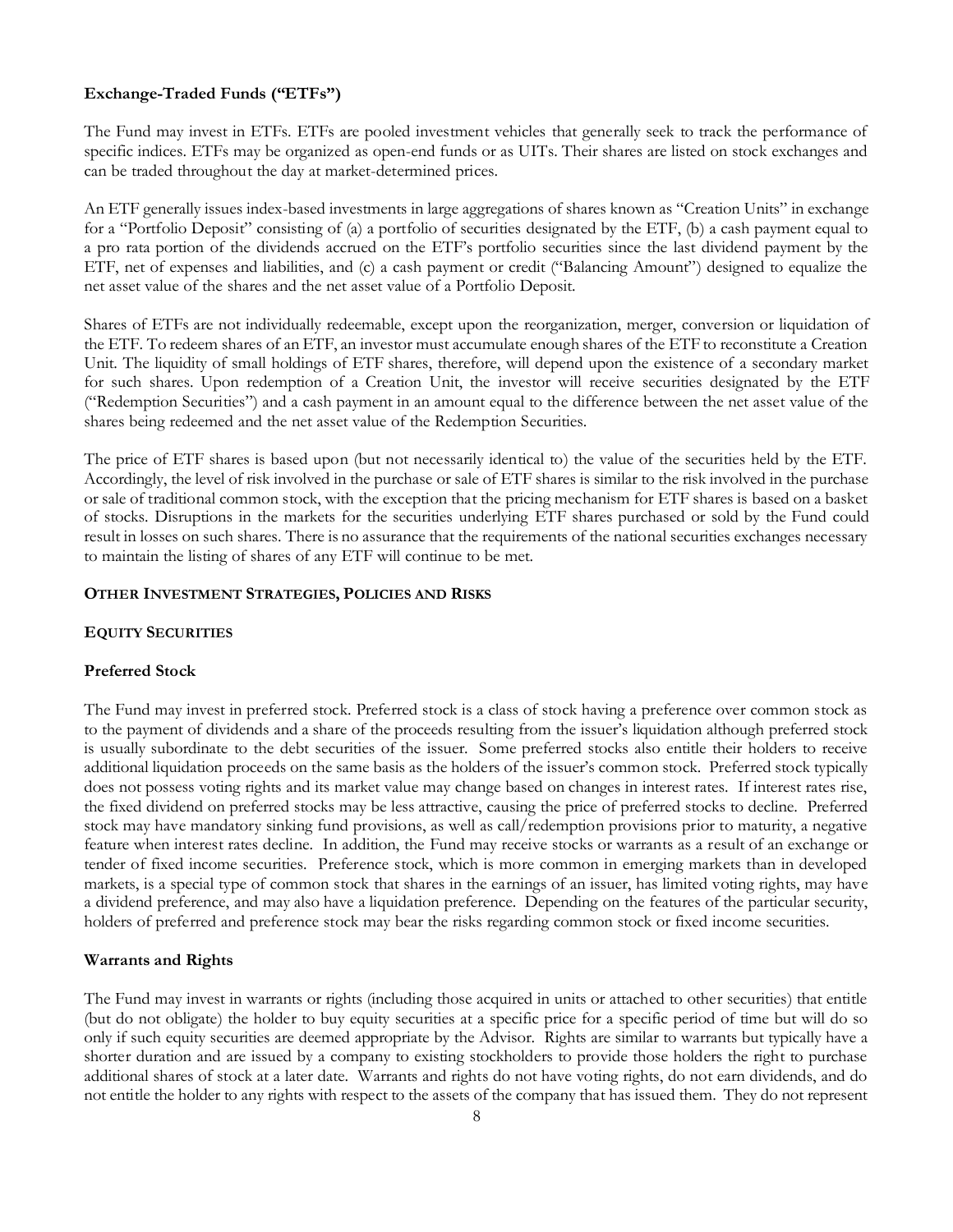ownership of the underlying companies but only the right to purchase shares of those companies at a specified price on or before a specified exercise date. Warrants and rights tend to be more volatile than the underlying stock, and if at a warrant's expiration date the stock is trading at a price below the price set in the warrant, the warrant will expire worthless. Conversely, if at the expiration date the stock is trading at a price higher than the price set in the warrant or right, the Fund can acquire the stock at a price below its market value. The prices of warrants and rights do not necessarily parallel the prices of the underlying securities. An investment in warrants or rights may be considered speculative.

### **Convertible Securities**

The Fund may invest in convertible securities. A convertible security is a preferred stock, warrant or other security that may be converted or exchanged for a prescribed amount of common stock or other security of the same or a different issuer or into cash within a particular period of time at a specified price or formula. A convertible security generally entitles the holder to receive the dividend or interest until the convertible security matures or is redeemed, converted or exchanged. Before conversion, convertible securities generally have characteristics similar to both fixed income and equity securities. Although to a lesser extent than with fixed income securities generally, the market value of convertible securities tends to decline as interest rates increase and, conversely, tends to increase as interest rates decline. In addition, because of the conversion feature, the market value of convertible securities tends to vary with fluctuations in the market value of the underlying common stocks and, therefore, also will react to variations in the general market for equity securities. A significant feature of convertible securities is that as the market price of the underlying common stock declines, convertible securities tend to trade increasingly on a yield basis, and so they may not experience market value declines to the same extent as the underlying common stock. When the market price of the underlying common stock increases, the prices of the convertible securities tend to rise as a reflection of the value of the underlying common stock. While no securities investments are without risk, investments in convertible securities generally entail less risk than investments in common stock of the same issuer.

#### **DEBT SECURITIES**

The Fund may invest in debt securities. Debt securities are used by issuers to borrow money. Generally, issuers pay investors periodic interest and repay the amount borrowed either periodically during the life of the security and/or at maturity. Some debt securities, such as zero coupon bonds, do not pay current interest, but are purchased at a discount from their face values and accrue interest at the applicable coupon rate over a specified time period. Some debt securities pay a periodic coupon that is not fixed; instead payments "float" relative to a reference rate, such as the Secured Overnight Financing Rate ("SOFR"). This "floating rate" debt may pay interest at levels above or below the previous interest payment. The market prices of debt securities fluctuate depending on such factors as interest rates, credit quality and maturity. In general, market prices of debt securities decline when interest rates rise and increase when interest rates fall.

Lower rated debt securities, those rated Ba or below by Moody's Investors Service, Inc. ("Moody's") and/or BB or below by Standard & Poor's Ratings Group ("S&P") or unrated but determined by the Advisor to be of comparable quality, are described by the rating agencies as speculative and involve greater risk of default or price changes than higher rated debt securities due to changes in the issuer's creditworthiness or the fact that the issuer may already be in default. The market prices of these securities may fluctuate more than higher quality securities and may decline significantly in periods of general economic difficulty. It may be more difficult to sell or to determine the value of lower rated debt securities.

Certain additional risk factors related to debt securities are discussed below:

Sensitivity to interest rate and economic changes. Debt securities may be sensitive to economic changes, political and corporate developments, and interest rate changes. In addition, during an economic downturn or periods of rising interest rates, issuers that are highly leveraged may experience increased financial stress that could adversely affect their ability to meet projected business goals, obtain additional financing, and service their principal and interest payment obligations. Furthermore, periods of economic change and uncertainty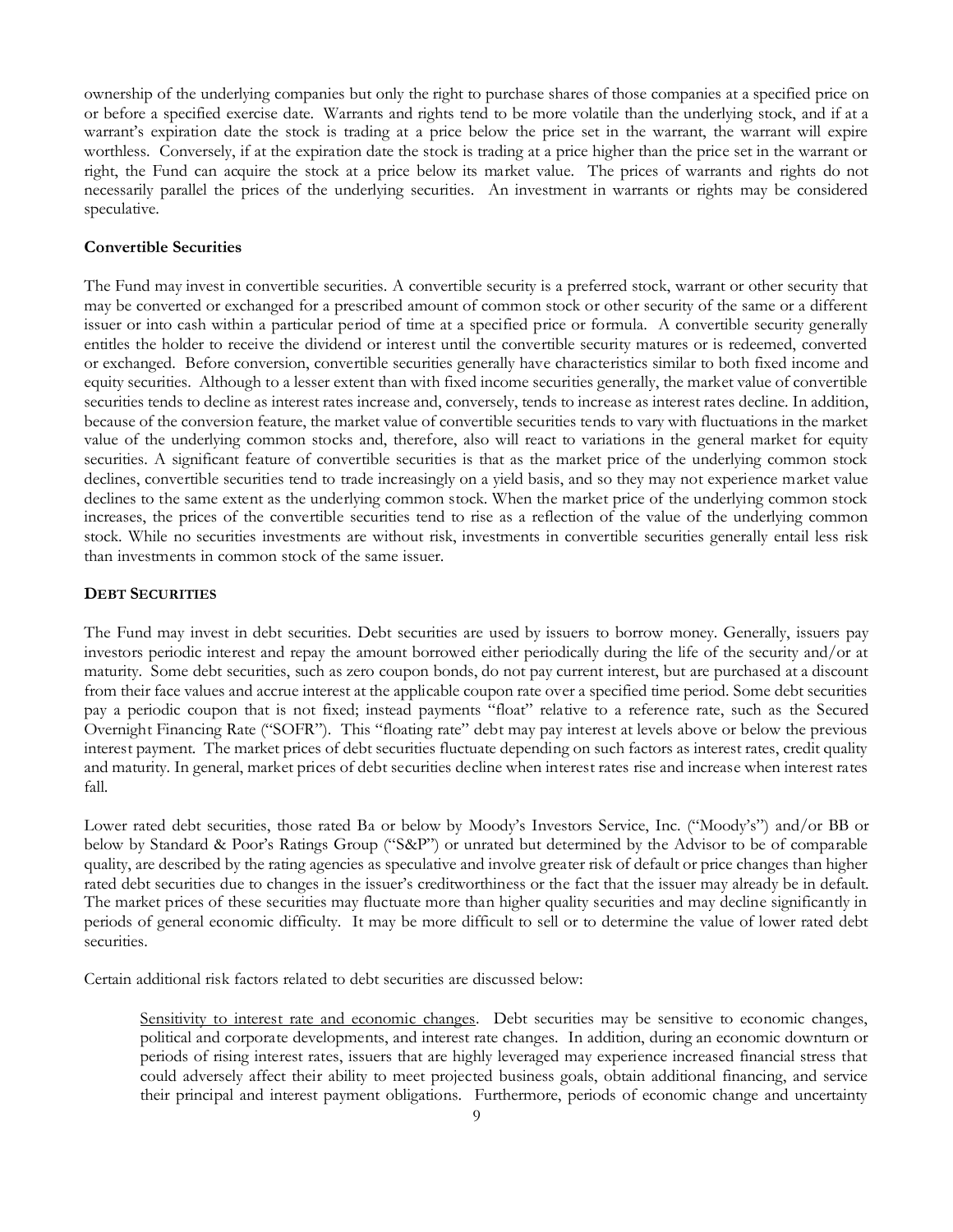can be expected to result in increased volatility of market prices and yields of certain debt securities. For example, prices of these securities can be affected by financial contracts held by the issuer or third parties (such as derivatives) related to the security or other assets or indices.

Payment expectations. Debt securities may contain redemption or call provisions. If an issuer exercises these provisions in a lower interest rate environment, the Fund would have to replace the security with a lower yielding security, resulting in decreased income to investors. If the issuer of a debt security defaults on its obligations to pay interest or principal or is the subject of bankruptcy proceedings, the Fund may incur losses or expenses in seeking recovery of amounts owed to it.

Liquidity. Liquidity risk may result from the lack of an active market, or reduced number and capacity of traditional market participants to make a market in fixed income securities, and may be magnified in a rising interest rate environment or other circumstances where investor redemptions from fixed income mutual funds may be higher than normal, causing increased supply in the market due to selling activity. In such cases, the Fund, due to limitations on investments in illiquid securities and the difficulty in purchasing and selling such securities or instruments, may be unable to achieve its desired level of exposure to a certain sector. To the extent that the Fund's principal investment strategies involve investments in securities of companies with smaller market capitalizations, foreign non-U.S. securities, Rule 144A securities, illiquid sectors of fixed income securities, derivatives or securities with substantial market and/or credit risk, the Fund will tend to have the greatest exposure to liquidity risk. Further, fixed income securities with longer durations until maturity face heightened levels of liquidity risk as compared to fixed income securities with shorter durations until maturity. Finally, liquidity risk also refers to the risk of unusually high redemption requests or other unusual market conditions that may make it difficult for the Fund to fully honor redemption requests within the allowable time period. Meeting such redemption requests could require the Fund to sell securities at reduced prices or under unfavorable conditions, which would reduce the value of the Fund. It may also be the case that other market participants may be attempting to liquidate fixed income holdings at the same time as the Fund, causing increased supply in the market and contributing to liquidity risk and downward pricing pressure.

The Advisor attempts to reduce the risks described above through diversification of the Fund's portfolio, credit analysis of each issuer, and by monitoring broad economic trends as well as corporate and legislative developments, but there can be no assurance that it will be successful in doing so. Credit ratings of debt securities provided by rating agencies indicate a measure of the safety of principal and interest payments, not market value risk. The rating of an issuer is a rating agency's view of past and future potential developments related to the issuer and may not necessarily reflect actual outcomes. There can be a lag between corporate developments and the time a rating is assigned and updated.

Changing Fixed Income Market Conditions. Following the financial crisis that began in 2007, the U.S. government and the Board of Governors of the Federal Reserve System (the "Federal Reserve"), as well as certain foreign governments and central banks, took steps to support financial markets, including by keeping interest rates at historically low levels and by purchasing large quantities of securities issued or guaranteed by the U.S. government, its agencies or instrumentalities on the open market ("Quantitative Easing"). Similar steps were taken again in 2020 in an effort to support the economy during the coronavirus pandemic. This and other government interventions may not work as intended, particularly if the efforts are perceived by investors as being unlikely to achieve the desired results. In addition, when the Federal Reserve determines to "taper" or reduce Quantitative Easing and/or raise the federal funds rate, there is a risk that interest rates across the U.S. financial system will rise. Such policy changes may expose fixed-income and related markets to heightened volatility and may reduce liquidity for certain Fund investments, which could cause the value of the Fund's investments and share price to decline. If the Fund invests in derivatives tied to fixed income markets it may be more substantially exposed to these risks than a fund that does not invest in derivatives.

Bond markets have consistently grown over the past three decades while the capacity for traditional dealer counterparties to engage in fixed income trading has not kept pace and in some cases has decreased. As a result, dealer inventories of corporate bonds, which provide a core indication of the ability of financial intermediaries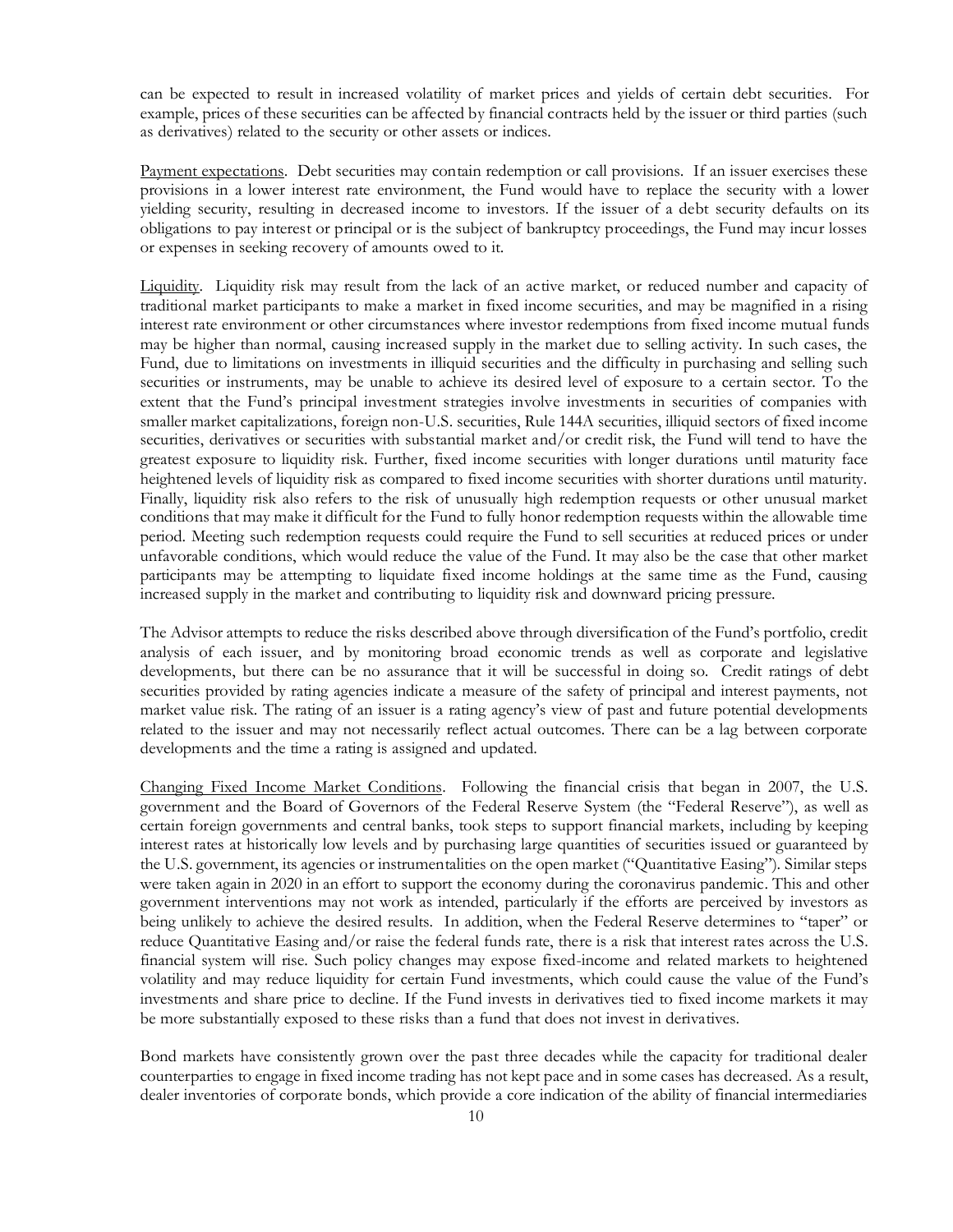to "make markets," are at or near historic lows in relation to market size. Because market makers provide stability to a market through their intermediary services, the significant reduction in dealer inventories could potentially lead to decreased liquidity and increased volatility in the fixed income markets. Such issues may be exacerbated during periods of economic uncertainty.

Bond Ratings. Bond rating agencies may assign modifiers (such as  $+/-$ ) to ratings categories to signify the relative position of a credit within the rating category. Investment policies that are based on ratings categories should be read to include any security within that category, without considering the modifier. Please refer to Appendix A for more information about credit ratings.

### **FOREIGN INVESTMENTS**

The Fund may make foreign investments. Investments in the securities of foreign issuers and other non-U.S. investments may involve risks in addition to those normally associated with investments in the securities of U.S. issuers or other U.S. investments. All foreign investments are subject to risks of foreign political and economic instability, adverse movements in foreign exchange rates, and the imposition or tightening of exchange controls and limitations on the repatriation of foreign capital. Other risks stem from potential changes in governmental attitude or policy toward private investment, which in turn raises the risk of nationalization, increased taxation or confiscation of foreign investors' assets. Additionally, the imposition of sanctions, trade restrictions (including tariffs) and other government restrictions by the United States and/or other governments may adversely affect the values of the Fund's foreign investments.

The financial problems in global economies over the past several years, including the European sovereign debt crisis, may continue to cause high volatility in global financial markets. In addition, global economies are increasingly interconnected, which increases the possibilities that conditions in one country or region might adversely impact a different country or region. The severity or duration of these conditions may also be affected if one or more countries leave the Euro currency or by other policy changes made by governments or quasi-governmental organizations.

Additional non-U.S. taxes and expenses may also adversely affect the Fund's performance, including foreign withholding taxes on foreign securities' dividends. Brokerage commissions and other transaction costs on foreign securities exchanges are generally higher than in the United States. Foreign companies may be subject to different accounting, auditing and financial reporting standards. To the extent foreign securities held by the Fund are not registered with the SEC or with any other U.S. regulator, the issuers thereof will not be subject to the reporting requirements of the SEC or any other U.S. regulator. Accordingly, less information may be available about foreign companies and other investments than is generally available on issuers of comparable securities and other investments in the United States. Foreign securities and other investments may also trade less frequently and with lower volume and may exhibit greater price volatility than U.S. securities and other investments.

Changes in foreign exchange rates will affect the value in U.S. Dollars of any foreign currency-denominated securities and other investments held by the Fund. Exchange rates are influenced generally by the forces of supply and demand in the foreign currency markets and by numerous other political and economic events occurring outside the United States, many of which may be difficult, if not impossible, to predict.

Income from any foreign securities and other investments will be received and realized in foreign currencies, and the Fund is required to compute and distribute income in U.S. Dollars. Accordingly, a decline in the value of a particular foreign currency against the U.S. Dollar occurring after the Fund's income has been earned and computed in U.S. Dollars may require the Fund to liquidate portfolio securities or other investments to acquire sufficient U.S. Dollars to make a distribution. Similarly, if the exchange rate declines between the time the Fund incurs expenses in U.S. Dollars and the time such expenses are paid, the Fund may be required to liquidate additional portfolio securities or other investments to purchase the U.S. Dollars required to meet such expenses.

The Fund may purchase foreign bank obligations. In addition to the risks described above that are generally applicable to foreign investments, the investments that the Fund makes in obligations of foreign banks, branches or subsidiaries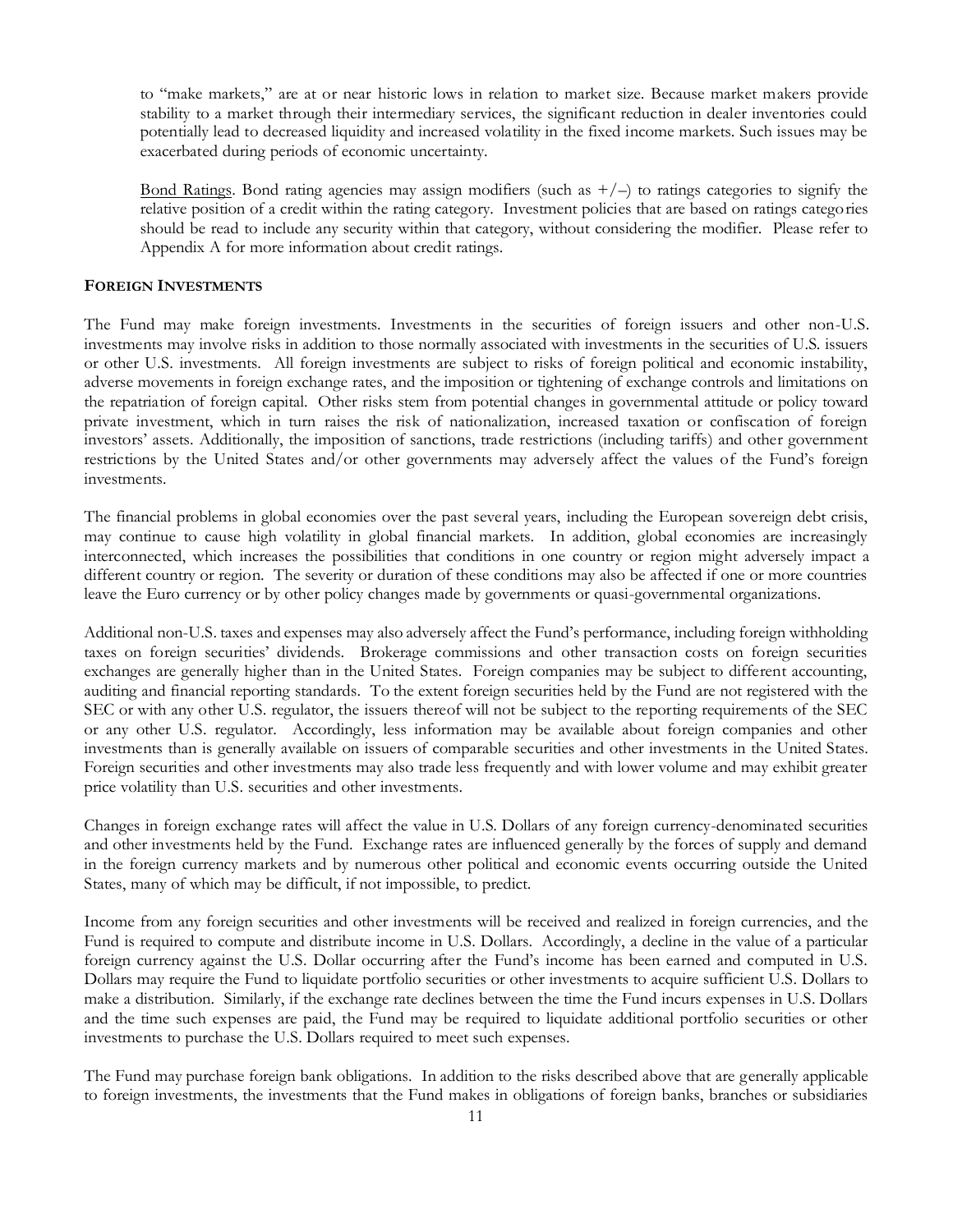may involve further risks, including differences between foreign banks and U.S. banks in applicable accounting, auditing and financial reporting standards, and the possible establishment of exchange controls or other foreign government laws or restrictions applicable to the payment of certificates of deposit or time deposits that may affect adversely the payment of principal and interest on the securities and other investments held by the Fund.

#### **Emerging Markets**

The Fund may invest in companies organized or doing substantial business in emerging market countries or developing countries as defined by the World Bank, International Financial Corporation, or the Morgan Stanley Capital International (MSCI) emerging market indices or other comparable indices. Investing in emerging markets involves additional risks and special considerations not typically associated with investing in other more established economies or markets. Such risks may include (i) increased risk of nationalization or expropriation of assets or confiscatory taxation; (ii) greater social, economic and political uncertainty, including war; (iii) higher dependence on exports and the corresponding importance of international trade; (iv) greater volatility, less liquidity and smaller capitalization of markets; (v) greater volatility in currency exchange rates; (vi) greater risk of inflation; (vii) greater controls on foreign investment and limitations on realization of investments, repatriation of invested capital and on the ability to exchange local currencies for U.S. dollars; (viii) increased likelihood of governmental involvement in and control over the economy; (ix) governmental decisions to cease support of economic reform programs or to impose centrally planned economies; (x) differences in regulatory, accounting, auditing, and financial reporting and recordkeeping standards, which may result in the unavailability of material information about issuers; (xi) less extensive regulation of the markets; (xii) longer settlement periods for transactions and less reliable clearance and custody arrangements; (xiii) less developed corporate laws regarding fiduciary duties of officers and directors and the protection of investors; (xiv) certain considerations regarding the maintenance of the Fund's securities with local brokers and securities depositories and (xv) the imposition of withholding or other taxes on dividends, interest, capital gains, other income or gross sale or disposition proceeds.

Repatriation of investment income, assets and the proceeds of sales by foreign investors may require governmental registration and/or approval in some emerging market countries. The Fund could be adversely affected by delays in or a refusal to grant any required governmental registration or approval for such repatriation, or by withholding taxes imposed by emerging market countries on interest or dividends paid on securities held by the Fund or gains from the disposition of such securities.

In emerging markets, there is often less government supervision and regulation of business and industry practices, stock exchanges, over-the-counter markets, brokers, dealers, counterparties and issuers than in other more established markets. Any regulatory supervision that is in place may be subject to manipulation or control. Some emerging market countries do not have mature legal systems comparable to those of more developed countries. Moreover, the process of legal and regulatory reform may not be proceeding at the same pace as market developments, which could result in investment risk. Legislation to safeguard the rights of private ownership may not yet be in place in certain areas, and there may be the risk of conflict among local, regional and national requirements. In certain cases, the laws and regulations governing investments in securities may not exist or may be subject to inconsistent or arbitrary appreciation or interpretation. Both the independence of judicial systems and their immunity from economic, political or nationalistic influences remain largely untested in many countries. It may also be difficult or impossible for the Fund to pursue legal remedies or to obtain and enforce judgments in local courts.

#### **EUROPE – RECENT EVENTS**

A number of countries in Europe have experienced severe economic and financial difficulties. Many non-governmental issuers, and even certain governments, have defaulted on, or been forced to restructure, their debts; many other issuers have faced difficulties obtaining credit or refinancing existing obligations; financial institutions have in many cases required government or central bank support, have needed to raise capital, and/or have been impaired in their ability to extend credit; and financial markets in Europe and elsewhere have experienced extreme volatility and declines in asset values and liquidity. These difficulties may continue, worsen or spread within or outside Europe. Responses to the financial problems by European governments, central banks and others, including austerity measures and reforms, may not work, may result in social unrest and may limit future growth and economic recovery or have other unintended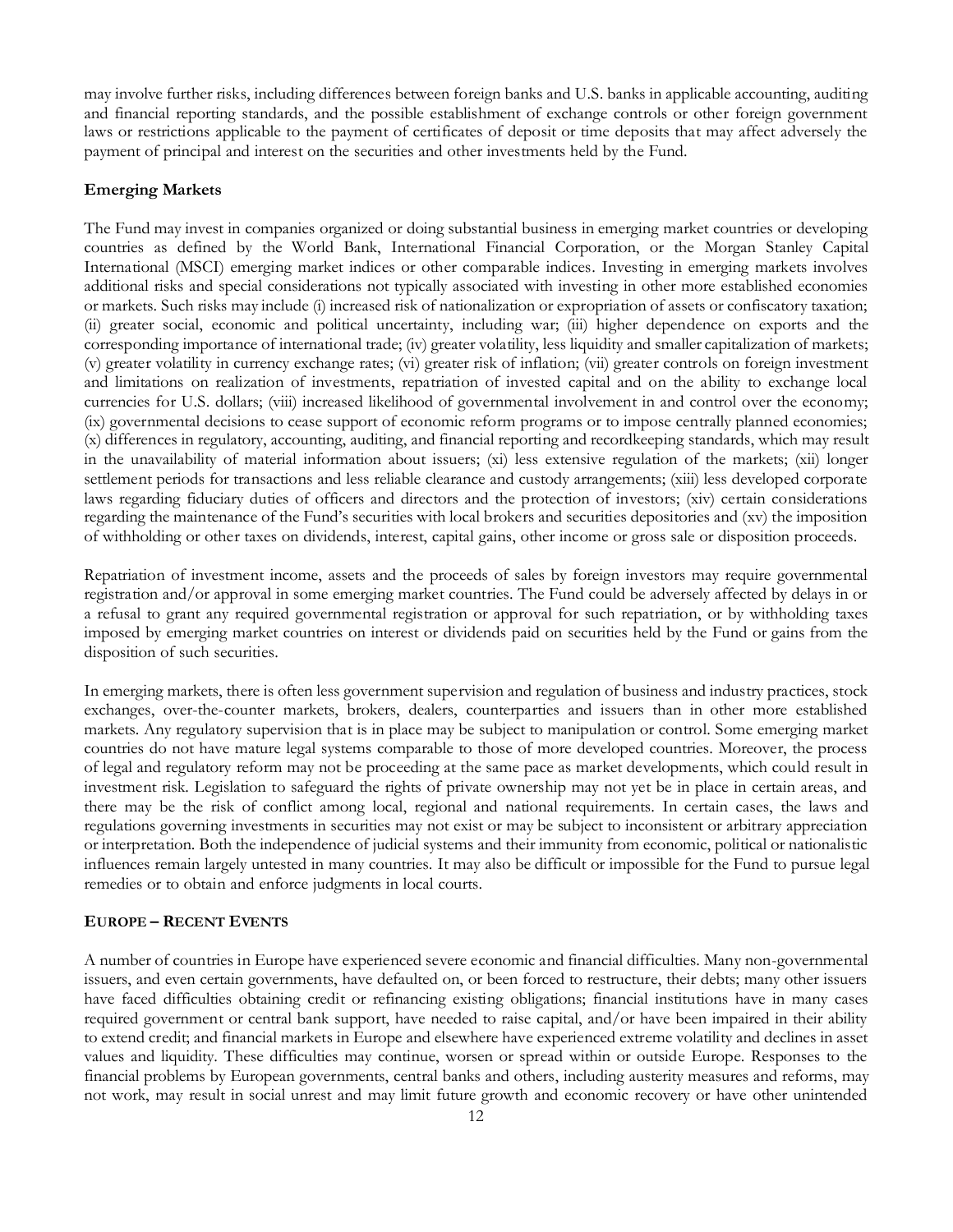consequences. Further defaults or restructurings by governments and others of their debt could have additional adverse effects on economies, financial markets and asset valuations around the world.

The European Union (the "EU") currently faces major issues involving its membership, structure, procedures and policies, including the successful political, economic and social integration of new member states, the EU's resettlement and distribution of refugees, and resolution of the EU's problematic fiscal and democratic accountability. In addition, one or more countries may abandon the Euro, the common currency of the EU, and/or withdraw from the EU. The impact of these actions, especially if they occur in a disorderly fashion, is not clear but could be significant and farreaching.

**United Kingdom Exit from the EU**. On January 31, 2020, the United Kingdom (the "UK") formally withdrew from the EU (commonly referred to as "Brexit") and, after a transition period, left the EU single market and customs union under the terms of a new trade agreement, effective January 1, 2021. The agreement governs the new relationship between the UK and EU with respect to trading goods and services, but critical aspects of the relationship remain unresolved and subject to further negotiation and agreement. The political, regulatory, and economic consequences of Brexit are uncertain, and the ultimate ramifications may not be known for some time. The effects of Brexit on the UK and EU economies and the broader global economy could be significant, resulting in negative impacts, such as business and trade disruptions, increased volatility and illiquidity, and potentially lower economic growth of markets in the UK, EU, and globally, which could negatively impact the value of the Fund's investments. Brexit could also lead to legal uncertainty and politically divergent national laws and regulations while the new relationship between the UK and EU is further defined and the UK determines which EU laws to replace or replicate. Additionally, depreciation of the British pound sterling and/or the euro in relation to the U.S. dollar following Brexit could adversely affect Fund investments denominated in the British pound sterling and/or the euro, regardless of the performance of the investment.

**Russia's Invasion of Ukraine**. Russia has attempted to assert its influence in Eastern Europe in the recent past through economic and military measures, including military incursions into Georgia in 2008 and eastern Ukraine in 2014, heightening geopolitical risk in the region and tensions with the West. On February 24, 2022, Russia initiated a largescale invasion of Ukraine resulting in the displacement of millions of Ukrainians from their homes, a substantial loss of life, and the widespread destruction of property and infrastructure throughout Ukraine. In response to Russia's invasion of Ukraine, the governments of the United States, the European Union, the United Kingdom, and many other nations joined together to impose heavy economic sanctions on certain Russian individuals, including its political leaders, as well as Russian corporate and banking entities and other Russian industries and businesses. The sanctions restrict companies from doing business with Russia and Russian companies, prohibit transactions with the Russian central bank and other key Russian financial institutions and entities, ban Russian airlines and ships from using many other countries' airspace and ports, respectively, and place a freeze on certain Russian assets. The sanctions also removed some Russian banks from the Society for Worldwide Interbank Financial Telecommunications (SWIFT), the electronic network that connects banks globally to facilitate cross-border payments. In addition, the United States has banned oil and other energy imports from Russia, and the United Kingdom made a commitment to phase out oil imports from Russia by the end of 2022. The United States, the European Union, the United Kingdom, and their global allies may impose additional sanctions or other intergovernmental actions against Russia in the future, but Russia may respond in kind by imposing retaliatory economic sanctions or countermeasures. The extent and duration of the war in Ukraine and the longevity and severity of sanctions remain unknown, but they could have a significant adverse impact on the European economy as well as the price and availability of certain commodities, including oil and natural gas, throughout the world. Further, an escalation of the military conflict beyond Ukraine's borders could result in significant, long-lasting damage to the economies of Eastern and Western Europe as well as the global economy.

**General**. Whether or not the Fund invests in securities of issuers located in Europe or with significant exposure to European issuers or countries, these events could negatively affect the value and liquidity of the Fund's investments due to the interconnected nature of the global economy and capital markets. The Fund may also be susceptible to these events to the extent that the Fund invests in municipal obligations with credit support by non-U.S. financial institutions.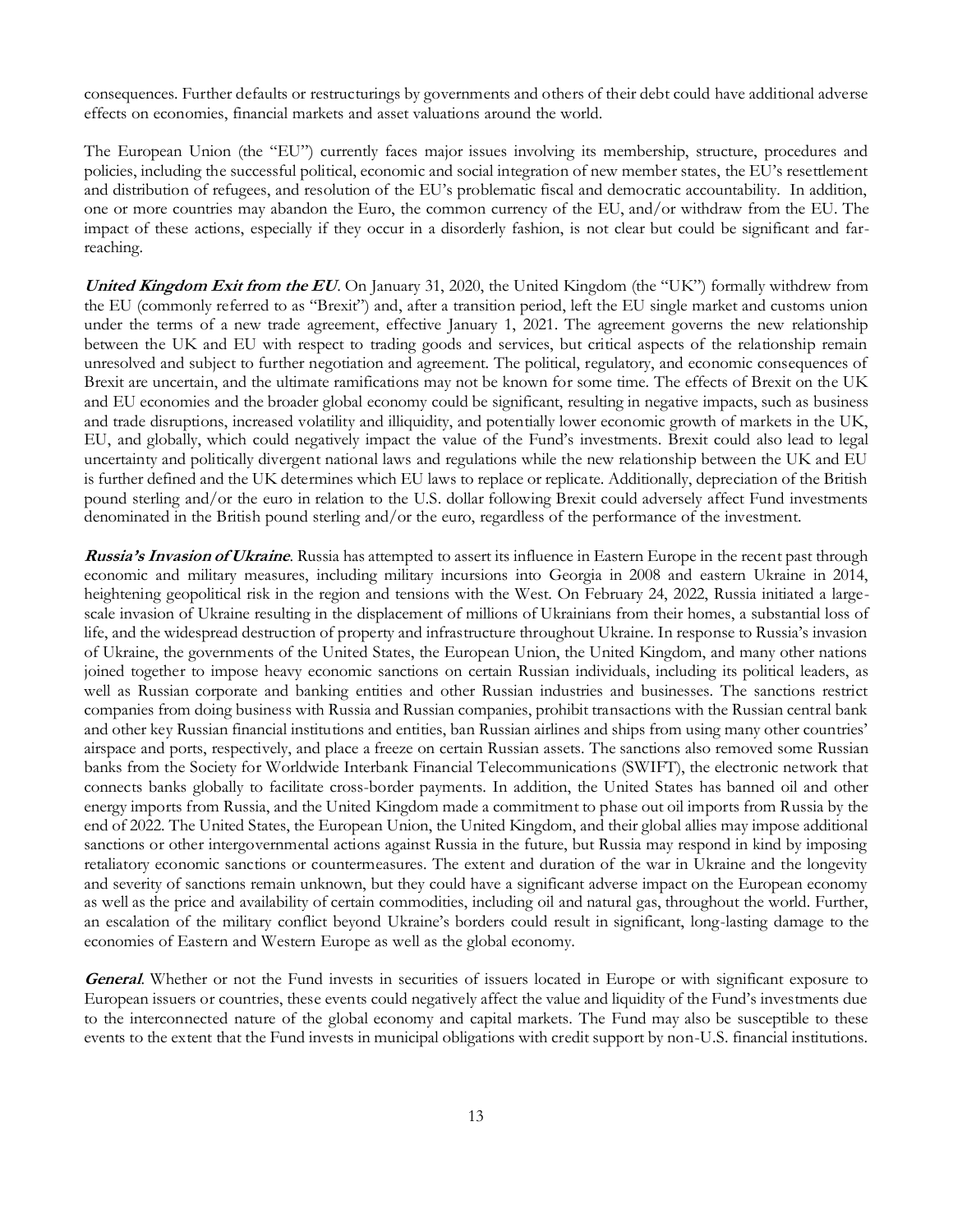## **DEVELOPMENTS IN THE CHINA REGION**

After nearly 30 years of unprecedented growth, the People's Republic of China now faces a slowing economy. The real estate market, which many observers believed to be inflated, has begun to decline. Local governments, which had borrowed heavily to bolster growth, face high debt burdens and limited revenue sources. As a result, demand for Chinese exports by the United States and countries in Europe, and demands for Chinese imports from such countries, may weaken due to the effects of more limited economic growth. Additionally, Chinese actions to lay claim to disputed islands have caused relations with China's regional trading partners to suffer, and could cause further disruption to regional and international trade. From time to time and as recently as January 2020, China has experienced outbreaks of infectious illnesses, and the country may be subject to other public health threats, infectious illnesses, diseases or similar issues in the future. Any spread of an infectious illness, public health threat or similar issue could reduce consumer demand or economic output, result in market closures, travel restrictions or quarantines, and generally have a significant impact on the Chinese economy. In the long run, China's ability to develop and sustain a credible legal, regulatory, monetary, and socioeconomic system could influence the course of outside investment. **ILLIQUID AND RESTRICTED SECURITIES**

# The Fund may invest up to 15% of its net assets in illiquid securities. Illiquid securities are securities that the Fund reasonably expects cannot be sold or disposed of in current market conditions in seven calendar days or less without the sale or disposition significantly changing the market value of the securities. Illiquid securities may be difficult to

The Fund may invest in restricted securities. Restricted securities are securities that may not be sold freely to the public absent registration under the 1933 Act, or an exemption from registration. While restricted securities are generally presumed to be illiquid, it may be determined that a particular restricted security is liquid. Rule 144A under the 1933 Act establishes a safe harbor from the registration requirements of the 1933 Act for resales of certain securities to qualified institutional buyers. Institutional markets for restricted securities sold pursuant to Rule 144A in many cases provide both readily ascertainable values for restricted securities and the ability to liquidate an investment to satisfy share redemption orders. Such markets might include automated systems for the trading, clearance and settlement of unregistered securities of domestic and foreign issuers, such as the PORTAL System sponsored by NASDAQ. An insufficient number of qualified buyers interested in purchasing Rule 144A eligible restricted securities, however, could adversely affect the marketability of such portfolio securities and result in the Fund's inability to dispose of such securities promptly or at favorable prices.

value, and the Fund may have difficulty or be unable to dispose of such securities promptly or at reasonable prices.

The Fund may purchase commercial paper issued pursuant to Section  $4(a)(2)$  of the 1933 Act.  $4(a)(2)$  commercial paper typically has the same price and liquidity characteristics as commercial paper generally, except that the resale of  $4(a)(2)$ commercial paper is limited to the institutional investor marketplace. Such a restriction on resale makes 4(a)(2) commercial paper technically a restricted security under the 1933 Act. In practice, however, 4(a)(2) commercial paper can be resold as easily as any other unrestricted security held by the Fund.

Rule 22e-4 under the 1940 Act requires, among other things, that the Fund establish a liquidity risk management program ("LRMP") that is reasonably designed to assess and manage liquidity risk. Rule 22e-4 defines "liquidity risk" as the risk that a fund could not meet requests to redeem shares issued by the fund without significant dilution of the remaining investors' interests in the fund. The Fund has implemented a LRMP to meet the relevant requirements. Additionally, the Board, including a majority of the Independent Trustees, approved the designation of the Advisor as the Fund's LRMP administrator to administer such program, and will review no less frequently than annually a written report prepared by the Advisor that addresses the operation of the LRMP and assesses its adequacy and effectiveness of implementation. Among other things, the LRMP provides for the classification of each Fund investment as a "highly liquid investment," "moderately liquid investment," "less liquid investment" or "illiquid investment." The liquidity risk classifications of the Fund's investments are determined after reasonable inquiry and taking into account relevant market, trading and investment-specific considerations. To the extent that the Fund investment is deemed to be an "illiquid investment" or a "less liquid investment," the Fund can expect to be exposed to greater liquidity risk. There is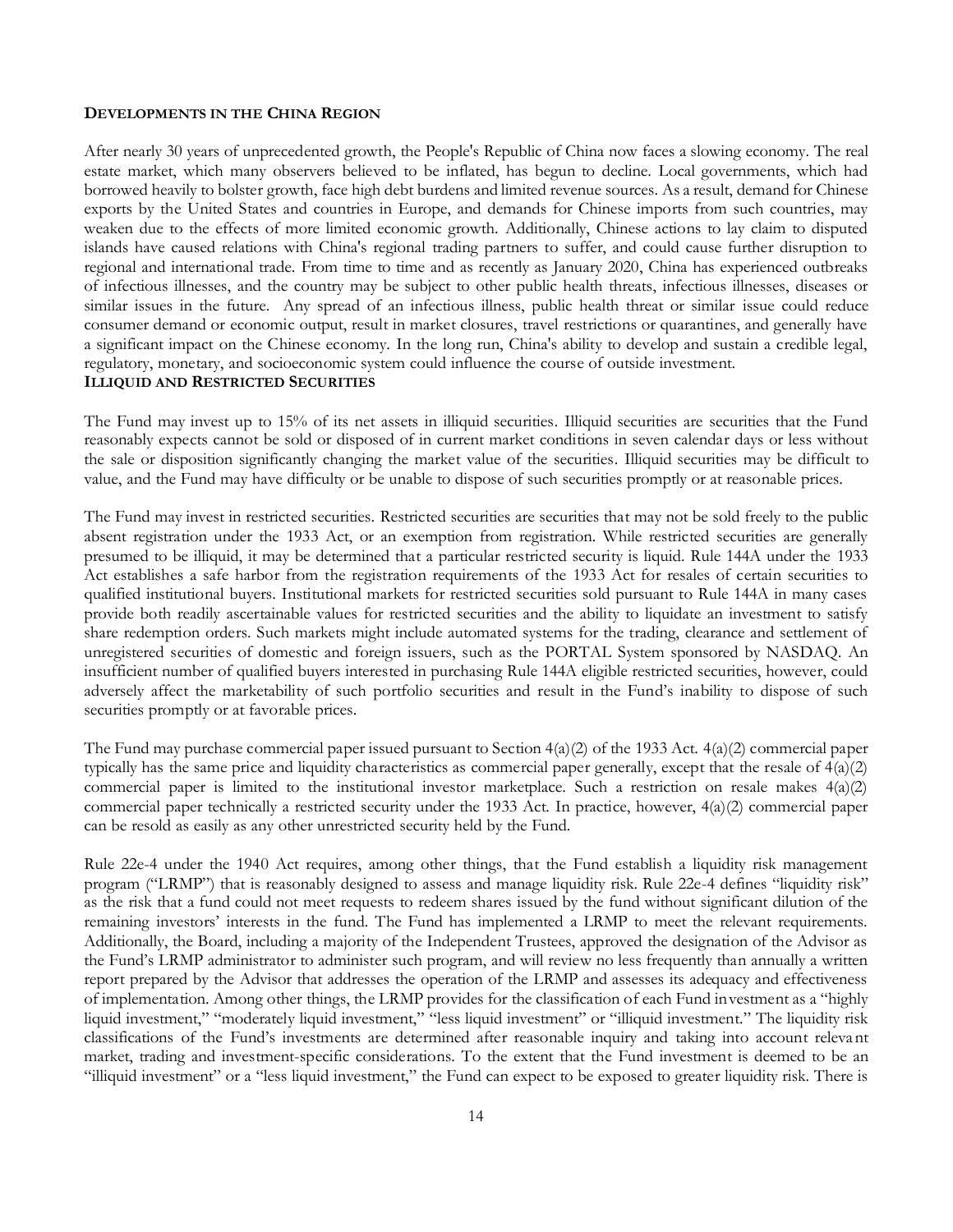no guarantee the LRMP will be effective in its operations, and complying with Rule 22e-4, including bearing related costs, could impact the Fund's performance and its ability to seek its investment objective.

The Fund will not purchase illiquid securities if, as a result of the purchase, more than 15% of the Fund's net assets are invested in such securities. If at any time a portfolio manager and/or the Advisor determines that the value of illiquid securities held by the Fund exceeds 15% of the Fund's net assets, the Fund's portfolio managers and the Advisor will take such steps as they consider appropriate to reduce the percentage as soon as reasonably practicable.

# **SHORT-TERM INVESTMENTS**

The Fund may invest in any of the following securities and instruments:

### **Certificates of Deposit, Bankers' Acceptances and Time Deposits**

The Fund may acquire certificates of deposit, bankers' acceptances and time deposits in U.S. dollar or foreign currencies. Certificates of deposit are negotiable certificates issued against monies deposited in a commercial bank, or savings and loan association for a definite period of time that earn a specified return. Bankers' acceptances are negotiable drafts or bills of exchange, normally drawn by an importer or exporter to pay for specific merchandise, which are "accepted" by a bank, meaning in effect that the bank unconditionally agrees to pay the face value of the instrument on maturity. Time deposits are non-negotiable deposits maintained at a banking institution for a specified period of time at a specified interest rate. The Fund may only acquire certificates of deposit, bankers' acceptances, and time deposits issued by commercial banks or savings and loan associations that, at the time of the Fund's investment have capital, surplus and undivided profits in excess of \$100 million (including assets of both domestic and foreign branches), based on latest published reports, or less than \$100 million if the principal amount of such obligations are fully insured by the U.S. government. If the Fund holds instruments of foreign banks or financial institutions, it may be subject to additional investment risks that are different in some respects from those incurred if the Fund invests only in debt obligations of U.S. domestic issuers. See "Foreign Investments" above. Such risks include future political and economic developments, the possible imposition of withholding taxes by the particular country in which the issuer is located, the possible confiscation or nationalization of foreign deposits, the possible establishment of exchange controls, or the adoption of other foreign governmental restrictions which may adversely affect the payment of principal and interest on these securities.

Domestic banks and foreign banks are subject to different governmental regulations with respect to the amount and types of loans that may be made and interest rates that may be charged. In addition, the profitability of the banking industry depends largely upon the availability and cost of funds and the interest income generated from lending operations. General economic conditions and the quality of loan portfolios affect the banking industry.

As a result of federal and state laws and regulations, domestic banks are required to maintain specified levels of reserves, are limited in the amount that they can loan to a single borrower, and are subject to regulations designed to promote financial soundness. However, such laws and regulations may not necessarily apply to foreign banks, thereby affecting the risk involved in bank obligations that the Fund may acquire.

#### **Commercial Paper, Short-Term Notes and Other Corporate Obligations**

The Fund may invest a portion of its assets in commercial paper and short-term notes. Commercial paper consists of unsecured promissory notes issued by corporations. Issues of commercial paper and short-term notes will normally have maturities of less than nine months and fixed rates of return, although such instruments may have maturities of up to one year.

The Fund's investment in commercial paper and short-term notes will consist of issues rated at the time of purchase "A-2" or higher by S&P, "Prime-1" or "Prime-2" by Moody's, or similarly rated by another nationally recognized statistical rating organization or, if unrated, will be determined by the Advisor to be of comparable quality. These rating symbols are described in Appendix A.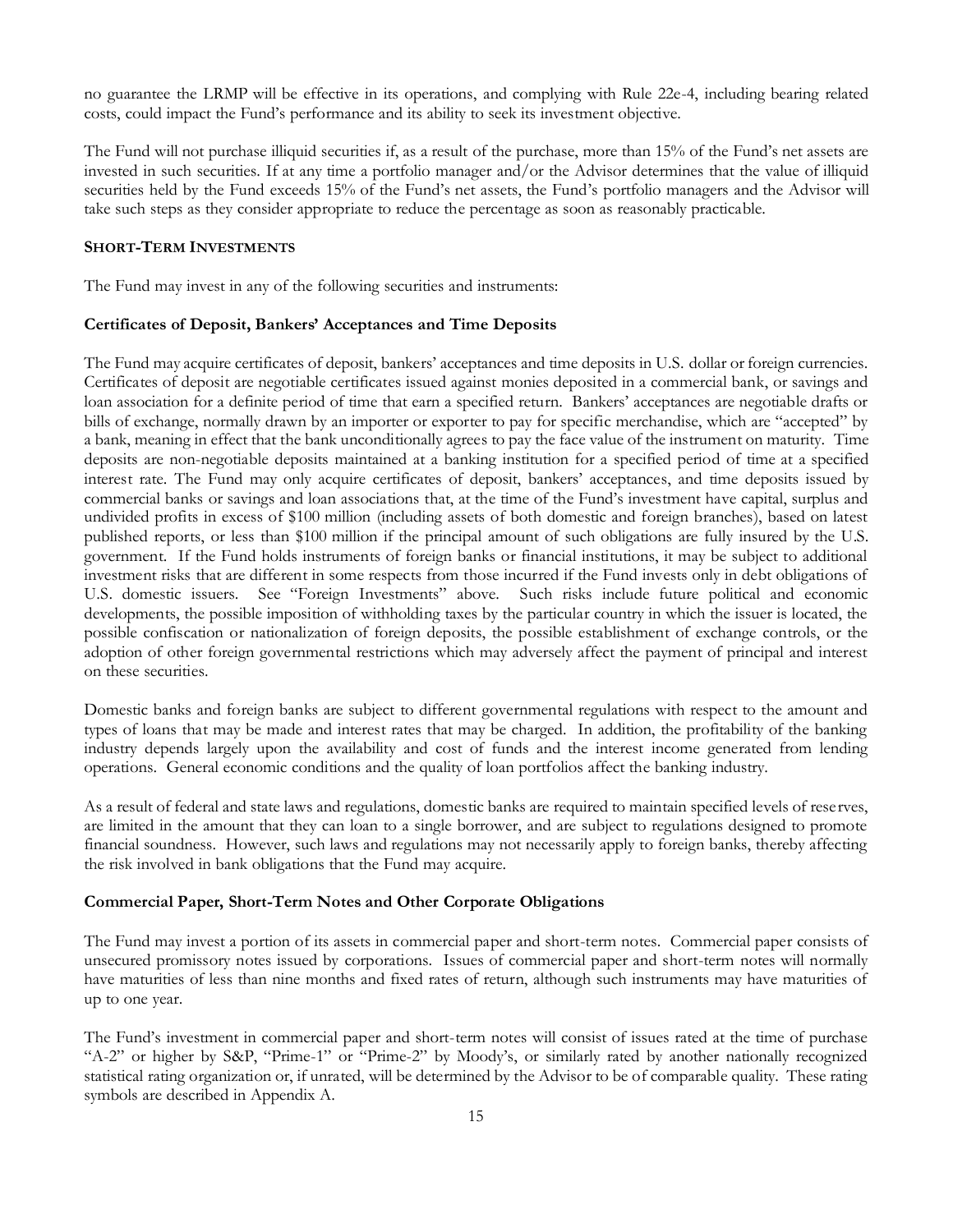Corporate debt obligations are subject to the risk of an issuer's inability to meet principal and interest payments on the obligations, i.e., credit risk. The Advisor may actively expose the Fund to credit risk. However, there can be no guarantee that the Advisor will be successful in making the right selections and thus fully mitigate the impact of credit risk changes on the Fund.

#### **TEMPORARY INVESTMENTS**

The Fund may take temporary defensive measures that are inconsistent with the Fund's normal fundamental or nonfundamental investment policies and strategies in response to adverse market, economic, political, or other conditions as determined by the Advisor. Such measures could include, but are not limited to, investments in (1) highly liquid short-term fixed income securities issued by or on behalf of municipal or corporate issuers, obligations of the U.S. government and its agencies, commercial paper, and bank certificates of deposit; (2) repurchase agreements involving any such securities; and (3) other money market instruments. The Fund also may invest in shares of money market mutual funds to the extent permitted under applicable law. Money market mutual funds are investment companies, and the investments in those companies by the Fund are in some cases subject to certain fundamental investment restrictions. As a shareholder in a mutual fund, the Fund will bear its ratable share of its expenses, including management fees, and will remain subject to payment of the fees to the Advisor, with respect to assets so invested. The Fund may not achieve its investment objectives during temporary defensive periods.

### **LENDING PORTFOLIO SECURITIES**

Consistent with applicable regulatory requirements and the Fund's investment restrictions, the Fund may lend portfolio securities to securities broker-dealers or financial institutions, provided that such loans are callable at any time by the Fund (subject to notice provisions described below), and are at all times secured by cash or cash equivalents, which are maintained in a segregated account pursuant to applicable regulations and that are at least equal to the market value, determined daily, of the loaned securities. The advantage of such loans is that the Fund continues to receive the income on the loaned securities while at the same time earns interest on the cash amounts deposited as collateral, which will be invested in short-term obligations. The Fund will not lend portfolio securities if such loans are not permitted by the laws or regulations of any state in which its shares are qualified for sale. The Fund's loans of portfolio securities will be collateralized in accordance with applicable regulatory requirements and no loan will cause the value of all loaned securities to exceed 33 1/3% of the value of the Fund's total assets.

A loan may generally be terminated by the borrower on one business day's notice, or by the Fund on five business days' notice. If the borrower fails to deliver the loaned securities within five days after receipt of notice or fails to maintain the requisite amount of collateral, the Fund could use the collateral to replace the securities while holding the borrower liable for any excess of replacement cost over collateral. As with any extensions of credit, there are risks of delay in recovery and in some cases even loss of rights in the collateral should the borrower of the securities fail financially. However, these loans of portfolio securities will only be made to firms deemed by the Fund's management to be creditworthy and when the income that can be earned from such loans justifies the attendant risks. Upon termination of the loan, the borrower is required to return the securities to the Fund. Any gain or loss in the market price during the loan period would inure to the Fund. The risks associated with loans of portfolio securities are substantially similar to those associated with repurchase agreements. Thus, if the counterparty to the loan petitions for bankruptcy or becomes subject to the U.S. Bankruptcy Code, the law regarding the rights of the Fund is unsettled. As a result, under extreme circumstances, there may be a restriction on the Fund's ability to sell the collateral, and the Fund would suffer a loss. When voting or consent rights that accompany loaned securities pass to the borrower, the Fund will follow the policy of calling the loaned securities, to be delivered within one day after notice, to permit the exercise of such rights if the matters involved would have a material effect on the Fund's investment in such loaned securities. The Fund will pay reasonable finder's, administrative and custodial fees in connection with a loan of its securities.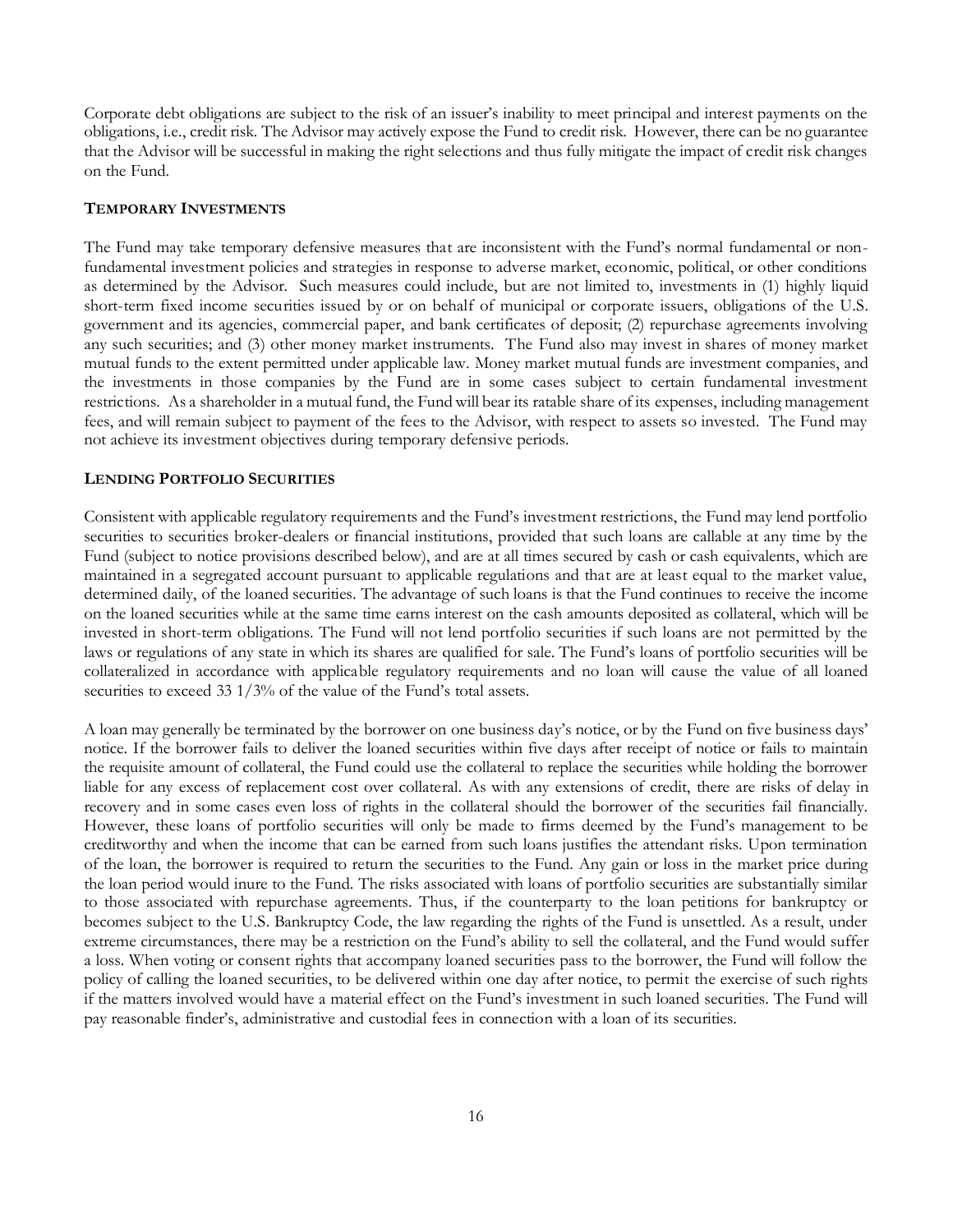### **BORROWING**

The Fund may engage in limited borrowing activities. Borrowing creates an opportunity for increased return, but, at the same time, creates special risks. Furthermore, if the Fund were to engage in borrowing, an increase in interest rates could reduce the value of the Fund's shares by increasing the Fund's interest expense. Subject to the limitations described under "Investment Limitations" below, the Fund may be permitted to borrow for temporary purposes and/or for investment purposes. Such a practice will result in leveraging of the Fund's assets and may cause the Fund to liquidate portfolio positions when it would not be advantageous to do so. This borrowing may be secured or unsecured. Provisions of the 1940 Act require the Fund to maintain continuous asset coverage (that is, total assets including borrowings, less liabilities exclusive of borrowings) of 300% of the amount borrowed, with an exception for borrowings not in excess of 5% of the Fund's total assets made for temporary administrative purposes. Any borrowings for temporary administrative purposes in excess of 5% of the Fund's total assets will count against this asset coverage requirement. If the 300% asset coverage should decline as a result of market fluctuations or other reasons, the Fund may be required to sell some of its portfolio holdings within three days to reduce the debt and restore the 300% asset coverage, even though it may be disadvantageous from an investment standpoint if the Fund sells securities at that time. Borrowing will tend to exaggerate the effect on net asset value of any increase or decrease in the market value of the Fund's portfolio. Money borrowed will be subject to interest charges which may or may not be recovered by appreciation of the securities purchased, if any. The Fund also may be required to maintain minimum average balances in connection with such borrowings or to pay a commitment or other fee to maintain a line of credit; either of these requirements would increase the cost of borrowing over the stated interest rate.

### **LARGE SHAREHOLDER REDEMPTION RISK**

Certain account holders may from time to time own (beneficially or of record) or control a significant percentage of the Fund's shares. Redemptions by these account holders of their shares in the Fund may impact the Fund's liquidity and net asset value. Such redemptions may also force the Fund to sell securities at a time when it would not otherwise do so, which may increase the Fund's broker costs and impact shareholder taxes.

### **CYBERSECURITY RISK**

Investment companies, such as the Fund, and its service providers may be subject to operational and information security risks resulting from cyber attacks. Cyber attacks include, among other behaviors, stealing or corrupting data maintained online or digitally, denial of service attacks on websites, the unauthorized release of confidential information or various other forms of cybersecurity breaches. Cyber attacks affecting the Fund or the Advisor, the Fund's custodian or transfer agent, or intermediaries or other third-party service providers may adversely impact the Fund. For instance, cyber attacks may interfere with the processing of shareholder transactions, impact the Fund's ability to calculate its net asset value, cause the release of private shareholder information or confidential company information, impede trading, subject the Fund to regulatory fines or financial losses, and cause reputational damage. The Fund may also incur additional costs for cybersecurity risk management purposes. While the Fund and its service providers have established business continuity plans and risk management systems designed to prevent or reduce the impact of cybersecurity attacks, such plans and systems have inherent limitations due in part to the ever-changing nature of technology and cybersecurity attack tactics, and there is a possibility that certain risks have not been adequately identified or prepared for. Furthermore, the Fund cannot control any cybersecurity plans or systems implemented by its service providers.

Similar types of cybersecurity risks are also present for issuers of securities in which the Fund invests, which could result in material adverse consequences for such issuers, and may cause the Fund's investment in such portfolio companies to lose value.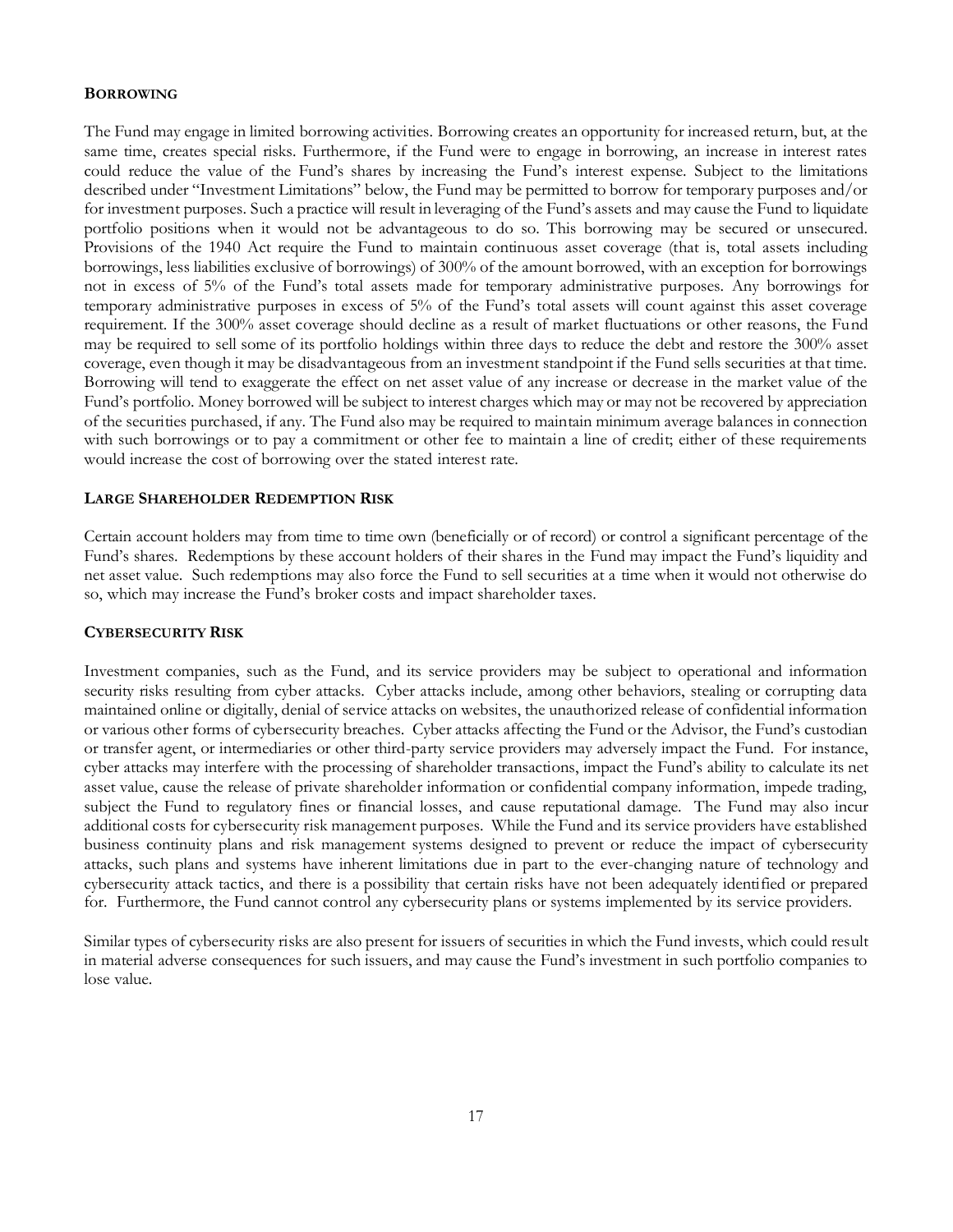### **INVESTMENT RESTRICTIONS**

The Fund has adopted the following restrictions as fundamental policies, which may not be changed without the favorable "vote of the holders of a majority of the outstanding voting securities" of the Fund, as defined in the 1940 Act. Under the 1940 Act, the "vote of the holders of a majority of the outstanding voting securities" of the Fund means the vote of the holders of the lesser of (i) 67% of the shares of the Fund represented at a meeting at which the holders of more than 50% of its outstanding shares are represented or (ii) more than 50% of the outstanding shares of the Fund. The Fund's investment objective is a non-fundamental policy and may be changed without shareholder approval.

The Fund may not:

- 1. Issue senior securities, borrow money or pledge its assets, except that (i) the Fund may borrow from banks in amounts not exceeding one-third of its net assets (including the amount borrowed); and (ii) this restriction shall not prohibit the Fund from engaging in options transactions or short sales or investing in financial futures, swaps, when-issued or delayed delivery securities, or reverse repurchase agreements;
- 2. Act as underwriter, except to the extent the Fund may be deemed to be an underwriter in connection with the sale of securities in its investment portfolio;
- 3. With respect to 75% of the Fund's total assets, purchase the securities of any issuer (other than securities issued or guaranteed by the U.S. government or any of its agencies or instrumentalities) if, as a result, (a) more than 5% of the Fund's total assets would be invested in the securities of that issuer, or (b) the Fund would hold more than 10% of the outstanding voting securities of that issuer;
- 4. Invest 25% or more of its total assets, calculated at the time of purchase and taken at market value, in any one industry (other than securities issued by the U.S. government, its agencies or instrumentalities);
- 5. Purchase or sell real estate or interests in real estate or real estate limited partnerships (although the Fund may purchase and sell securities which are secured by real estate and securities of companies which invest or deal in real estate, such as REITs);
- 6. Make loans of money, except (a) for purchases of debt securities consistent with the investment policies of the Fund, (b) by engaging in repurchase agreements or, (c) through the loan of portfolio securities in an amount up to 33 1/3% of the Fund's net assets; or
- 7. Purchase or sell physical commodities, unless acquired as a result of ownership of securities or other instruments. This limitation shall not prevent the Fund from purchasing, selling or entering into future contracts, or acquiring securities or other instruments and options thereon backed by, or related to, physical commodities.

The Fund observes the following restriction as a matter of operating but not fundamental policy, pursuant to positions taken by federal regulatory authorities:

The Fund may not invest, in the aggregate, more than 15% of its net assets in securities that the Fund reasonably expects cannot be sold or disposed of in current market conditions in seven calendar days or less without the sale or disposition significantly changing the market value of the securities.

Except with respect to borrowing, if a percentage or rating restriction on investment or use of assets set forth herein or in the Prospectus is adhered to at the time a transaction is effected, later changes in percentage resulting from any cause other than actions by the Fund will not be considered a violation.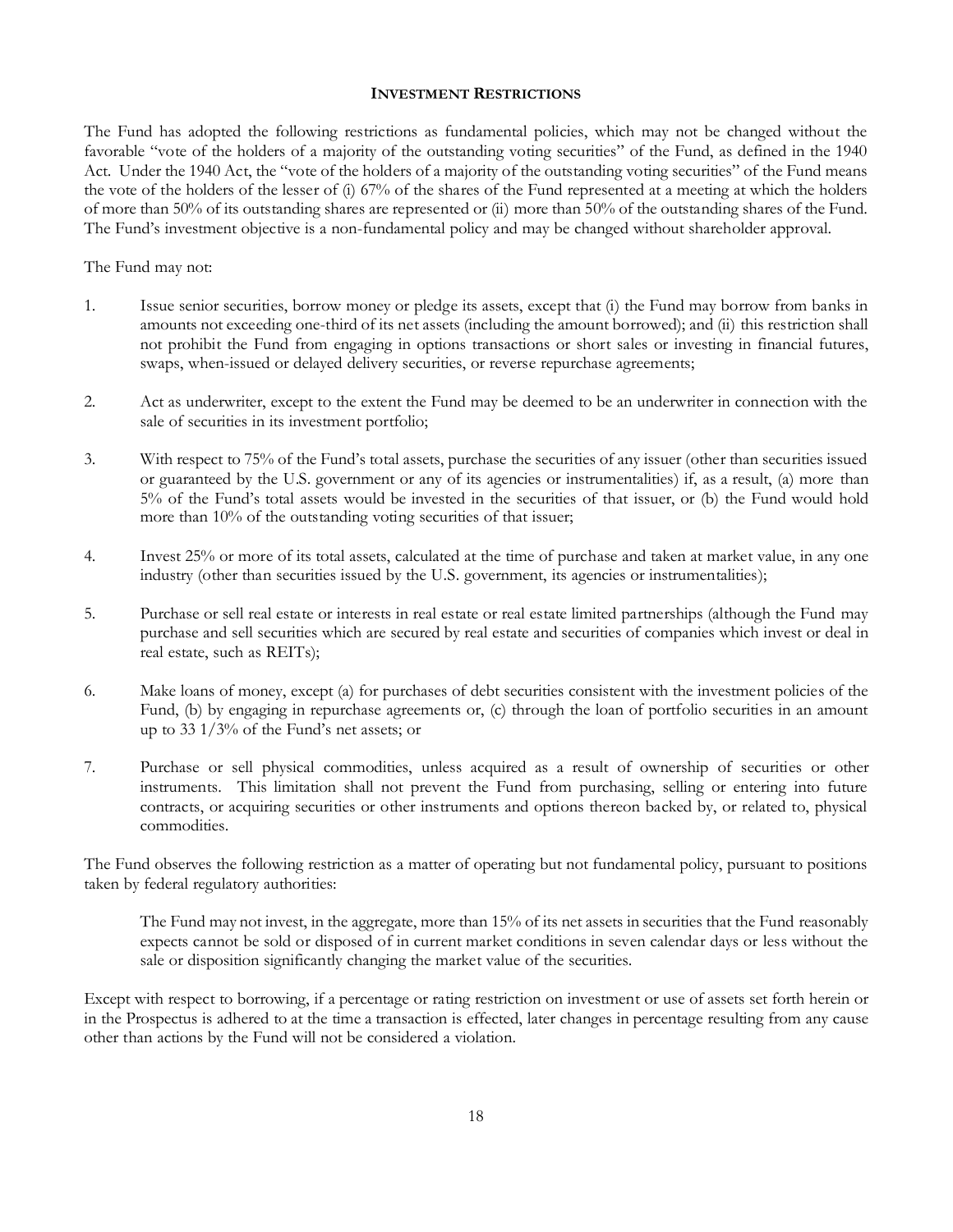# **MANAGEMENT OF THE FUND**

# **Trustees and Officers**

The overall management of the business and affairs of the Trust is vested with its Board of Trustees. The Board approves all significant agreements between the Trust and persons or companies furnishing services to it, including the agreements with the Advisor, co-administrators, distributor, custodian and transfer agent. The day-to-day operations of the Trust are delegated to its officers, except that the Advisor is responsible for making day-to-day investment decisions in accordance with the Fund's investment objective, strategies, and policies, all of which are subject to general supervision by the Board.

The Trustees and officers of the Trust, their years of birth and positions with the Trust, term of office with the Trust and length of time served, their business addresses and principal occupations during the past five years and other directorships held during the past five years are listed in the table below. Unless noted otherwise, each person has held the position listed for a minimum of five years. Thomas Knipper, Kathleen K. Shkuda, Larry D. Tashjian and John P. Zader are all of the Trustees who are not "interested persons" of the Trust, as that term is defined in the 1940 Act (collectively, the "Independent Trustees").

| Name, Address, Year<br>of Birth and<br>Position(s) held with<br><b>Trust</b> | Term of<br>Officec<br>and<br>Length of<br>Time<br><b>Served</b> | Principal Occupation During the Past<br><b>Five Years and Other Affiliations</b>                                                                                                                                                      | Number of<br><b>Portfolios</b><br>in the Fund<br>Complex<br>Overseen<br>by Trusteed | Other<br>Directorships<br>Held by<br><b>Trustee</b><br>During the<br><b>Past Five</b><br>Yearse                                                                     |
|------------------------------------------------------------------------------|-----------------------------------------------------------------|---------------------------------------------------------------------------------------------------------------------------------------------------------------------------------------------------------------------------------------|-------------------------------------------------------------------------------------|---------------------------------------------------------------------------------------------------------------------------------------------------------------------|
| "Independent" Trustees:                                                      |                                                                 |                                                                                                                                                                                                                                       |                                                                                     |                                                                                                                                                                     |
| Thomas Knipper, CPA a<br>(Born 1957)<br>Trustee                              | $\overline{\text{Since}}$<br>September<br>2013                  | Independent Consulting, financial<br>services organizations (March 2021 -<br>present); Vice President and Chief<br>Compliance Officer, Ameritas<br>Investment Partners, a registered<br>investment advisor (1995 - March 2021).       | $\overline{3}$                                                                      | None.                                                                                                                                                               |
| Kathleen K. Shkuda <sup>a</sup><br>(born 1951)<br>Trustee                    | Since<br>September<br>2013                                      | Zigzag Consulting, a financial services<br>consulting firm (2008 – present).<br>Director, Managed Accounts, Merrill<br>Lynch (2007 - 2008).                                                                                           | $\overline{3}$                                                                      | None.                                                                                                                                                               |
| Larry D. Tashjian a<br>(born 1953)<br>Trustee and Chairman<br>of the Board   | Since<br>September<br>2013                                      | Principal, CAM Capital Advisors, a family<br>office $(2001 - present)$ .                                                                                                                                                              | $\mathfrak{Z}$                                                                      | General<br>Finance<br>Corporation.                                                                                                                                  |
| John P. Zader <sup>a</sup><br>(born 1961)<br>Trustee                         | Since<br>September<br>2013                                      | Retired (June 2014 – present). CEO,<br>UMB Fund Services, Inc., a mutual fund<br>and hedge fund service provider, and the<br>transfer agent, fund accountant, and co-<br>administrator for the Fund (December<br>$2006 -$ June 2014). | $\mathfrak{Z}$                                                                      | Investment<br>Managers<br>Series Trust, a<br>registered<br>investment<br>company<br>(includes 54<br>portfolios);<br>361 Social<br>Infrastructure<br>Fund, a closed- |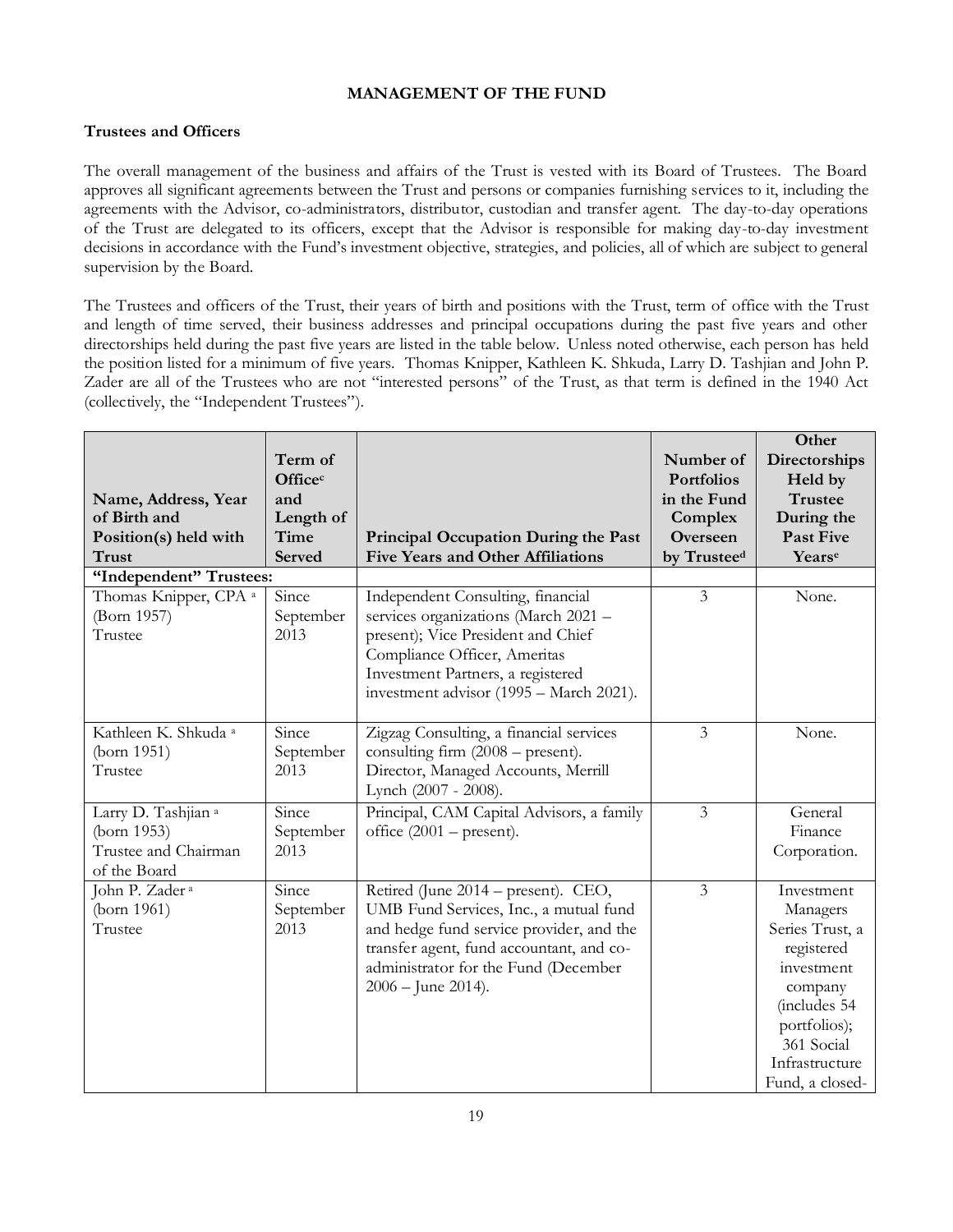| Name, Address, Year<br>of Birth and<br>Position(s) held with<br>Trust       | Term of<br>Officec<br>and<br>Length of<br>Time<br><b>Served</b> | Principal Occupation During the Past<br><b>Five Years and Other Affiliations</b>                                                                                                                                                                                                                           | Number of<br>Portfolios<br>in the Fund<br>Complex<br>Overseen<br>by Trusteed | Other<br>Directorships<br>Held by<br><b>Trustee</b><br>During the<br><b>Past Five</b><br>Yearse<br>end investment                                                                                                                                                                                                                                                                           |
|-----------------------------------------------------------------------------|-----------------------------------------------------------------|------------------------------------------------------------------------------------------------------------------------------------------------------------------------------------------------------------------------------------------------------------------------------------------------------------|------------------------------------------------------------------------------|---------------------------------------------------------------------------------------------------------------------------------------------------------------------------------------------------------------------------------------------------------------------------------------------------------------------------------------------------------------------------------------------|
|                                                                             |                                                                 |                                                                                                                                                                                                                                                                                                            |                                                                              | company<br>(December<br>$2019 - April$<br>$2022$ ).                                                                                                                                                                                                                                                                                                                                         |
| <b>Interested Trustee:</b><br>Eric M. Banhazl bt<br>(born 1957)<br>Trustee  | Since<br>September<br>2013                                      | Chairman (2018 – present), Foothill<br>Capital Management, LLC, a registered<br>investment advisor; Chairman (2016 -<br>present), and President $(2006 – 2015)$ ,<br>Mutual Fund Administration, LLC, co-<br>administrator for the Fund.                                                                   | 3                                                                            | Investment<br>Managers<br>Series Trust, a<br>registered<br>investment<br>company<br>(includes 54<br>portfolios);<br>361 Social<br>Infrastructure<br>Fund, a closed-<br>end investment<br>company<br>(December                                                                                                                                                                               |
| Terrance P. Gallagher <sup>a*</sup><br>(born 1958)<br>Trustee and President | Since July<br>2019                                              | President, Investment Managers Series<br>Trust II (September 2013 – present)l<br>Executive Vice President, UMB Fund<br>Services, Inc. (2007 – present); and<br>Director of Compliance, Unified Fund<br>Services Inc. (now Huntington Fund<br>Services), a mutual fund service provider<br>$(2004 - 2007).$ | 3                                                                            | $2019 - April$<br>$2022$ ).<br>Cliffwater<br>Corporate<br>Lending Fund,<br>Agility Multi-<br>Asset Income<br>Fund, Corbin<br>Multi-Strategy<br>Fund,<br>Aspiriant Risk-<br>Managed Real<br>Asset Fund,<br>Aspiriant Risk-<br>Managed<br>Capital<br>Appreciation<br>Fund, Infinity<br>Core<br>Alternative<br>Fund, Infinity<br>Long/Short<br>Equity Fund,<br>LLC, Keystone<br>Private Income |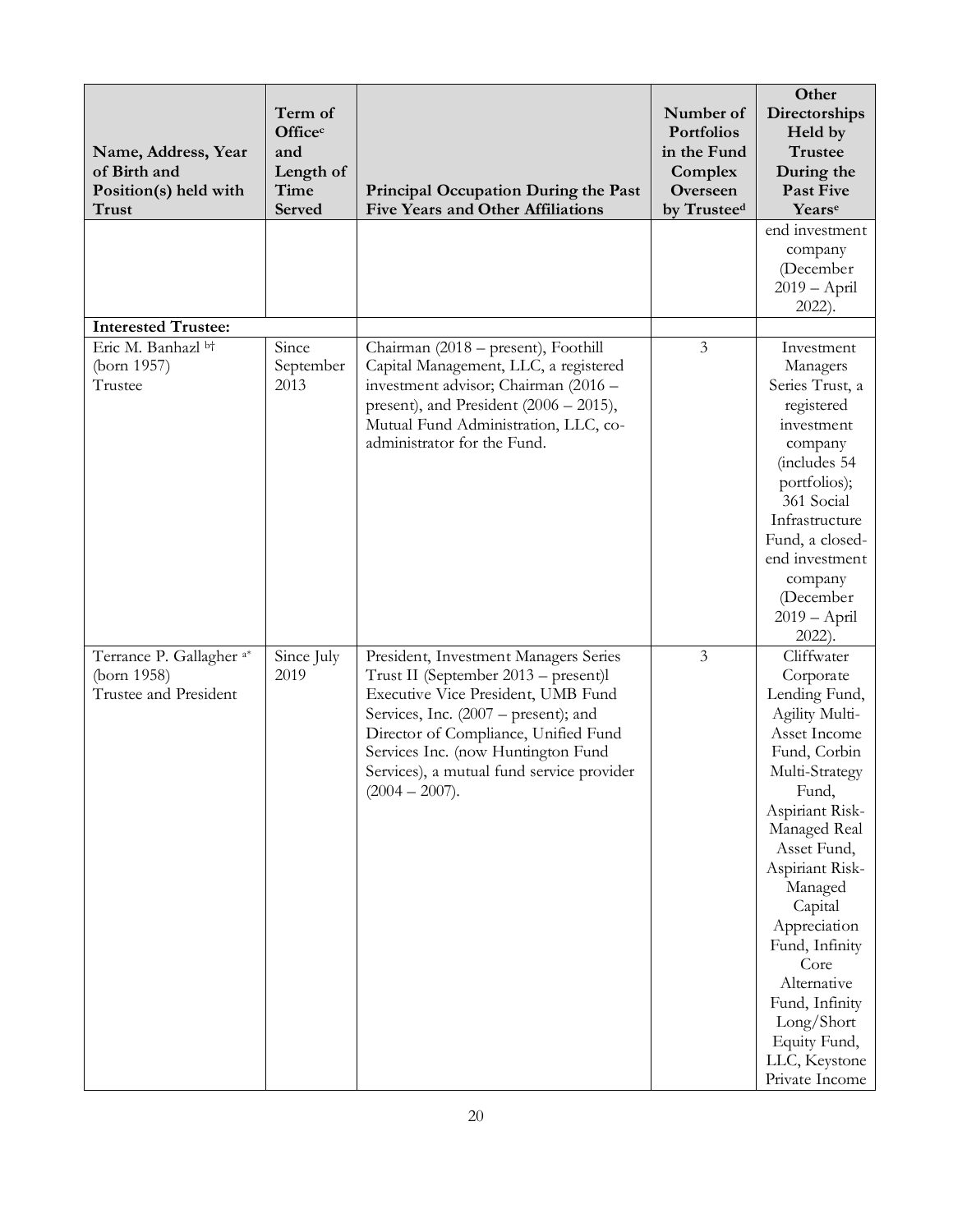| Name, Address, Year<br>of Birth and<br>Position(s) held with<br>Trust                                                                                               | Term of<br>Officec<br>and<br>Length of<br>Time<br><b>Served</b> | Principal Occupation During the Past<br><b>Five Years and Other Affiliations</b>                                                                                                                                                                                                                                                                                                                                                                                                                                                                                                                                                                                                                                  | Number of<br>Portfolios<br>in the Fund<br>Complex<br>Overseen<br>by Trusteed | Other<br>Directorships<br>Held by<br><b>Trustee</b><br>During the<br><b>Past Five</b><br>Yearse                                                             |
|---------------------------------------------------------------------------------------------------------------------------------------------------------------------|-----------------------------------------------------------------|-------------------------------------------------------------------------------------------------------------------------------------------------------------------------------------------------------------------------------------------------------------------------------------------------------------------------------------------------------------------------------------------------------------------------------------------------------------------------------------------------------------------------------------------------------------------------------------------------------------------------------------------------------------------------------------------------------------------|------------------------------------------------------------------------------|-------------------------------------------------------------------------------------------------------------------------------------------------------------|
|                                                                                                                                                                     |                                                                 |                                                                                                                                                                                                                                                                                                                                                                                                                                                                                                                                                                                                                                                                                                                   |                                                                              | Fund, First<br>Trust<br>Alternative<br>Opportunities<br>Fund, and<br>Variant<br>Alternative<br>Income Fund,<br>each a closed-<br>end investment<br>company. |
| <b>Officers of the Trust:</b>                                                                                                                                       |                                                                 |                                                                                                                                                                                                                                                                                                                                                                                                                                                                                                                                                                                                                                                                                                                   |                                                                              |                                                                                                                                                             |
| Rita Dam <sup>b</sup><br>(born 1966)<br>Treasurer and Assistant<br>Secretary<br>Joy Ausili <sup>b</sup><br>(born 1966)<br>Vice President and<br>Assistant Secretary | Since<br>September<br>2013<br>Since<br>January<br>2016          | Co-Chief Executive Officer (2016 -<br>present), and Vice President (2006 -<br>2015), Mutual Fund Administration,<br>LLC; Co-President, Foothill Capital<br>Management, LLC, a registered<br>investment advisor (2018 – present);<br>Treasurer, 361 Social Infrastructure Fund<br>(December 2019 – April 2022).<br>Co-Chief Executive Officer (2016 -<br>present), and Vice President (2006 –<br>2015), Mutual Fund Administration,<br>LLC; Co-President, Foothill Capital<br>Management, LLC, a registered<br>investment advisor (2018 – present); Vice<br>President and Assistant Secretary, 361<br>Social Infrastructure Fund (December<br>2019 - April 2022); Secretary and<br>Assistant Treasurer, Investment | N/A<br>N/A                                                                   | N/A<br>N/A                                                                                                                                                  |
|                                                                                                                                                                     |                                                                 | Managers Series Trust (September 2013 -                                                                                                                                                                                                                                                                                                                                                                                                                                                                                                                                                                                                                                                                           |                                                                              |                                                                                                                                                             |
| Diane Drake b<br>(born 1967)<br>Secretary                                                                                                                           | Since<br>January<br>2016                                        | January 2016).<br>Senior Counsel, Mutual Fund<br>Administration, LLC (October 2015 -<br>present); Secretary, 361 Social<br>Infrastructure Fund (December 2019 -<br>April 2022); Chief Compliance Officer,<br>Foothill Capital Management, LLC, a<br>registered investment advisor (2018 -<br>2019).                                                                                                                                                                                                                                                                                                                                                                                                               | N/A                                                                          | N/A                                                                                                                                                         |
| Martin Dziura b<br>(born 1959)<br>Chief Compliance<br>Officer                                                                                                       | Since<br>September<br>2013                                      | Principal, Dziura Compliance Consulting,<br>LLC (October 2014 - present); Managing<br>Director, Cipperman Compliance<br>Services (2010 – September 2014); Chief<br>Compliance Officer, Hanlon Investment                                                                                                                                                                                                                                                                                                                                                                                                                                                                                                          | N/A                                                                          | N/A                                                                                                                                                         |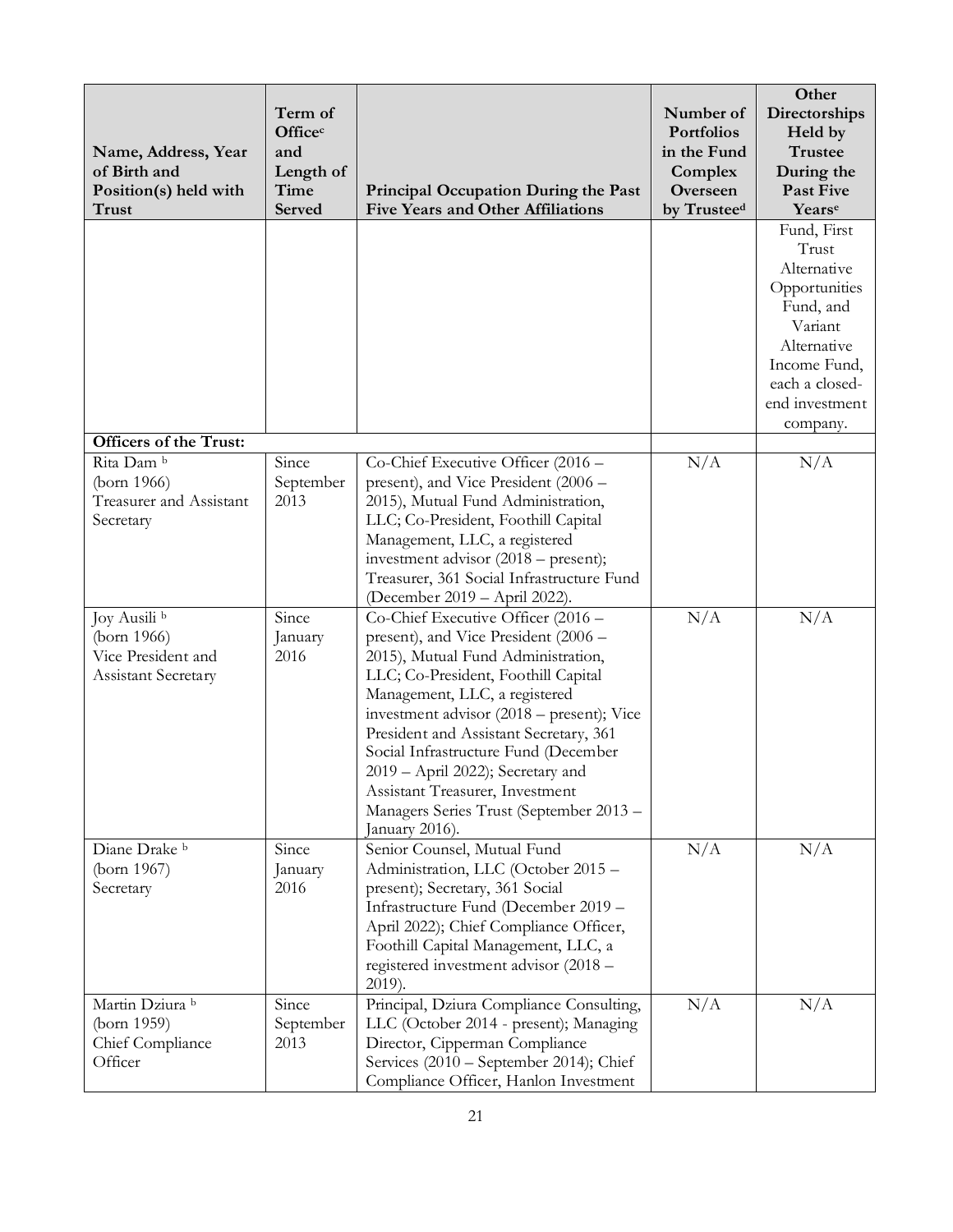|                       |           |                                          |                   | Other            |
|-----------------------|-----------|------------------------------------------|-------------------|------------------|
|                       | Term of   |                                          | Number of         | Directorships    |
|                       | Officec   |                                          | <b>Portfolios</b> | Held by          |
| Name, Address, Year   | and       |                                          | in the Fund       | <b>Trustee</b>   |
| of Birth and          | Length of |                                          | Complex           | During the       |
| Position(s) held with | Time      | Principal Occupation During the Past     | Overseen          | <b>Past Five</b> |
| Trust                 | Served    | <b>Five Years and Other Affiliations</b> | by Trusteed       | Yearse           |
|                       |           | Management (2009 - 2010); Vice           |                   |                  |
|                       |           | President - Compliance, Morgan Stanley   |                   |                  |
|                       |           | Investment Management $(2000 - 2009)$ .  |                   |                  |

- a Address for certain Trustees and certain officers: 235 West Galena Street, Milwaukee, Wisconsin 53212.
- b Address for Mr. Banhazl, Ms. Ausili, Ms. Dam and Ms. Drake: 2220 E. Route 66, Suite 226, Glendora, California 91740.

Address for Mr. Dziura: 309 Woodridge Lane, Media, Pennsylvania 19063.

- c Trustees and officers serve until their successors have been duly elected.
- d The Trust is comprised of 24 series managed by unaffiliated investment advisors. Each Trustee serves as Trustee of each series of the Trust. The term "Fund Complex" applies only to the Funds managed by the same investment advisor. The Fund's investment advisor also serves as investment advisor to the Kennedy Capital ESG SMID Cap Fund and Kennedy Capital Small Cap Value Fund. The Fund does not hold itself out as related to any other series within the Trust, for purposes of investment or investor services, nor does it share the same investment advisor with any other series.
- e "Other Directorships Held" includes only directorship of companies required to register or file reports with the SEC under the Securities Exchange Act of 1934, as amended (that is, "public companies") or other investment companies registered under the 1940 Act.
- † Mr. Banhazl is an "interested person" of the Trust by virtue of his position with Mutual Fund Administration, LLC and Foothill Capital Management, LLC.
- Mr. Gallagher is an "interested person" of the Trust by virtue of his position with UMB Fund Services, Inc.

# **Compensation**

Each Independent Trustee receives a quarterly retainer of \$14,500, \$4,000 for each special in-person meeting attended and \$1,500 for each special telephonic meeting attended. The Trust has no pension or retirement plan. No other entity affiliated with the Trust pays any compensation to the Trustees.

The Trustees may elect to defer payment of their compensation from the Fund(s) pursuant to the Trust's non-qualified Deferred Compensation Plan for Trustees which permits the Trustees to defer receipt of all or part of their compensation from the Trust. Amounts deferred are deemed invested in shares of one or more series of the Trust, as selected by the Trustee from time to time. A Trustee's deferred compensation account will be paid in cash at such times as elected by the Trustee, subject to certain mandatory payment provisions in the Deferred Compensation Plan. Deferral and payment elections under the Deferred Compensation Plan are subject to strict requirements for modification.

|                             |                |                            |                        | Total                   |
|-----------------------------|----------------|----------------------------|------------------------|-------------------------|
|                             |                | Pension or                 |                        | Compensation            |
|                             | Aggregate      | Retirement                 | <b>Estimated</b>       | from Fund and           |
|                             | Compensation   | <b>Benefits Accrued as</b> | <b>Annual Benefits</b> | <b>Fund Complex</b>     |
|                             | From the Fund  | Part of Fund's             | Upon                   | <b>Paid to Trustees</b> |
| Name of Person/Position     | $($ \$) $^{1}$ | Expenses (\$)              | Retirement (\$)        | $(\$)^{1,2}$            |
| Thomas Knipper, Independent | \$2,000        | None                       | None                   | \$6,000                 |
| Trustee and Audit Committee |                |                            |                        |                         |
| Chair                       |                |                            |                        |                         |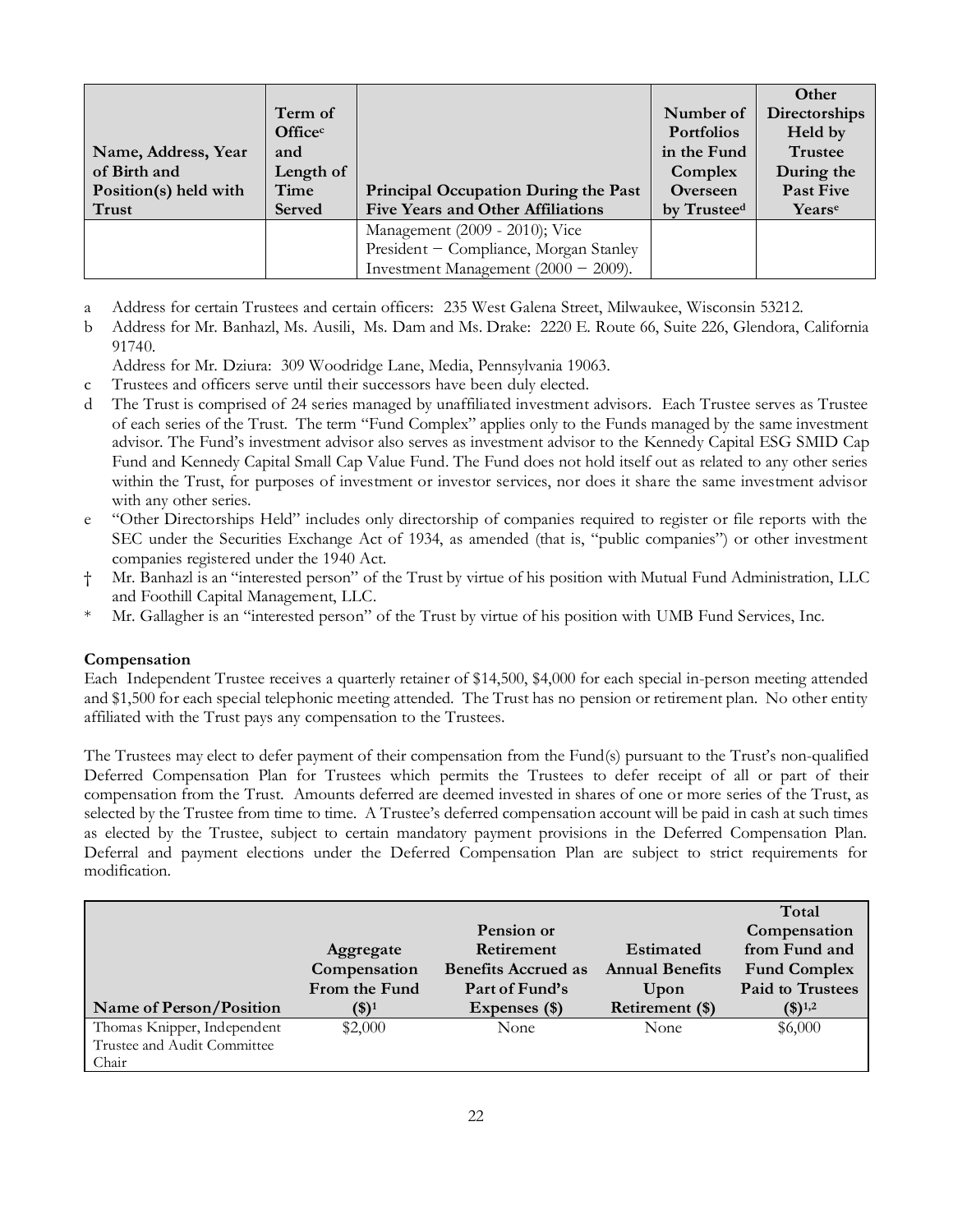|                                                                                                           |               |                            |                        | Total                   |
|-----------------------------------------------------------------------------------------------------------|---------------|----------------------------|------------------------|-------------------------|
|                                                                                                           |               | Pension or                 |                        | Compensation            |
|                                                                                                           | Aggregate     | <b>Retirement</b>          | Estimated              | from Fund and           |
|                                                                                                           | Compensation  | <b>Benefits Accrued as</b> | <b>Annual Benefits</b> | <b>Fund Complex</b>     |
|                                                                                                           | From the Fund | Part of Fund's             | Upon                   | <b>Paid to Trustees</b> |
| Name of Person/Position                                                                                   | $$)^1$        | Expenses (\$)              | Retirement (\$)        | $({\$})^{1,2}$          |
| Kathleen K. Shkuda,<br>Independent Trustee and<br>Valuation Committee Chair                               | \$2,000       | None                       | None                   | \$6,000                 |
| Larry D. Tashjian,<br>Independent Trustee and<br>Chairman                                                 | \$2,000       | None                       | None                   | \$6,000                 |
| John Zader, Independent<br>Trustee and Nominating,<br>Governance and Regulatory<br>Review Committee Chair | \$2,000       | None                       | None                   | \$6,000                 |

- 1. Estimated annual compensation for the first year.
- 2. There are currently numerous portfolios comprising the Trust. The term "Fund Complex" applies only to the series managed by the same investment advisor. The Advisor also serves as investment advisor to the Kennedy Capital ESG SMID Cap Fund and Kennedy Capital Small Cap Value Fund. The Fund does not hold itself out as related to any other series within the Trust, for purposes of investment and investor services. For the Fund's fiscal year ended December 31, 2021, the aggregate Independent Trustees' fees for the Trust were \$[ ].

Messrs. Banhazl and Gallagher are not compensated for their service as Trustees because of their affiliation with the Trust. Officers of the Trust are not compensated by the Fund for their services.

# **Additional Information Concerning the Board and the Trustees**

The current Trustees were selected in September 2013 (July 2019 for Mr. Gallagher) with a view towards establishing a Board that would have the broad experience needed to oversee a registered investment company comprised of multiple series employing a variety of different investment strategies. As a group, the Board has extensive experience in many different aspects of the financial services and asset management industries.

The Trustees were selected to join the Board based upon the following factors, among others: character and integrity; willingness to serve and willingness and ability to commit the time necessary to perform the duties of a Trustee; as to each Trustee other than Mr. Banhazl, Mr. Gallagher and Mr. Zader (at that time), satisfying the criteria for not being classified as an "interested person" of the Trust as defined in the 1940 Act; and, as to Mr. Banhazl and Mr. Gallagher, their positions with Mutual Fund Administration, LLC and UMB Fund Services, Inc., respectively, the Trust's coadministrators. In addition, the Trustees have the following specific experience, qualifications, attributes and/or skills relevant to the operations of the Trust:

- Mr. Knipper has substantial experience with respect to the operation, administration and compliance programs of mutual funds and as a senior executive with a registered investment advisor.
- Ms. Shkuda has substantial experience in the investment management industry, including as a consultant with respect to operations and marketing of investment managers and distribution of mutual funds and other investment products.
- Mr. Tashjian has extensive leadership experience in the investment management industry, including as a principal and a chief executive officer of a registered investment advisor.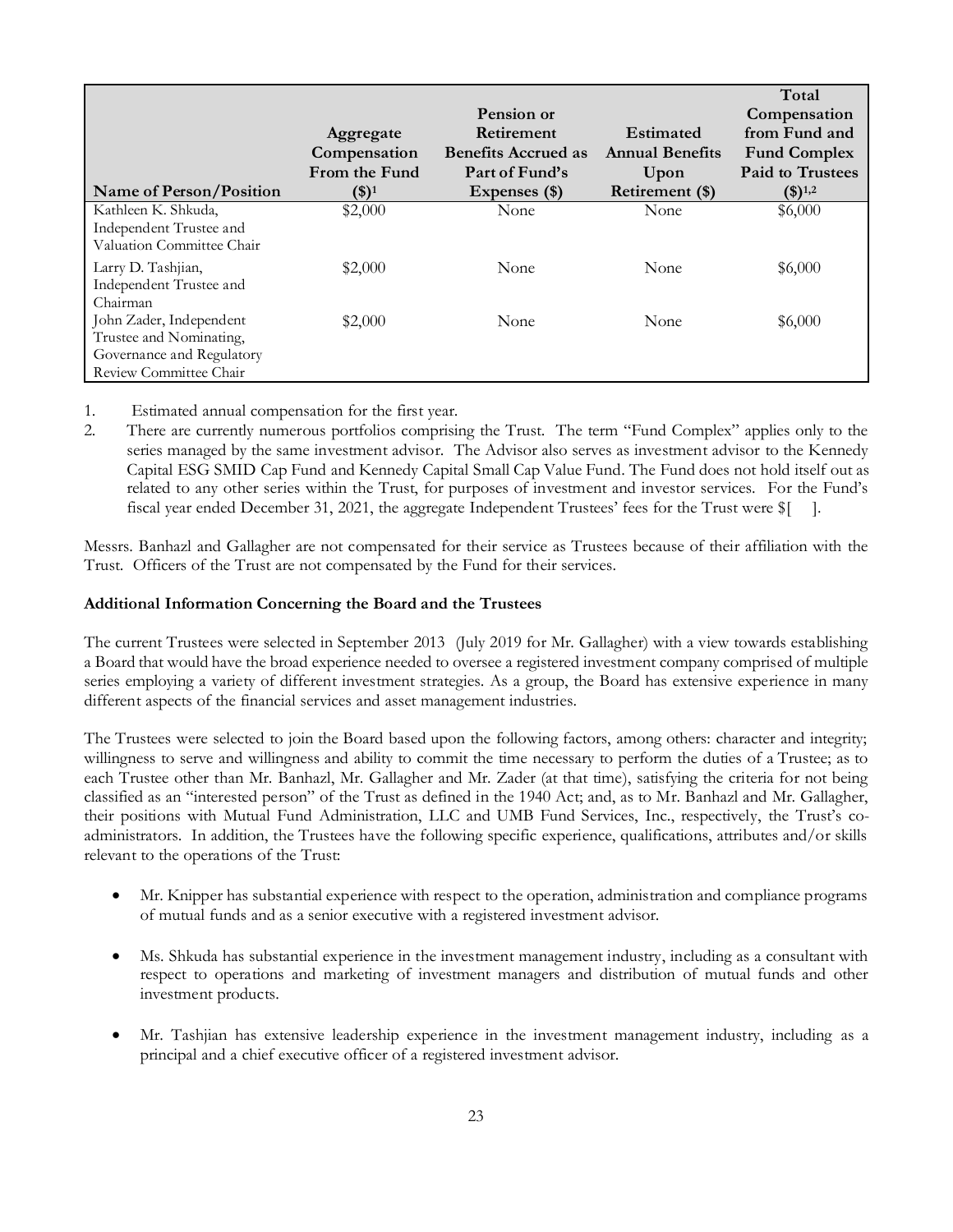- Mr. Banhazl has significant experience serving in senior executive and board positions for mutual funds and with respect to the organization and operation of mutual funds and multiple series trusts similar to the Trust.
- Mr. Zader has substantial experience serving in senior executive positions at mutual fund administrative service providers.
- Mr. Gallagher has substantial experience serving in senior executive positions at mutual fund administrative service providers.

In its periodic self-assessment of the effectiveness of the Board, the Board considers the complementary individual skills and experience of the individual Trustees primarily in the broader context of the Board's overall composition so that the Board, as a body, possesses the appropriate (and appropriately diverse) skills and experience to oversee the business of the Fund. The summaries set forth above as to the qualifications, attributes and skills of the Trustees are required by the registration form adopted by the SEC, do not constitute holding out the Board or any Trustee as having any special expertise or experience, and do not impose any greater responsibility or liability on any such person or on the Board as a whole than would otherwise be the case.

The Board of Trustees has three standing committees: the Audit Committee, the Nominating, Governance and Regulatory Review Committee (the "Nominating Committee"), and the Valuation Committee.

> • The function of the Audit Committee, with respect to each series of the Trust, is to review the scope and results of the series' annual audit and any matters bearing on the audit or the series' financial statements and to assist the Board's oversight of the integrity of the series' pricing and financial reporting. The Audit Committee is comprised of all of the Independent Trustees and is chaired by Mr. Knipper. It does not include any Interested Trustees. The Audit Committee is expected to meet at least twice a year with respect to each series of the Trust.

The Audit Committee also serves as the Qualified Legal Compliance Committee ("QLCC") for the Trust for the purpose of compliance with Rules 205.2(k) and 205.3(c) of the Code of Federal Regulations regarding alternative reporting procedures for attorneys retained or employed by an issuer who appear and practice before the SEC on behalf of the issuer.

- The Nominating Committee is responsible for reviewing matters pertaining to composition, committees, and operations of the Board, as well as assisting the Board in overseeing matters related to certain regulatory issues. The Nominating Committee meets from time to time as needed. The Nominating Committee will consider trustee nominees properly recommended by the Trust's shareholders. Shareholders who wish to recommend a nominee should send nominations that include, among other things, biographical data and the qualifications of the proposed nominee to the Trust's Secretary. The Independent Trustees comprise the Nominating Committee, and the Committee is chaired by Mr. Zader.
- The function of the Valuation Committee is to recommend to the Board for its approval methodologies for valuing securities held by any series of the Trust for which current and reliable market quotations are not readily available; monitor prices determined by officers of the Trust pursuant to such methodologies; and approve fair valued security prices that are not determined pursuant to an approved methodology. The actions of the Valuation Committee are subsequently reviewed by the Board. The Valuation Committee is comprised of all the Trustees and is chaired by Ms. Shkuda, but action may be taken by any one of the Trustees. The Valuation Committee meets as needed.

Independent Trustees comprise 67% of the Board and Larry Tashjian, an Independent Trustee, serves as Chairperson of the Board. The Chairperson serves as a key point person for dealings between the Trust's management and the other Independent Trustees. As noted above, through the committees of the Board the Independent Trustees consider and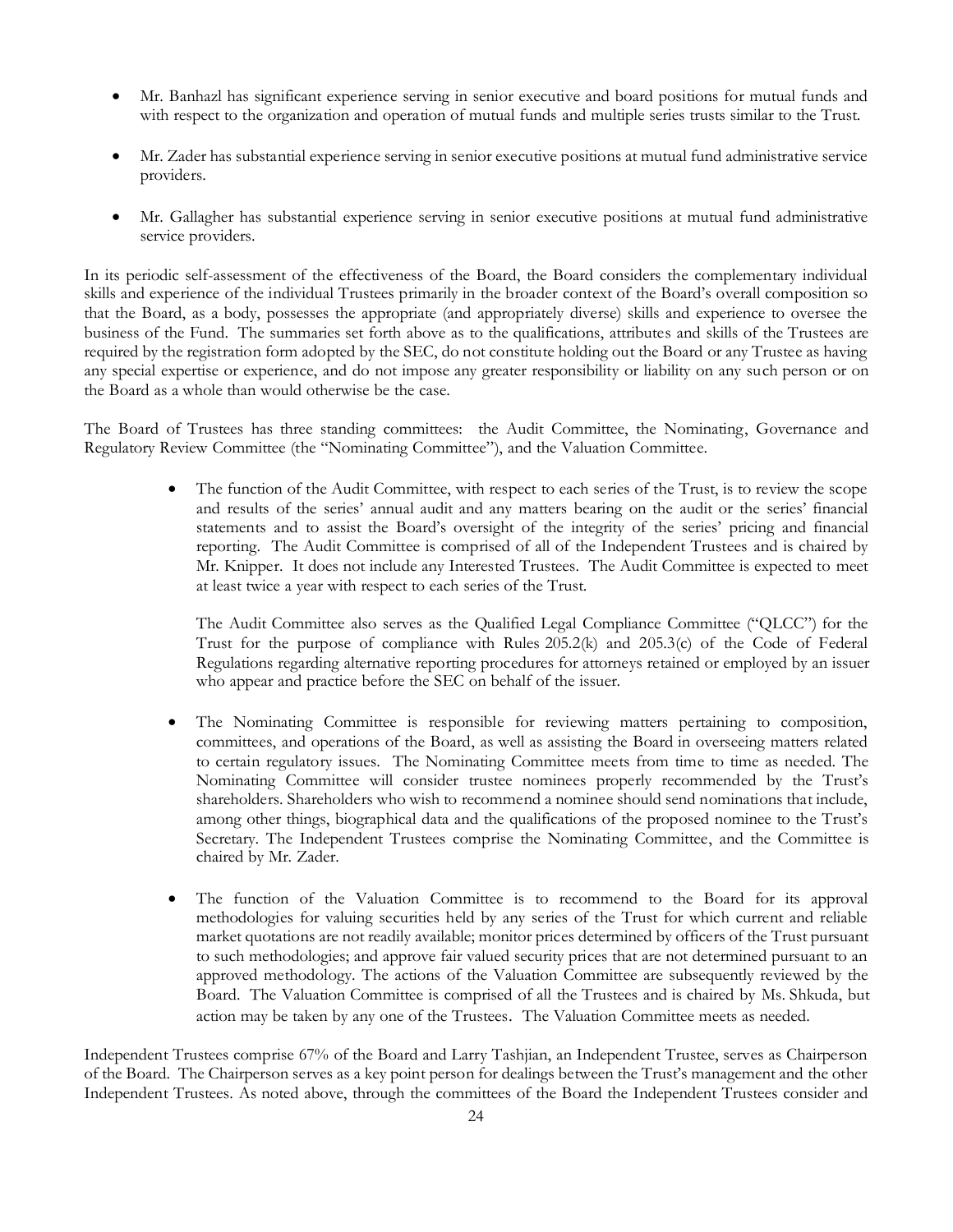address important matters involving each series of the Trust, including those presenting conflicts or potential conflicts of interest. The Independent Trustees also regularly meet outside the presence of management and are advised by independent legal counsel. The Board has determined that its organization and leadership structure are appropriate in light of its fiduciary and oversight obligations, the special obligations of the Independent Trustees, and the relationship between the Interested Trustees and the Trust's co-administrators. The Board also believes that its structure facilitates the orderly and efficient flow of information to the Independent Trustees from management.

Consistent with its responsibility for oversight of the Fund in the interests of shareholders, the Board among other things oversees risk management of the Fund's investment programs and business affairs directly and through the Audit Committee. The Board has emphasized to the Advisor the importance of maintaining vigorous risk management programs and procedures.

The Fund faces a number of risks, such as investment risk, valuation risk, reputational risk, risk of operational failure or lack of business continuity, and legal, compliance and regulatory risk. Risk management seeks to identify and address risks, i.e., events or circumstances that could have material adverse effects on the business, operations, shareholder services, investment performance or reputation of the Fund. Under the overall supervision of the Board, the Advisor and other service providers to the Fund employ a variety of processes, procedures and controls to identify various of those possible events or circumstances, to lessen the probability of their occurrence and/or to mitigate the effects of such events or circumstances if they do occur. Different processes, procedures and controls are employed with respect to different types of risks. Various personnel, including the Trust's Chief Compliance Officer (the "CCO"), the Advisor's management, and other service providers (such as the Fund's independent registered public accounting firm) make periodic reports to the Board or to the Audit Committee with respect to various aspects of risk management. The Board recognizes that not all risks that may affect the Fund can be identified, that it may not be practical or costeffective to eliminate or mitigate certain risks, that it may be necessary to bear certain risks (such as investment-related risks) to achieve the Fund's investment objective, and that the processes, procedures and controls employed to address certain risks may be limited in their effectiveness. Moreover, reports received by the Trustees as to risk management matters are typically summaries of the relevant information. As a result of the foregoing and other factors, the Board's risk management oversight is subject to substantial limitations.

#### **Fund Shares Beneficially Owned by Trustees**

Certain information regarding ownership by the Trustees of the Fund and other series of the Trust, as of December 31, 2021, is set forth in the following table.

|                                           |                               | <b>Aggregate Dollar Range of</b><br><b>Equity Securities in all</b><br><b>Registered Investment</b><br><b>Companies Overseen by</b> |  |
|-------------------------------------------|-------------------------------|-------------------------------------------------------------------------------------------------------------------------------------|--|
|                                           | <b>Dollar Range of Equity</b> | Trustee in Family of                                                                                                                |  |
| <b>Name of Trustee</b>                    | Securities in the Fund (\$)   | <b>Investment Companies (\$)</b>                                                                                                    |  |
| Larry Tashjian, Independent Trustee       | None                          | None                                                                                                                                |  |
| Kathy Shkuda, Independent Trustee         | None                          | None                                                                                                                                |  |
| Thomas Knipper, Independent Trustee       | None                          | None                                                                                                                                |  |
| John P. Zader, Independent Trustee        | None                          | $$10,001 - $50,000$                                                                                                                 |  |
| Eric M. Banhazl, Interested Trustee       | None                          | Above \$100,000                                                                                                                     |  |
| Terrance P. Gallagher, Interested Trustee | None                          | None                                                                                                                                |  |

#### **Control Persons, Principal Shareholders, and Management Ownership**

As of the date of this SAI, the Fund is under the control of the Advisor, which had voting authority with respect to 100% of the outstanding shares in the Fund on such date. However, once the Fund commences investment operations and its shares are sold to the public, this control will be diluted. The Trustees and officers of the Trust as a group did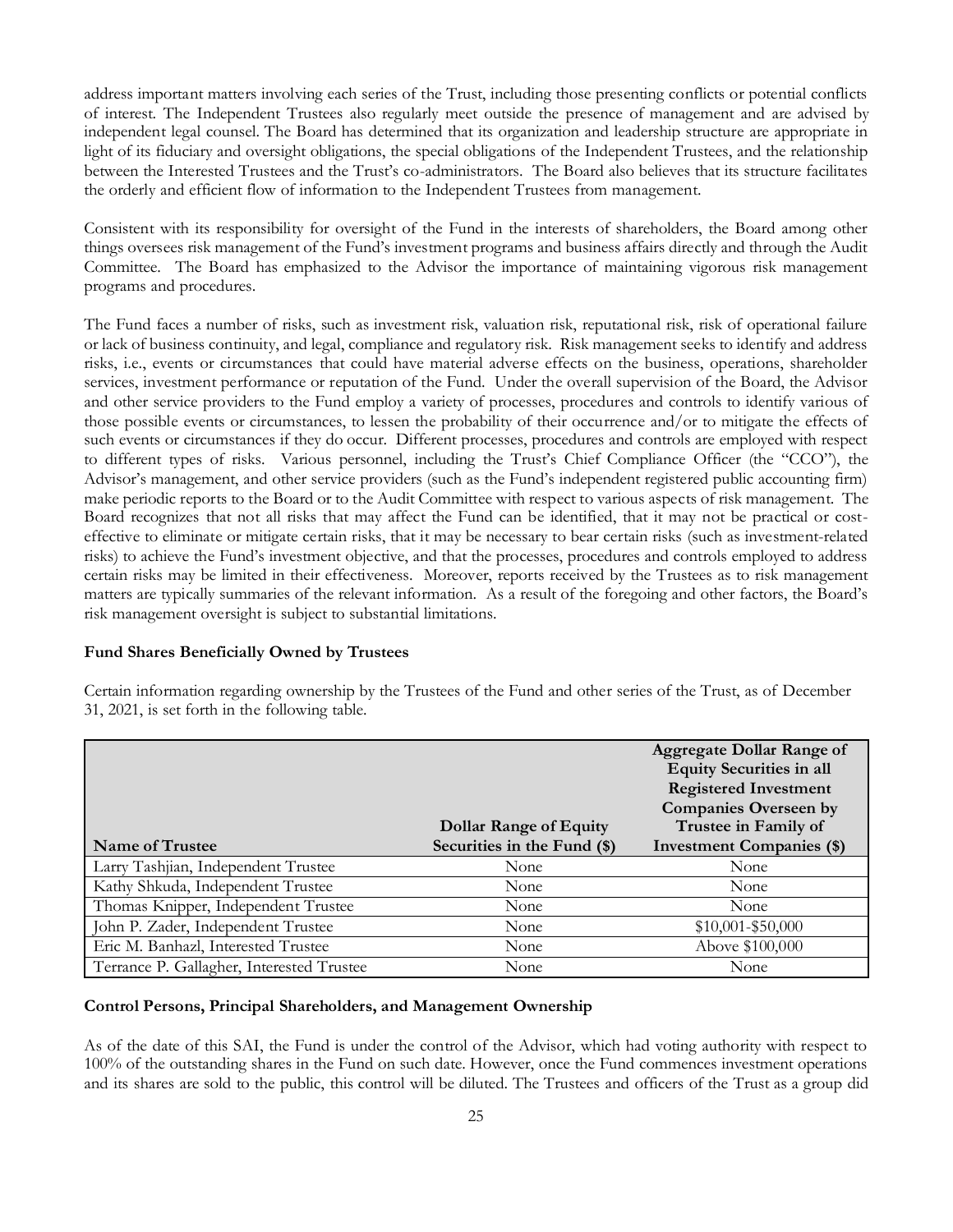not own more than 1% of the outstanding shares of the Fund. Furthermore, neither the Independent Trustees, nor members of their immediate families, own securities beneficially or of record in the Advisor, the Fund's distributor, IMST Distributors, LLC (the "Distributor"), or any of their respective affiliates.

### **The Advisor**

Kennedy Capital Management, Inc. ("Kennedy Capital"), located at 10829 Olive Boulevard, Suite 100, St. Louis, Missouri 63141, acts as investment advisor to the Fund pursuant to an Investment Advisory Agreement (the "Advisory Agreement"). The Advisor is 100% employee owned.

Subject to such policies as the Board of Trustees may determine, the Advisor is ultimately responsible for investment decisions for the Fund. Pursuant to the terms of the Advisory Agreement, the Advisor provides the Fund with such investment advice and supervision as it deems necessary for the proper supervision of the Fund's investments. The Advisor also continuously monitors and maintains the Fund's investment criteria and determines from time to time what securities may be purchased by the Fund.

The Advisory Agreement will remain in effect for an initial two-year period. After the initial two-year period, the Advisory Agreement will continue in effect with respect to the Fund from year to year only if such continuance is specifically approved at least annually by the Board or by vote of a majority of the Fund's outstanding voting securities and by a majority of the Trustees who are not parties to the Advisory Agreement or interested persons of any such party, at a meeting called for the purpose of voting on the Advisory Agreement. The Advisory Agreement is terminable without penalty by the Trust on behalf of the Fund, upon giving the Advisor 60 days' written notice when authorized either by a majority vote of the Fund's shareholders or by a vote of a majority of the Board, or by the Advisor on 60 days' written notice, and will automatically terminate in the event of its "assignment" (as defined in the 1940 Act). The Advisory Agreement provides that the Advisor shall not be liable for any error of judgment or for any loss suffered by the Trust in connection with the Advisory Agreement, except for a loss resulting from a breach of fiduciary duty, or for a loss resulting from willful misfeasance, bad faith or gross negligence in the performance of its duties, or from reckless disregard by the Advisor of its duties under the Advisory Agreement.

In consideration of the services to be provided by the Advisor pursuant to the Advisory Agreement, the Advisor is entitled to receive from the Fund an investment advisory fee computed daily and paid monthly based on an annual rate equal to a percentage of the Fund's average daily net assets specified in the Prospectus.

#### **Fund Expenses**

The Fund is responsible for its own operating expenses (all of which will be borne directly or indirectly by the Fund's shareholders), including among others, legal fees and expenses of counsel to the Fund and the Fund's independent trustees; insurance (including trustees' and officers' errors and omissions insurance); auditing and accounting expenses; taxes and governmental fees; listing fees; dues and expenses incurred in connection with membership in investment company organizations; fees and expenses of the Fund's custodians, administrators, transfer agents, registrars and other service providers; expenses for portfolio pricing services by a pricing agent, if any; expenses in connection with the issuance and offering of shares; expenses relating to investor and public relations; expenses of registering or qualifying securities of the Fund for public sale; brokerage commissions and other costs of acquiring or disposing of any portfolio holding of the Fund; expenses of preparation and distribution of reports, notices and dividends to shareholders; expenses of the dividend reinvestment plan; compensation and expenses of trustees; any litigation expenses; and costs of shareholders' and other meetings.

The Advisor has contractually agreed to waive its fees and/or pay for operating expenses of the Fund to ensure that the total annual fund operating expenses (excluding, as applicable, any taxes, leverage interest, brokerage commissions, dividend and interest expenses on short sales, acquired fund fees and expenses (as determined in accordance with Form N-1A), expenses incurred in connection with any merger or reorganization, and extraordinary expenses such as litigation expenses) do not exceed 1.14% and 0.89% of the average daily net assets of the Investor Class Shares and Institutional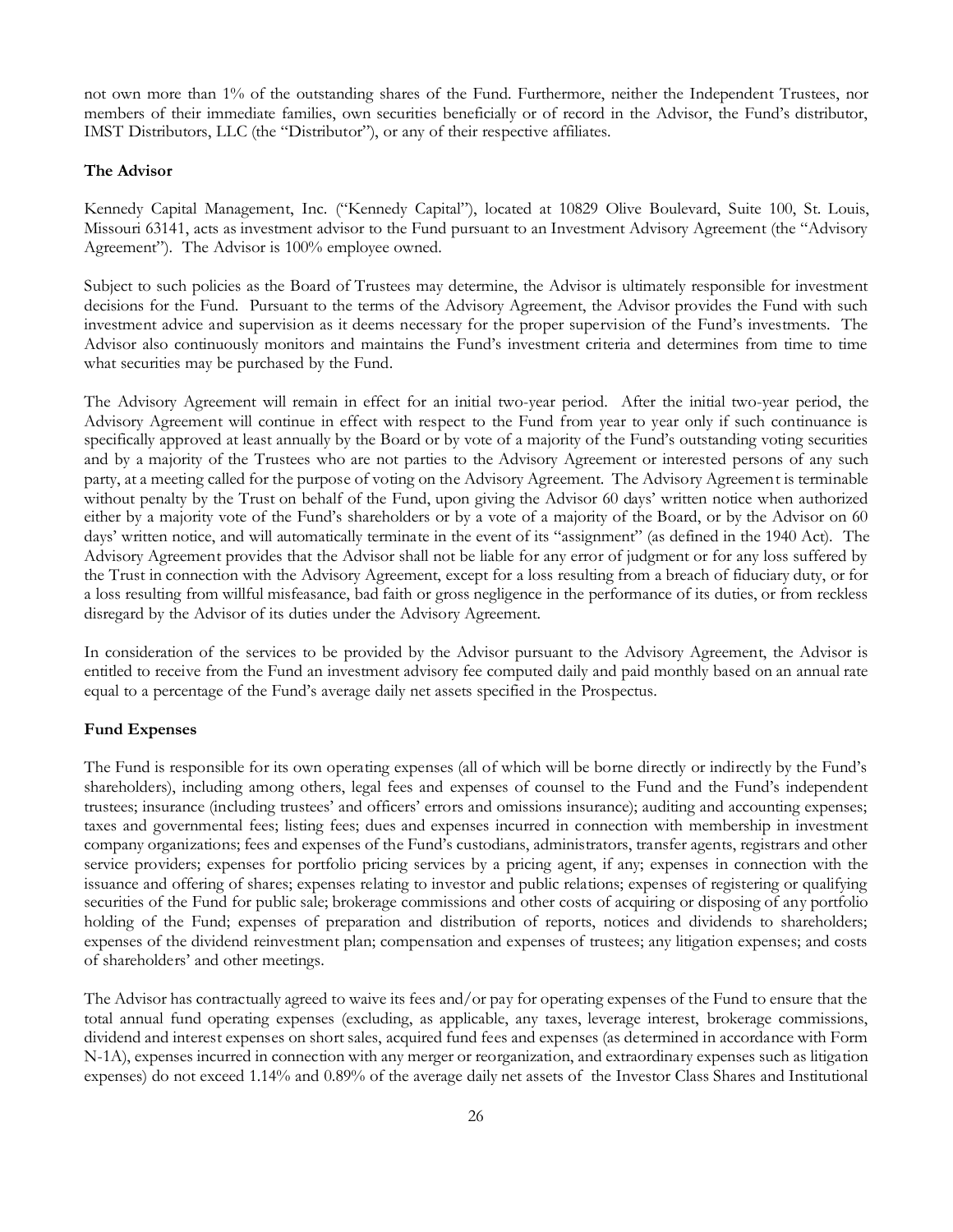Class Shares of the Fund, respectively. This agreement is effective until April 30, 2023, and it may be terminated before that date only by the Board of Trustees.

Any reduction in advisory fees or payment of the Fund's expenses made by the Advisor in a fiscal year may be reimbursed by the Fund for a period ending three full years after the date of reduction or payment if the Advisor so requests. This reimbursement may be requested from the Fund if the reimbursement will not cause the Fund's annual expense ratio to exceed the lesser of (a) the expense limitation in effect at the time such fees were waived or payments made, or (b) the expense limitation in effect at the time of the reimbursement. However, the reimbursement amount may not exceed the total amount of fees waived and/or Fund expenses paid by the Advisor and will not include any amounts previously reimbursed to the Advisor by the Fund. Any such reimbursement is contingent upon the Board's subsequent review of the reimbursed amounts. The Fund must pay current ordinary operating expenses before the Advisor is entitled to any reimbursement of fees and/or Fund expenses.

#### **Portfolio Managers**

**Other Accounts Managed by the Portfolio Managers**. As of December 31, 2021 information on other accounts managed by the Fund's portfolio managers is as follows.

| Iean Barnard, CFA               |           |               |                 |                            |
|---------------------------------|-----------|---------------|-----------------|----------------------------|
|                                 |           |               |                 | With Advisory Fee based on |
|                                 |           |               |                 | performance                |
|                                 |           | Total         |                 | Total                      |
|                                 | Number of | $Assets (\$)$ | Number of       | $Assets ($\)$              |
| <b>Type of Accounts</b>         | Accounts  | (in millions) | <b>Accounts</b> | (in millions)              |
| Registered Investment Companies |           | \$19          |                 | \$0                        |
| Other Pooled Investments        |           | \$0           |                 | \$0                        |
| Other Accounts                  | າາ        | \$244.2       |                 | \$(                        |

| Ryan Dunnegan, CPA              |           |               |                 |                            |
|---------------------------------|-----------|---------------|-----------------|----------------------------|
|                                 |           |               |                 | With Advisory Fee based on |
|                                 |           |               |                 | performance                |
|                                 |           | Total         |                 | Total                      |
|                                 | Number of | $Assets ($\)$ | Number of       | $Assets (\$)$              |
| <b>Type of Accounts</b>         | Accounts  | (in millions) | <b>Accounts</b> | (in millions)              |
| Registered Investment Companies |           | \$19          |                 | \$0                        |
| Other Pooled Investments        |           | \$0           |                 | $\$0$                      |
| Other Accounts                  | 20        | \$244.2       |                 | $\$0$                      |

**Material Conflicts of Interest.** Actual or apparent conflicts of interest may arise when a portfolio manager has dayto-day management responsibilities with respect to more than one fund or other account. Where conflicts of interest arise between the Fund and other accounts managed by the portfolio manager, the Advisor will proceed in a manner that ensures that the Fund will not be treated less favorably. There may be instances where similar portfolio transactions may be executed for the same security for numerous accounts managed by the portfolio managers. In such instances, securities will be allocated in accordance with the Advisor's trade allocation policy.

**Compensation**. Each portfolio manager receives a base salary which is based on the value of assets in the Fund's portfolio as well as (i) a bonus which is based on the performance of the Fund's strategy relative to its benchmark and peer group, and (ii) a bonus based on the Chief Executive Officer's assessment of the Advisor's goal achievement. Each portfolio manager may participate in the Advisor's retirement plan and are also generally offered opportunities to purchase equity in the firm.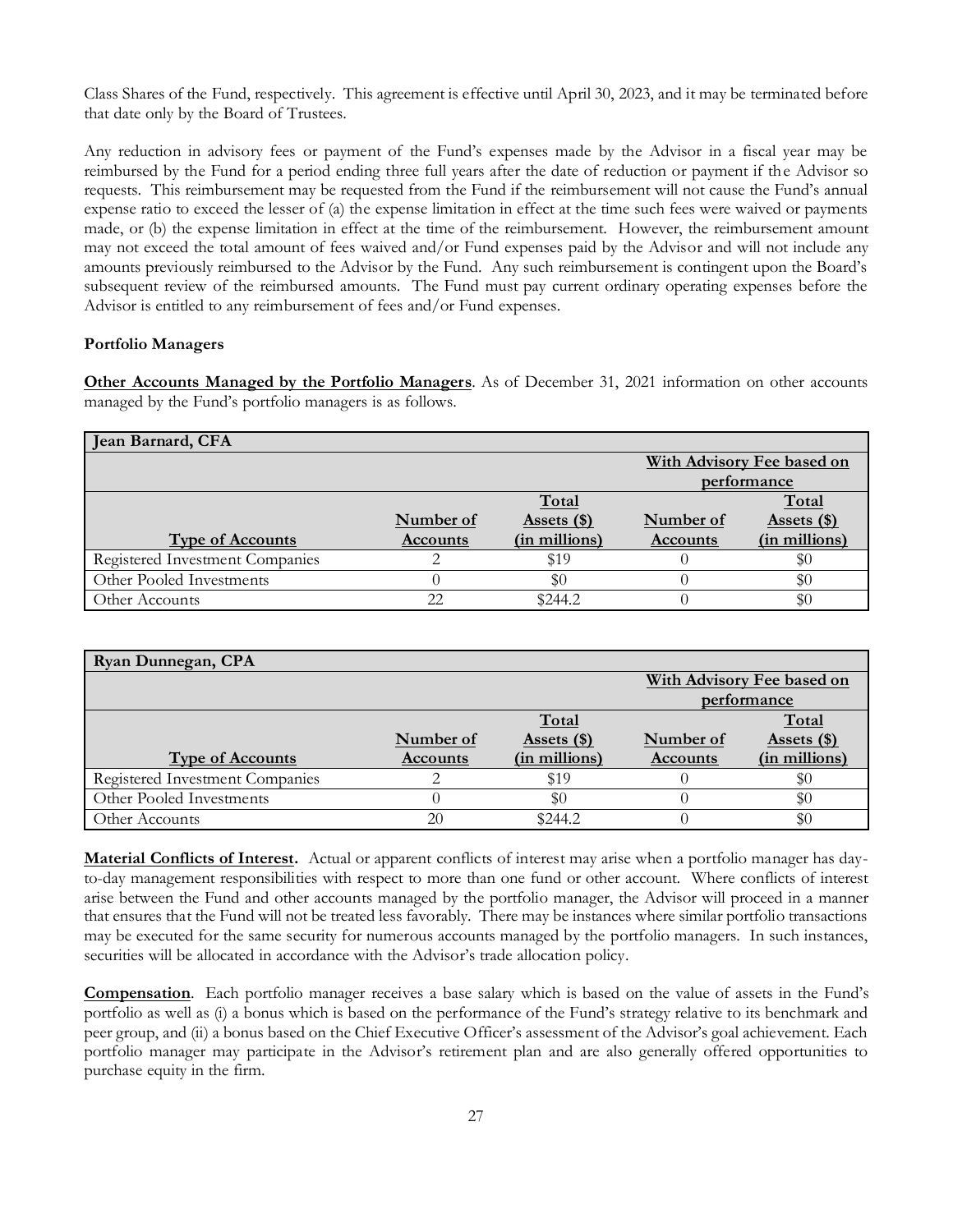# **Ownership of the Fund by the Portfolio Manager**.

The following chart sets forth the dollar range of Fund shares owned by the portfolio manager as of the date of this SAI:

|                           | Dollar Range of Securities in the Fund                         |  |  |
|---------------------------|----------------------------------------------------------------|--|--|
|                           | (None, \$1-\$10,000, \$10,001-\$50,000, \$50,001-\$100,000,    |  |  |
| Name of Portfolio Manager | $$100,001 - $500,000, $500,001 - $1,000,000, Over $1,000,000)$ |  |  |
| Jean Barnard              | None                                                           |  |  |
| Ryan Dunnegan, CPA        | None.                                                          |  |  |

## **Service Providers**

Pursuant to a Co-Administration Agreement (the "Co-Administration Agreement"), UMB Fund Services, Inc. ("UMBFS"), 235 West Galena Street, Milwaukee, Wisconsin 53212, and Mutual Fund Administration, LLC ("MFAC"), 2220 E. Route 66, Suite 226, Glendora, California 91740 (collectively the "Co-Administrators"), act as co-administrators for the Fund. The Co-Administrators provide certain administrative services to the Fund, including, among other responsibilities, coordinating the negotiation of contracts and fees with, and the monitoring of performance and billing of, the Fund's independent contractors and agents; preparing for signature by an officer of the Trust of all documents required to be filed for compliance with applicable laws and regulations including those of the securities laws of various states; arranging for the computation of performance data, including net asset value and yield; arranging for the maintenance of books and records of the Fund; and providing, at their own expense, office facilities, equipment and personnel necessary to carry out their duties. In this capacity, the Co-Administrators do not have any responsibility or authority for the management of the Fund, the determination of investment policy, or for any matter pertaining to the distribution of Fund shares. The Co-Administration Agreement provides that neither Co-Administrator shall be liable for any error of judgment or mistake of law or for any loss suffered by the Trust or its series, except for losses resulting from a Co-Administrator's willful misfeasance, bad faith or negligence in the performance of its duties or from reckless disregard by it of its obligations and duties under the Agreement.

Pursuant to the Co-Administration Agreement, the Fund pays the Co-Administrators a fee for administration services. The fee is payable monthly based on the Fund's average daily net assets.

UMBFS also acts as the Trust's fund accountant, transfer agent and dividend**.** disbursing agent pursuant to separate agreements.

UMB Bank, n.a. (the "Custodian"), an affiliate of UMBFS, is the custodian of the assets of the Fund pursuant to a custody agreement between the Custodian and the Trust, whereby the Custodian provides services for fees on a transactional basis plus out-of-pocket expenses. The Custodian's address is 928 Grand Boulevard, Kansas City, Missouri 64106. The Custodian does not participate in decisions pertaining to the purchase and sale of securities by the Fund.

Tait, Weller & Baker LLP ("Tait Weller"), Two Liberty Place, 50 S. 16th Street, Suite 2900, Philadelphia, Pennsylvania 19102-2529, is the independent registered public accounting firm for the Fund. Its services include auditing the Fund's financial statements and the performance of related tax services.

Morgan, Lewis & Bockius LLP ("Morgan Lewis"), 600 Anton Boulevard, Suite 1800, Costa Mesa, California 92626, serves as legal counsel to the Trust and the Independent Trustees.

# **Distributor and the Distribution Agreement**

IMST Distributors, LLC is the distributor (also known as the principal underwriter) of the shares of the Fund and is located at Three Canal Plaza, Suite 100, Portland, Maine 04101. The Distributor is a registered broker-dealer and is a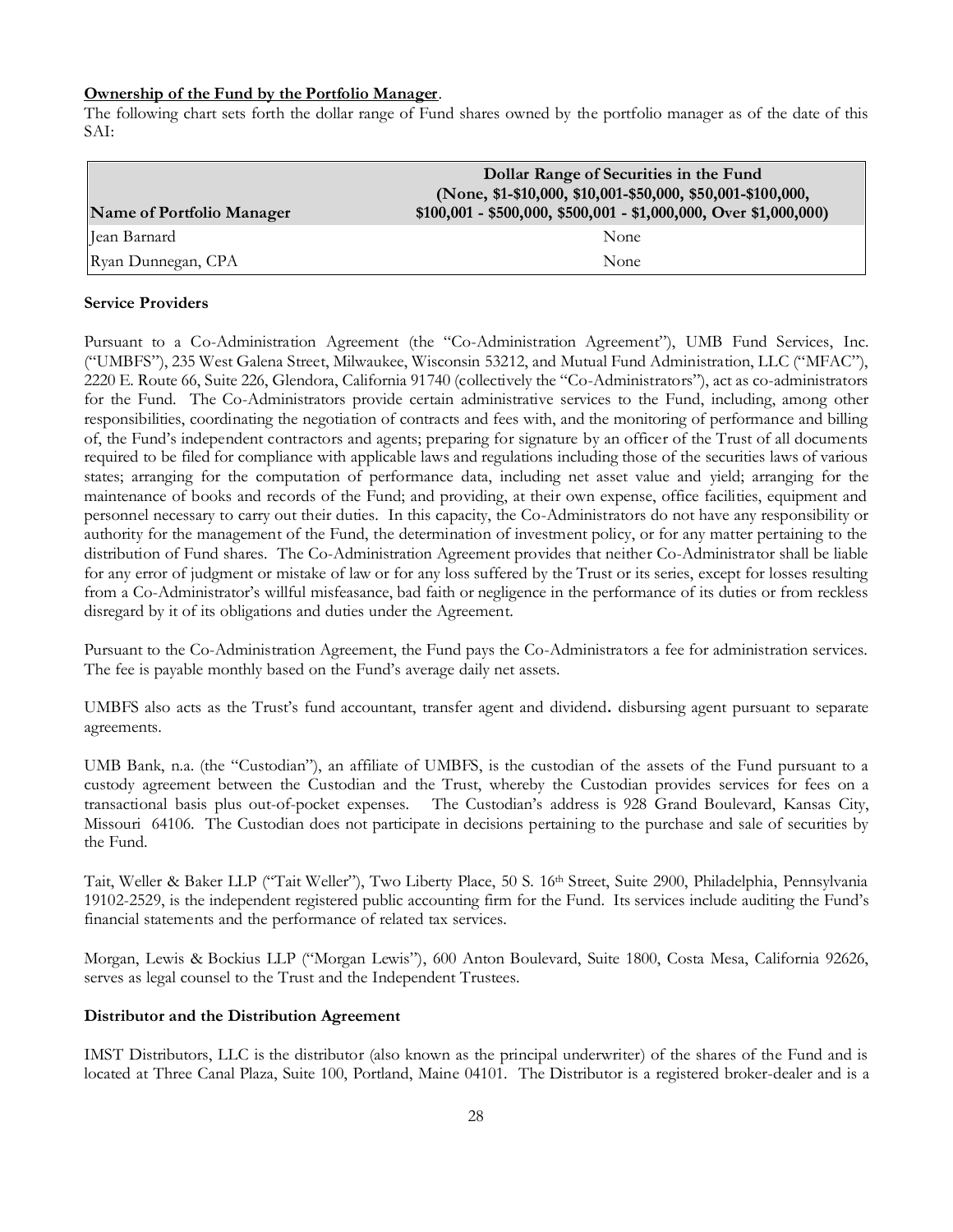member of FINRA. The Distributor is not affiliated with the Trust, the Advisor, or any other service provider for the Fund.

Under a Distribution Agreement with the Trust dated January 1, 2013, as novated September 30, 2021 (the "Distribution Agreement"), the Distributor acts as the agent of the Trust in connection with the continuous offering of shares of the Fund. The Distributor continually distributes shares of the Fund on a best efforts basis. The Distributor has no obligation to sell any specific quantity of Fund shares. The Distributor and its officers have no role in determining the investment policies or which securities are to be purchased or sold by the Trust.

The Distributor may enter into agreements with selected broker-dealers, banks or other financial intermediaries for distribution of shares of the Fund. With respect to certain financial intermediaries and related fund "supermarket" platform arrangements, the Fund and/or the Advisor, rather than the Distributor, typically enter into such agreements. These financial intermediaries may charge a fee for their services and may receive shareholder service or other fees from parties other than the Distributor. These financial intermediaries may otherwise act as processing agents and are responsible for promptly transmitting purchase, redemption and other requests to the Fund.

Investors who purchase shares through financial intermediaries will be subject to the procedures of those intermediaries through which they purchase shares, which may include charges, investment minimums, cutoff times and other restrictions in addition to, or different from, those listed herein. Information concerning any charges or services will be provided to customers by the financial intermediary through which they purchase shares. Investors purchasing shares of the Fund through financial intermediaries should acquaint themselves with their financial intermediary's procedures and should read the Prospectus in conjunction with any materials and information provided by their financial intermediary. The financial intermediary, and not its customers, will be the shareholder of record, although customers may have the right to vote shares depending upon their arrangement with the financial intermediary. The Distributor does not receive compensation from the Fund for its distribution services except the distribution/service fees with respect to the shares of those classes for which a Rule 12b-1 distribution plan is effective. The Advisor pays the Distributor a fee for certain distribution-related services.

The Distribution Agreement has an initial term of up to two years and will continue in effect only if such continuance is specifically approved at least annually by the Board or by vote of a majority of the Fund's outstanding voting securities in accordance with the 1940 Act. The Distribution Agreement is terminable without penalty by the Trust on behalf of the Fund on no less than 60 days' written notice when authorized either by a vote of a majority of the outstanding voting securities of the Fund or by vote of a majority of the members of the Board who are not "interested persons" (as defined in the 1940 Act) of the Trust and have no direct or indirect financial interest in the operation of the Distribution Agreement, or by the Distributor, and will automatically terminate in the event of its "assignment" (as defined in the 1940 Act). The Distribution Agreement provides that the Distributor shall not be liable for any error of judgment or mistake of law or for any loss suffered by the Trust in connection with the performance of the Distributor's obligations and duties under the Distribution Agreement, except a loss resulting from the Distributor's willful misfeasance, bad faith or gross negligence in the performance of such duties and obligations, or by reason of its reckless disregard thereof.

### **Rule 12b-1 Plan**

The Trust has adopted a plan pursuant to Rule 12b-1 under the 1940 Act (the "12b-1 Plan") that provides for Fund assets to be used for the payment for distribution services for Investor Class Shares. The 12b-1 Plan provides alternative methods for paying sales charges and may help the Fund grow or maintain asset levels to provide operational efficiencies and economies of scale. The 12b-1 Plan also provides for the payment of service fees in connection with the provision of post-sales shareholder liaison services to holders of Investor Class Shares, as defined in FINRA regulations, including personal services such as responding to customer inquiries, and services related to the maintenance of shareholder accounts. Because 12b-1 fees are paid out of Fund assets attributable to Investor Class Shares on an ongoing basis, they will, over time, increase the cost of an investment and may cost more than other types of sales charges.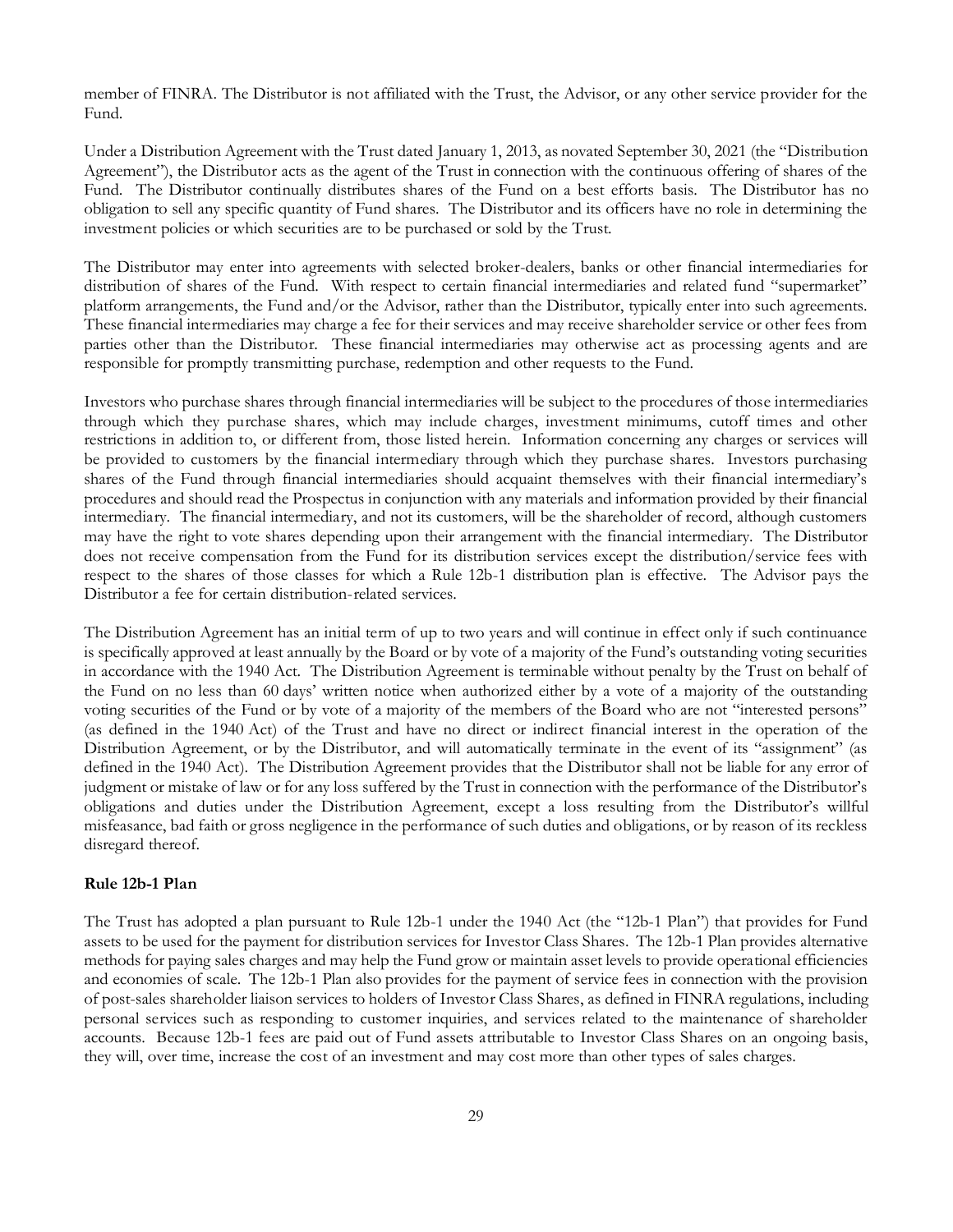The 12b-1 Plan provides that the distribution fees paid by Investor Class Shares of the Fund may be used to pay for any expenses primarily intended to result in the sale of shares of such Class, including, but not limited to: (a) costs of payments, including incentive compensation, made to agents for and consultants to the Distributor or the Trust, including pension administration firms that provide distribution services and broker-dealers that engage in the distribution of the shares of such Class of the Fund; (b) payments made to, and expenses of, persons who provide support services in connection with the distribution of shares of such Class of the Fund; (c) payments made pursuant to any dealer agreements between the Distributor and certain broker-dealers, financial institutions and other service providers with respect to such Class of the Fund; (d) costs relating to the formulation and implementation of marketing and promotional activities; (e) costs of printing and distributing prospectuses, statements of additional information and reports of the Fund to prospective shareholders of such Class of the Fund; (f) costs involved in preparing, printing and distributing sales literature pertaining to such Class of the Fund; (g) costs involved in obtaining such information, analyses and reports with respect to marketing and promotional activities that the Trust may deem advisable with respect to such Class of the Fund; and (h) reimbursement to the Advisor for expenses advanced on behalf of the Fund or Class with respect to such activities. The 12b-1 Plan is a compensation plan, which means that the Distributor is compensated regardless of its expenses, as opposed to a reimbursement plan which reimburses only for expenses incurred. The Distributor does not retain any 12b-1 fees for profit. All 12b-1 fees are held in a retention account by the Distributor to pay for and/or reimburse the Advisor for distribution-related expenditures.

The 12b-1 Plan may not be amended to materially increase the amount to be paid by the Fund's Investor Class Shares for distribution services without the vote of a majority of the outstanding voting securities of such shares. The 12b-1 Plan shall continue in effect indefinitely with respect to a Class, provided that such continuance is approved at least annually by a vote of a majority of the Trustees, including the Independent Trustees, cast in person at a meeting called for such purpose or by vote of at least a majority of the outstanding voting securities of such Class. The 12b-1 Plan may be terminated with respect to a Class at any time without penalty by vote of a majority of the Independent Trustees or by vote of the majority of the outstanding voting securities of such Class.

If the 12b-1 Plan is terminated for the Fund's Investor Class Shares in accordance with its terms, the obligation of the Fund to make payments pursuant to the 12b-1 Plan will cease and the Fund will not be required to make any payments past the termination date. Thus, there is no legal obligation for the Fund to pay any expenses incurred by the Distributor other than fees already payable under the 12b-1 Plan, if the 12b-1 Plan is terminated in accordance with its terms for any reason.

#### **Marketing and Support Payments**

The Advisor, out of its own resources and without additional cost to the Fund or its shareholders, may provide cash payments or other compensation to certain financial intermediaries who sell shares of the Fund. These payments are in addition to other fees described in the Fund's Prospectus and this SAI, and are generally provided for shareholder services or marketing support. Payments for marketing support are typically for inclusion of the Fund on sales lists, including electronic sales platforms. Investors may wish to take these payments into account when considering and evaluating recommendations to purchase shares of the Fund.

### **PORTFOLIO TRANSACTIONS AND BROKERAGE**

Pursuant to the Advisory Agreement, the Advisor determines which securities are to be purchased and sold by the Fund and which broker-dealers are eligible to execute the Fund's portfolio transactions. The purchases and sales of securities in the over-the-counter market will generally be executed by using a broker for the transaction.

Purchases of portfolio securities for the Fund also may be made directly from issuers or from underwriters. Where possible, purchase and sale transactions will be effected through dealers (including banks) that specialize in the types of securities which the Fund will be holding unless better executions are available elsewhere. Dealers and underwriters usually act as principals for their own accounts. Purchases from underwriters will include a concession paid by the issuer to the underwriter and purchases from dealers will include the spread between the bid and the asked price. If the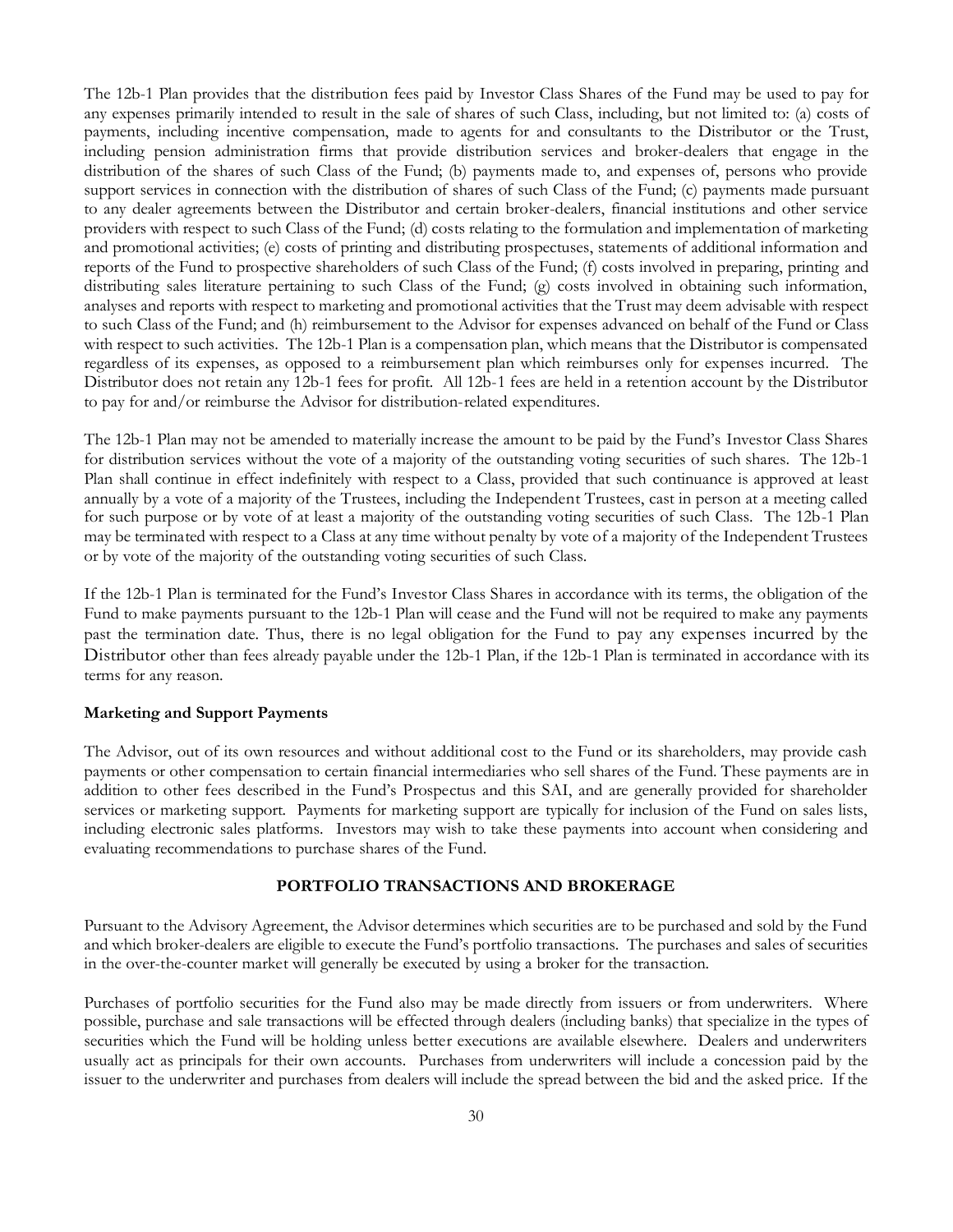execution and price offered by more than one dealer or underwriter are comparable, the order may be allocated to a dealer or underwriter that has provided research or other services as discussed below.

In placing portfolio transactions, the Advisor will use reasonable efforts to choose broker-dealers capable of providing the services necessary to obtain the most favorable price and execution available. The full range and quality of services available will be considered in making these determinations, such as the size of the order, the difficulty of execution, the operational facilities of the broker-dealer involved, the risk in positioning the block of securities, and other factors. In those instances where it is reasonably determined that more than one broker-dealer can offer the services needed to obtain the most favorable price and execution available, consideration may be given to those broker-dealers which furnish or supply research and statistical information to the Advisor that they may lawfully and appropriately use in their investment advisory capacities, as well as provide other services in addition to execution services. The Advisor considers such information, which is in addition to and not in lieu of the services required to be performed by it under its Advisory Agreement with the Fund, to be useful in varying degrees, but of indeterminable value.

While it is the Fund's general policy to seek to obtain the most favorable price and execution available in selecting a broker-dealer to execute portfolio transactions for the Fund, weight is also given to the ability of a broker-dealer to furnish brokerage and research services as defined in Section 28(e) of the Securities Exchange Act of 1934, as amended, to the Fund or to the Advisor, even if the specific services are not directly useful to the Fund and may be useful to the Advisor in advising other clients. In negotiating commissions with a broker or evaluating the spread to be paid to a dealer, the Fund may therefore pay a higher commission or spread than would be the case if no weight were given to the furnishing of these supplemental services, provided that the amount of such commission or spread has been determined in good faith by the Advisor to be reasonable in relation to the value of the brokerage and/or research services provided by such broker-dealer. The standard of reasonableness is to be measured in light of the Advisor's overall responsibilities to the Fund.

Investment decisions for the Fund are made independently from those of other client accounts that may be managed or advised by the Advisor. Nevertheless, it is possible that at times, identical securities will be acceptable for both the Fund and one or more of such client accounts. In such event, the position of the Fund and such client accounts in the same issuer may vary and the holding period may likewise vary. However, to the extent any of these client accounts seek to acquire the same security as the Fund at the same time, the Fund may not be able to acquire as large a position in such security as it desires, or it may have to pay a higher price or obtain a lower yield for such security. Similarly, the Fund may not be able to obtain as high a price for, or as large an execution of, an order to sell any particular security at the same time as the Advisor's other client accounts.

The Fund does not effect securities transactions through brokers in accordance with any formula, nor does it effect securities transactions through brokers for selling shares of the Fund. However, broker-dealers who execute brokerage transactions may effect purchase of shares of the Fund for their customers. The brokers may also supply the Fund with research, statistical and other services.

### **Holdings of Securities of the Fund's Regular Brokers or Dealers**

From time to time, the Fund may acquire and hold securities issued by its "regular brokers or dealers" or the parents of those brokers or dealers. "Regular brokers or dealers" (as such term is defined in the 1940 Act) of the Fund are the ten brokers or dealers that, during the most recent fiscal year, (i) received the greatest dollar amounts of brokerage commissions from the Fund's portfolio transactions, (ii) engaged as principal in the largest dollar amounts of the portfolio transactions of the Fund, or (iii) sold the largest dollar amounts of the Fund's shares. Any securities of any "regular brokers or dealers" held by the Fund during a fiscal year will be disclosed by the Fund after the end of such fiscal year.

#### **PORTFOLIO TURNOVER**

Although the Fund generally will not invest for short-term trading purposes, portfolio securities may be sold without regard to the length of time they have been held when, in the opinion of the Advisor, investment considerations warrant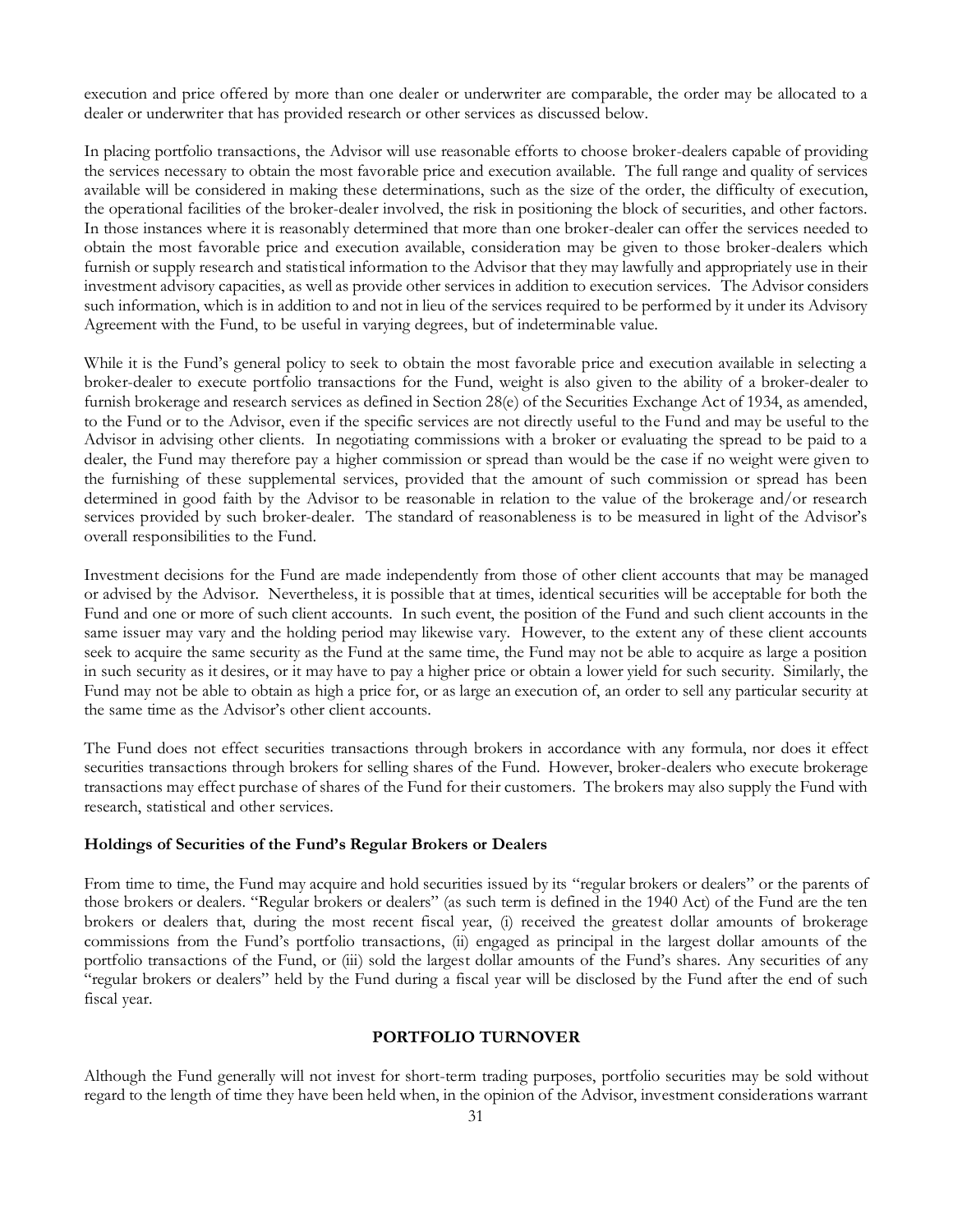such action. Portfolio turnover rate is calculated by dividing (1) the lesser of purchases or sales of portfolio securities for the fiscal year by (2) the monthly average of the value of portfolio securities owned during the fiscal year. A 100% turnover rate would occur if all the securities in the Fund's portfolio, with the exception of securities whose maturities at the time of acquisition were one year or less, were sold and either repurchased or replaced within one year. A high rate of portfolio turnover (100% or more) generally leads to higher transaction costs and may result in a greater number of taxable transactions. To the extent net short-term capital gains are realized, any distributions resulting from such gains will generally be taxed at ordinary income tax rates for federal income tax purposes. The Fund is newly-created and, as a result, does not yet have a portfolio turnover rate

### **PROXY VOTING POLICY**

The Board has adopted Proxy Voting Policies and Procedures (the "Trust Policies") on behalf of the Trust, which delegates the responsibility for voting the Fund's proxies to the Advisor, subject to the Board's continuing oversight. The Trust Policies require that the Advisor vote proxies received in a manner consistent with the best interests of the Fund. The Trust Policies also require the Advisor to present to the Board, at least annually, the Advisor's Proxy Voting Policies and Procedures (the "Advisor Policies") and a record of each proxy voted by the Advisor on behalf of the Fund, including a report on the resolution of all proxies identified by the Advisor as involving a conflict of interest. See Appendix B for the Trust Policies and Advisor Policies. The Trust Policies and the Advisor Policies are intended to serve as guidelines and to further the economic value of each security held by the Fund. The Trust's CCO will review the Trust Policies and Advisor Policies annually. Each proxy will be considered individually, taking into account the relevant circumstances at the time of each vote.

If a proxy proposal raises a material conflict between the Advisor's interests and the Fund's interests, the Advisor will resolve the conflict by following the Advisor's policy guidelines or the recommendation of an independent third party.

The Fund is required to annually file Form N-PX, which lists the Fund's complete proxy voting record for the 12 month period ended June 30 of each year. Once filed, the Fund's proxy voting record will be available without charge, upon request, by calling toll-free 1-877-882-8825 and on the SEC's web site at www.sec.gov.

#### **ANTI-MONEY LAUNDERING PROGRAM**

The Trust has established an Anti-Money Laundering Compliance Program (the "Program") as required by the Uniting and Strengthening America by Providing Appropriate Tools Required to Intercept and Obstruct Terrorism Act of 2001 ("USA PATRIOT Act"). In order to ensure compliance with this law, the Program provides for the development and implementation of internal practices, procedures and controls, designation of anti-money laundering compliance officers, an ongoing training program and an independent audit function to determine the effectiveness of the Program.

Procedures to implement the Program include, but are not limited to, determining that the Distributor and the Fund's Transfer Agent have established proper anti-money laundering procedures, reporting suspicious and/or fraudulent activity, checking shareholder names against designated government lists, including Office of Foreign Assets Control ("OFAC"), and a complete and thorough review of all new opening account applications. The Trust will not transact business with any person or entity whose identity cannot be adequately verified under the provisions of the USA PATRIOT Act.

#### **PORTFOLIO HOLDINGS INFORMATION**

The Trust has adopted policies and procedures regarding disclosure of portfolio holdings information (the "Disclosure Policy"). The Board of Trustees determined that the adoption of the Disclosure Policy, including the disclosure permitted therein, was in the best interests of the Trust. The Disclosure Policy applies to the Fund, Advisor and other internal parties involved in the administration, operation or custody of the Fund, including, but not limited to UMBFS, MFAC, the Board of Trustees, counsel to the Trust and Independent Trustees, Morgan Lewis, and the Fund's independent registered public accounting firm, Tait Weller (collectively, the "Service Providers"). Pursuant to the Disclosure Policy, non-public information concerning the Fund's portfolio holdings may be disclosed to its Service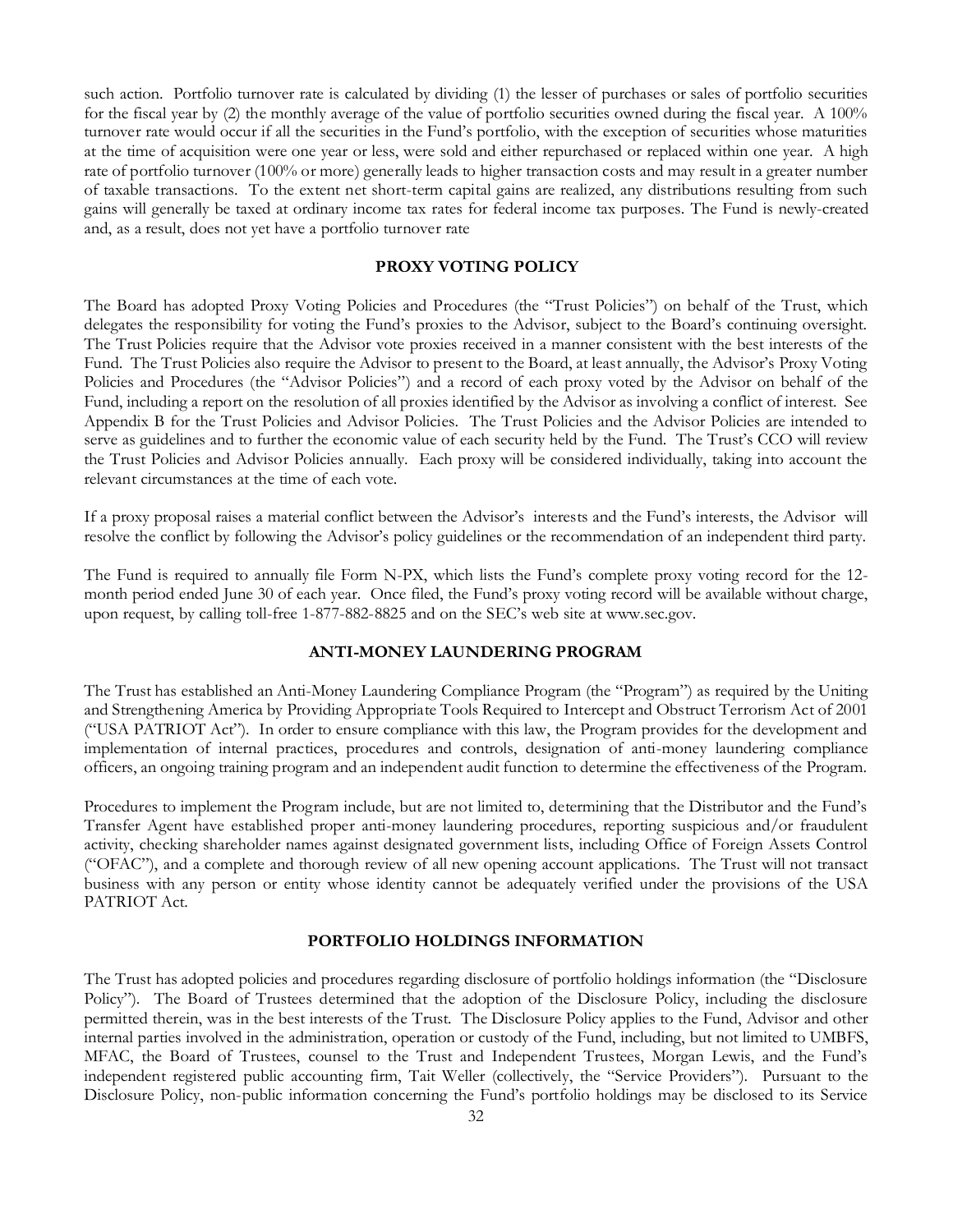Providers only if such disclosure is consistent with the antifraud provisions of the federal securities laws and the fiduciary duties owed by the Fund and the Advisor to the Fund's shareholders. The Fund and its Service Providers may not receive compensation or any other consideration (which includes any agreement to maintain assets in the Fund or in other investment companies or accounts managed by the Advisor or any affiliated person of the Advisor in connection with the disclosure of portfolio holdings information of the Fund. The Fund's Disclosure Policy is implemented and overseen by the CCO of the Trust, subject to the oversight of the Board of Trustees. Periodic reports regarding these procedures will be provided to the Trust's Board.

Portfolio holdings information will be deemed public when it has been (1) posted to the Fund's public website (www.kennedycapital.com) or (2) disclosed in periodic regulatory filings on the SEC's website (www.sec.gov). Management of the Fund may make publicly available its portfolio holdings as of the most recent calendar quarter on the Fund's public website no earlier than five days after the date of such information (e.g., information as of January 31 may be made available no earlier than February 5).

**Non-Public Portfolio Holdings Information Policy.**All portfolio holdings information that has not been disseminated in a manner making it available to investors generally as described above is considered non-public portfolio holdings information for the purposes of the Disclosure Policy. Pursuant to the Disclosure Policy, the Fund or its Service Providers may disclose non-public portfolio holdings information to certain third parties who fall within preauthorized categories on a daily basis, with no lag time unless otherwise specified below. These third parties include: (i) the Fund's Service Providers and others who need access to such information in the performance of their contractual or other duties and responsibilities to the Fund (e.g., custodians, accountants, the Advisor, administrators, attorneys, officers and Trustees) and who are subject to duties of confidentiality imposed by law or contract, (ii) brokers who execute trades for the Fund, (iii) evaluation service providers (as described below) and (iv) shareholders receiving inkind redemptions (as described below).

**Evaluation Service Providers.**These third parties include mutual fund evaluation services, such as Morningstar, Inc. and Lipper, Inc., if the Fund has a legitimate business purpose for disclosing the information, provided that the third party expressly agrees to maintain the non-public portfolio holdings information in confidence and not to trade portfolio securities based on the non-public portfolio holdings information. Subject to the terms and conditions of any agreement between the Fund or its authorized service providers and the third party, if these conditions for disclosure are satisfied, there shall be no restriction on the frequency with which the Fund's non-public portfolio holdings information is released, and no lag period shall apply. In addition, persons who owe a duty of trust or confidence to the Fund or its Service Providers (such as legal counsel) may receive non-public portfolio holdings information without entering into a non-disclosure agreement.

**Shareholder In-Kind Distributions.** The Fund may, in certain circumstances, pay redemption proceeds to a shareholder by an in-kind distribution of portfolio securities (instead of cash). In such circumstances, pursuant to the Disclosure Policy, Fund shareholders may receive a complete listing of the portfolio holdings of the Fund up to seven (7) calendar days prior to making the redemption request provided that they represent orally or in writing that they agree to maintain the confidentiality of the portfolio holdings information and not to trade portfolio securities based on the non-public holdings information.

**Other Entities.** Pursuant to the Disclosure Policy, the Fund or the Advisor may disclose non-public portfolio holdings information to a third party who does not fall within the pre-approved categories, and who are not executing brokerdealers; however, prior to the receipt of any non-public portfolio holdings information by such third party, the recipient must have entered into a non-disclosure agreement and the disclosure arrangement must have been approved by the CCO of the Trust. The CCO will report to the Board of Trustees on a quarterly basis regarding any recipients of nonpublic portfolio holdings information approved pursuant to this paragraph. There are no other ongoing arrangements as of the date of this SAI.

The Advisor and its affiliates may provide investment advice to clients other than the Fund that have investment objectives that may be substantially similar to those of the Fund. These clients also may have portfolios consisting of holdings substantially similar to those of the Fund and generally have access to current portfolio holdings information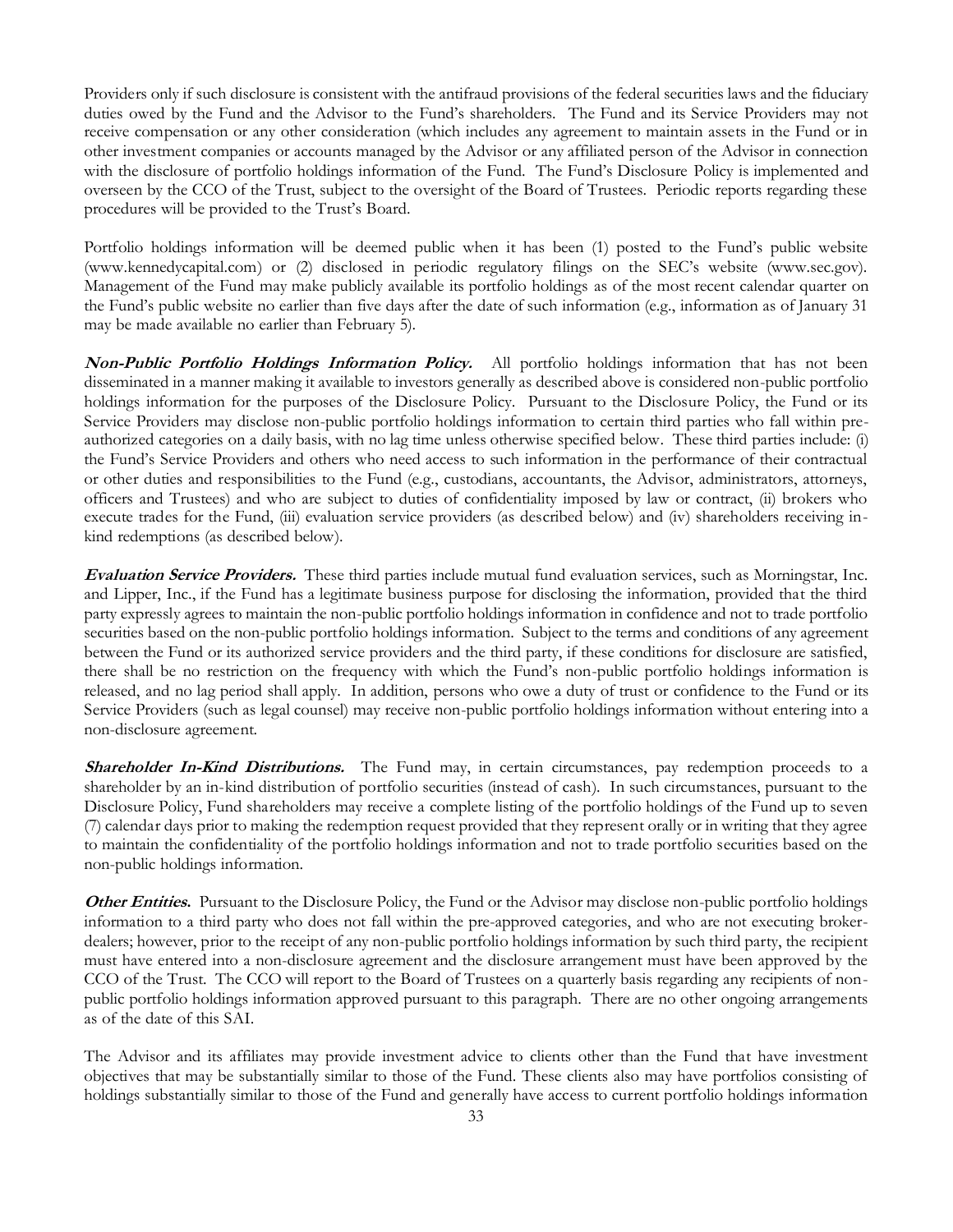for their accounts. These clients, subject to the terms of their investment advisory agreement with the Advisor, owe the Advisor a duty of confidentiality with respect to disclosure of their portfolio holdings, and are subject to a nondisclosure agreement which was previously approved by the CCO of the Trust.

**Current Arrangements Regarding Disclosure of Portfolio Holdings.** As of the date of this SAI, the Trust or the Fund has ongoing business arrangements with the following entities which involve making portfolio holdings information available to such entities as an incidental part of the services they provide to the Trust: (i) the Advisor, MFAC and UMB (the Co-Administrators) and UMB Bank, N.A. (the Custodian) pursuant to investment management, administration and custody agreements, respectively, under which the Trust's portfolio holdings information is provided daily on a real-time basis (i.e. with no time lag); (ii) Tait Weller (independent registered public accounting firm), and Morgan, Lewis (attorneys) to which the Trust provides portfolio holdings information on a regular basis with varying lag times after the date of the information, (iii) Institutional Shareholder Services, Inc., pursuant to a proxy voting agreement under which the Fund's portfolio holdings information is provided daily, subject to a one-day lag; (iv) Practical Computer Application, to which MFAC provides the Trust's portfolio holdings information on a daily basis for programming and database hosting services in connection with MFAC's administrative services to the Trust; (v) Donnelley Financial Solutions, to which the Trust provides portfolio holdings information on a monthly basis in connection with filings of Form N-PORT; (vi) FilePoint, to which MFAC provides the Fund's portfolio holdings on a monthly basis in connection with filings of Form N-PORT; (vii) FactSet Research Systems, Inc., which assist the Fund with classifying its holdings pursuant to its liquidity risk management program, and to which the Trust provides portfolio holdings information on a monthly basis with a one- to ten-day time lag; (viii) Morningstar, Inc., Lipper Inc., Refinitiv, Thomson Financial, Vickers Stock Research Corporation, and Bloomberg L.P., to which the Fund's portfolio holdings information is provided quarterly after the end of the previous fiscal quarter, with a 60-day time lag and no earlier than the date such information is filed on the SEC's EDGAR system on Form N-PORT (for the first and third fiscal quarters) or the Annual or Semi-Annual Report is mailed to shareholders (for the second and fourth fiscal quarters), as applicable; and (ix) Gainskeeper, Inc. and its affiliates, pursuant to an administrative agency agreement under which the Trust provides the Fund's portfolio tax lot holdings and transaction level data information on a daily basis.

### **DETERMINATION OF NET ASSET VALUE**

The net asset values per share (the "NAVs") of the Fund's shares will fluctuate and are determined as of 4:00 p.m. Eastern Time, the normal close of regular trading on the New York Stock Exchange (the "NYSE") on each day the NYSE is open for trading. The NAVs may be calculated earlier if permitted by the SEC. The NYSE annually announces the days on which it will not be open for trading. The most recent announcement indicates that the NYSE will not be open for the following holidays: New Year's Day, Martin Luther King, Jr. Day, Presidents' Day, Good Friday, Memorial Day, Juneteenth National Independence Day, Independence Day, Labor Day, Thanksgiving Day and Christmas Day. However, the NYSE may close on days not included in that announcement.

The NAV is computed by dividing (a) the difference between the value of the Fund's securities, cash and other assets and the amount of the Fund's expenses and liabilities by (b) the number of shares outstanding. The NAV takes into account all of the expenses and fees of the Fund, including management fees and administration fees, which are accrued daily.

| Net Assets         | $NAV$ |     |
|--------------------|-------|-----|
| Shares Outstanding | =     | NAV |

Generally, the Fund's investments are valued at market value or, in the absence of a market value, at fair value as determined in good faith by the Advisor and the Trust's Valuation Committee pursuant to procedures approved by or under the direction of the Board. Pursuant to those procedures, the Board considers, among other things: 1) the last sale price on the securities exchange, if any, on which a security is primarily traded; 2) the mean between the bid and ask prices; 3) price quotations from an approved pricing service (which use information provided by market makers or estimates of market value based on similar securities), and 4) other factors as necessary to determine a fair value under certain circumstances.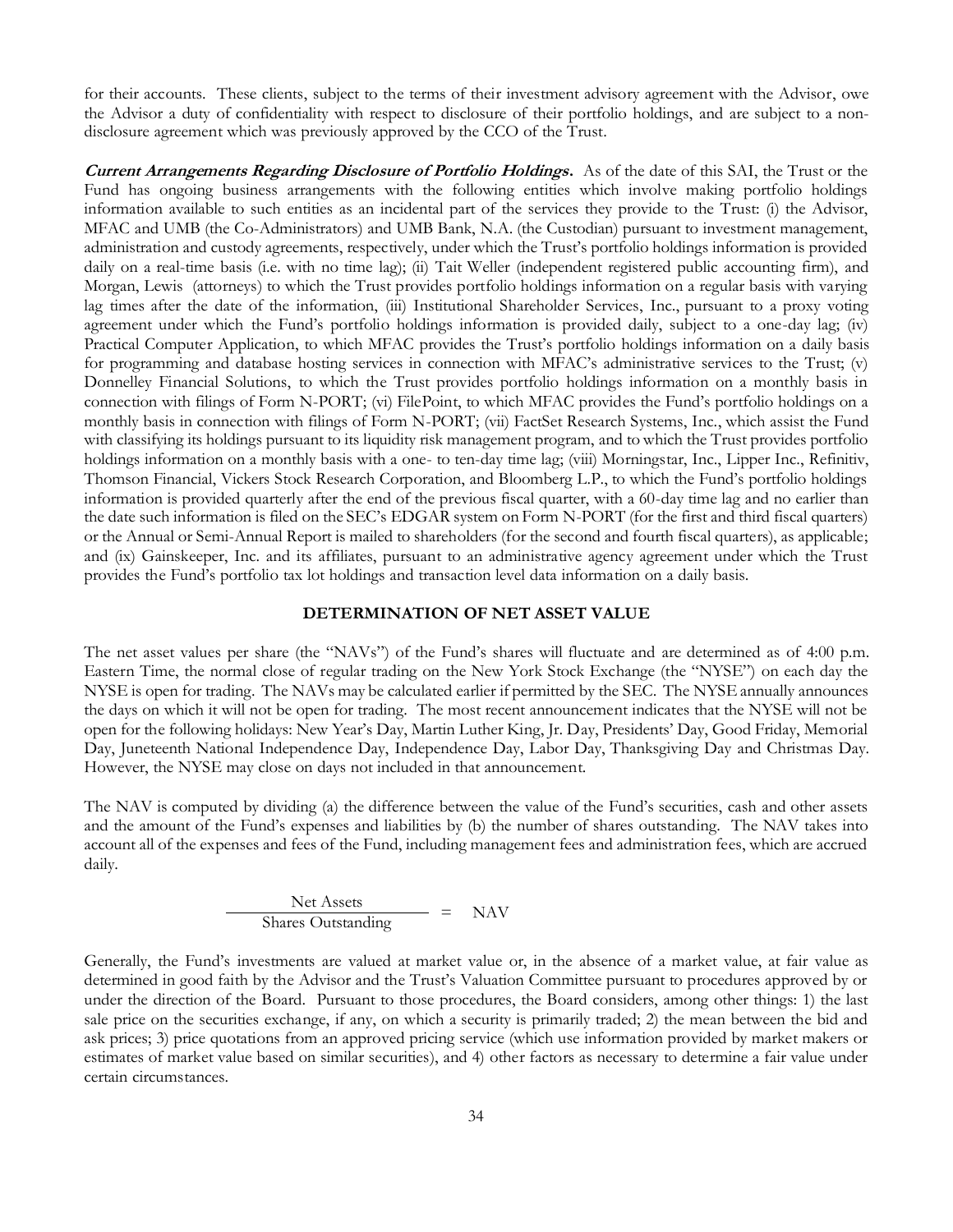The Fund's securities which are traded on securities exchanges are valued at the last sale price on the exchange on which such securities are traded, as of the close of business on the day the securities are being valued or, lacking any reported sales, at the mean between the last available bid and ask prices.

Pricing services generally value debt securities assuming orderly transactions of an institutional round lot size, but such securities may be held or transactions may be conducted in such securities in smaller, odd lot sizes. Odd lots often trade at lower prices than institutional round lots.

Securities that are traded on more than one exchange are valued on the exchange determined by the Advisor to be the primary market. Securities primarily traded in the National Association of Securities Dealers Automated Quotation ("NASDAQ"), National Market System for which market quotations are readily available shall be valued using the NASDAQ Official Closing Price ("NOCP"). If the NOCP is not available, such securities shall be valued at the last sale price on the day of valuation, or if there has not been any sale on such day, at the mean between the bid and ask prices. Over-the-counter ("OTC") securities which are not traded in the NASDAQ National Market System are valued at the most recent trade price.

Stocks that are "thinly traded" or events occurring when a foreign market is closed but the NYSE is open (for example, the value of a security held by the Fund has been materially affected by events occurring after the close of the exchange or market on which the security is principally traded) may create a situation where a market quote would not be readily available. When a market quote is not readily available, the security's value is based on "fair value" as determined by procedures adopted by the Board. The Board will periodically review the reliability of the Fund's fair value methodology. The Fund may hold portfolio securities, such as those traded on foreign securities exchanges that trade on weekends or other days when the Fund's shares are not priced. Therefore, the value of the Fund's shares may change on days when shareholders will not be able to purchase or redeem shares.

Short-term debt obligations with remaining maturities in excess of 60 days are valued at current market prices, as discussed above. Short-term securities with 60 days or less remaining to maturity are, unless conditions indicate otherwise, amortized to maturity based on their cost to the Fund if acquired within 60 days of maturity or, if already held by the Fund on the 60<sup>th</sup> day, based on the value determined on the 61<sup>st</sup> day.

All other assets of the Fund are valued in such manner as the Board in good faith deems appropriate to reflect as their fair value.

# **PURCHASE AND REDEMPTION OF FUND SHARES**

Detailed information on the purchase and redemption of shares is included in the Fund's Prospectus. Shares of the Fund are sold at the next offering price calculated after receipt of an order for purchase. In order to purchase shares of the Fund, you must invest the initial minimum investment for the relevant class of shares. However, the Fund reserves the right, in its sole discretion, to waive the minimum initial investment amount for certain investors, or to waive or reduce the minimum initial investment for 401(k) plans or other tax-deferred retirement plans. You may purchase shares on any day that the NYSE is open for business by placing orders with the Fund.

The Fund reserves the right to refuse any purchase requests, particularly those that would not be in the best interests of the Fund or its shareholders and could adversely affect the Fund or its operations. This includes those from any individual or group who, in the Fund's view, is likely to engage in or has a history of excessive trading (usually defined as more than four round-trip transactions out of the Fund within a calendar year). Furthermore, the Fund may suspend the right to redeem its shares or postpone the date of payment upon redemption for more than seven calendar days (i) for any period during which the NYSE is closed (other than customary weekend or holiday closings) or trading on the NYSE is restricted; (ii) for any period during which an emergency exists affecting the sale of the Fund's securities or making such sale or the fair determination of the value of the Fund's net assets not reasonably practicable; or (iii) for such other periods as the SEC may permit for the protection of the Fund's shareholders. In addition, if shares are purchased using a check and a redemption is requested before the check has cleared, the Fund may postpone payment of the redemption proceeds up to 15 days while the Fund waits for the check to clear.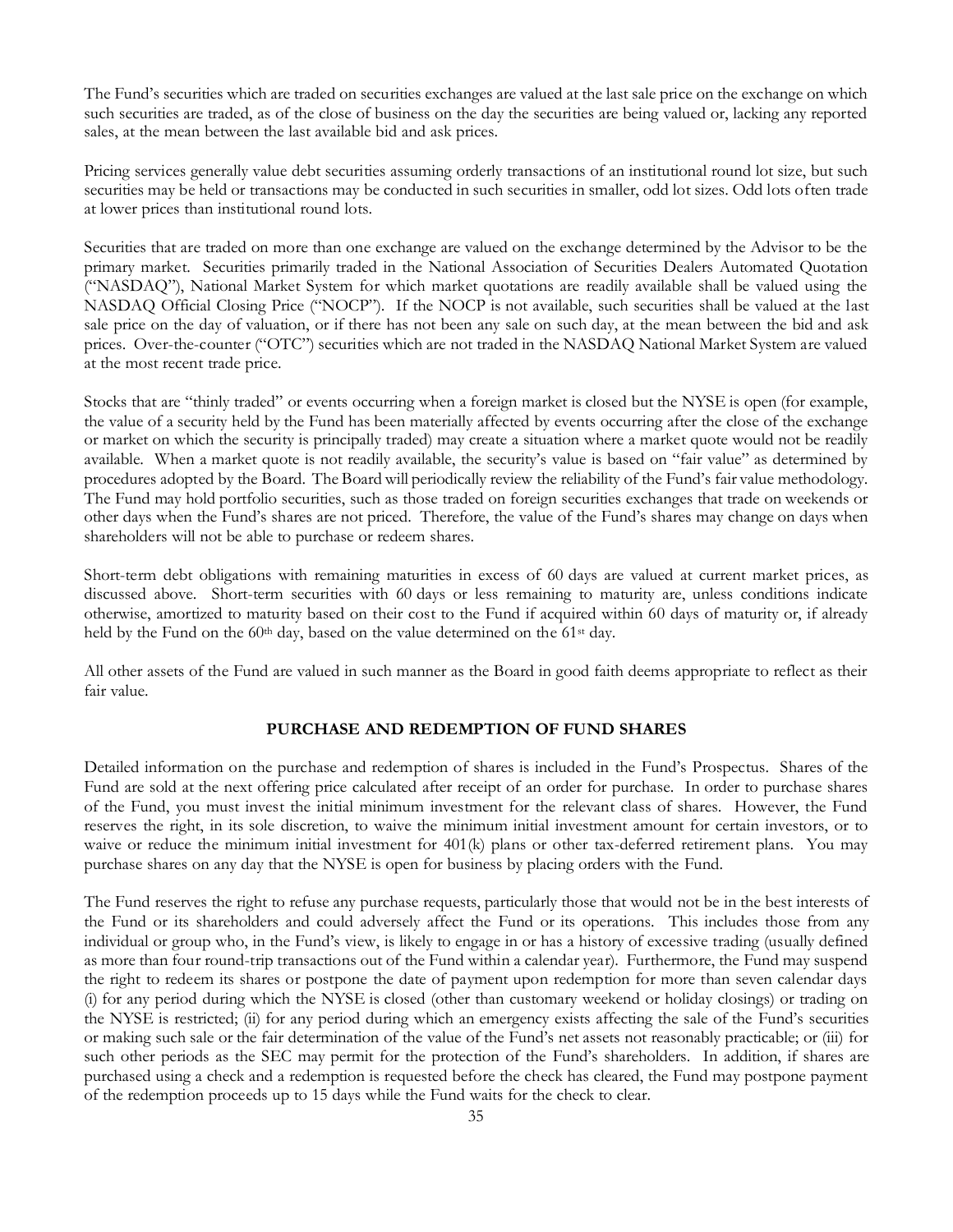**Redemptions In Kind.** The Trust has filed an election under SEC Rule 18f-1 committing to pay in cash all redemptions by a shareholder of record up to amounts specified by the rule (the lesser of (i) \$250,000 or (ii) 1% of the Fund's assets). The Fund has reserved the right to pay the redemption price of its shares in excess of the amounts specified by the rule, either totally or partially, by an in-kind distribution of portfolio securities (instead of cash). The securities so distributed would be valued at the same amounts as those assigned to them in calculating the NAV for the Fund shares being redeemed. If a shareholder receives an in-kind distribution, the shareholder could incur brokerage or other charges in converting the securities to cash.

The Fund does not intend to hold any significant percentage of its portfolio in illiquid securities, although the Fund, like virtually all mutual funds, may from time to time hold a small percentage of securities that are illiquid. In the unlikely event the Fund were to elect to make an in-kind redemption, the Fund expects that it would follow the normal protocol of making such distribution by way of a pro rata distribution based on its entire portfolio. If the Fund held illiquid securities, such distribution may contain a pro rata portion of such illiquid securities or the Fund may determine, based on a materiality assessment, not to include illiquid securities in the in-kind redemption. The Fund does not anticipate that it would ever selectively distribute a greater than pro rata portion of any illiquid securities to satisfy a redemption request. If such securities are included in the distribution, shareholders may not be able to liquidate such securities and may be required to hold such securities indefinitely. Shareholders' ability to liquidate such securities distributed in-kind may be restricted by resale limitations or substantial restrictions on transfer imposed by the issuers of the securities or by law. Shareholders may only be able to liquidate such securities distributed in-kind at a substantial discount from their value, and there may be higher brokerage costs associated with any subsequent disposition of these securities by the recipient.

### **FEDERAL INCOME TAX MATTERS**

The following is a summary of certain material U.S. federal (and, where noted, state and local) income tax considerations affecting the Fund and its shareholders. The discussion is very general. Current and prospective shareholders are therefore urged to consult their own tax advisers with respect to the specific federal, state, local and foreign tax consequences of investing in the Fund. The summary is based on the laws in effect on the date of this SAI and existing judicial and administrative interpretations thereof, all of which are subject to change, possibly with retroactive effect.

The Fund is treated as a separate entity from other series of the Trust for federal income tax purposes. The Fund intends to elect to be, and intends to qualify each year for treatment as, a "regulated investment company" under Subchapter M of the Code by complying with all applicable requirements of the Code, including, among other things, requirements as to the sources of the Fund's income, diversification of the Fund's assets and timing of Fund distributions. To so qualify, the Fund must, among other things: (a) derive at least 90% of its gross income in each taxable year from dividends, interest, payments with respect to certain securities loans, and gains from the sale or other disposition of stock or securities or foreign currencies, or other income (including, but not limited to, gains from options, futures or forward contracts) derived with respect to its business of investing in such stock, securities or currencies, and net income derived from interests in "qualified publicly traded partnerships" (i.e., partnerships that are traded on an established securities market or tradable on a secondary market, other than partnerships that derive 90% of their income from interest, dividends, capital gains, and other traditionally permitted mutual fund income); (b) diversify its holdings so that, at the end of each quarter of the Fund's taxable year, (i) at least 50% of the market value of the Fund's assets is represented by cash, securities of other regulated investment companies, U.S. government securities and other securities, with such other securities limited, in respect of any one issuer, to an amount not greater than 5% of the Fund's assets and not greater than 10% of the outstanding voting securities of such issuer and (ii) not more than 25% of the value of its assets is invested, including through corporations in which the Fund owns a 20% or more voting stock interest, in the securities (other than U.S. government securities or securities of other regulated investment companies) of any one issuer, in the securities (other than the securities of other regulated investment companies) of any two or more issuers that the Fund controls and that are determined to be engaged in the same or similar trades or businesses or related trades or businesses, or in the securities of one or more "qualified publicly traded partnerships;" and (c) distribute an amount equal to the sum of at least 90% of its investment company taxable income (computed without regard to the dividends-paid deduction) and 90% of its net tax-exempt income, if any, for the tax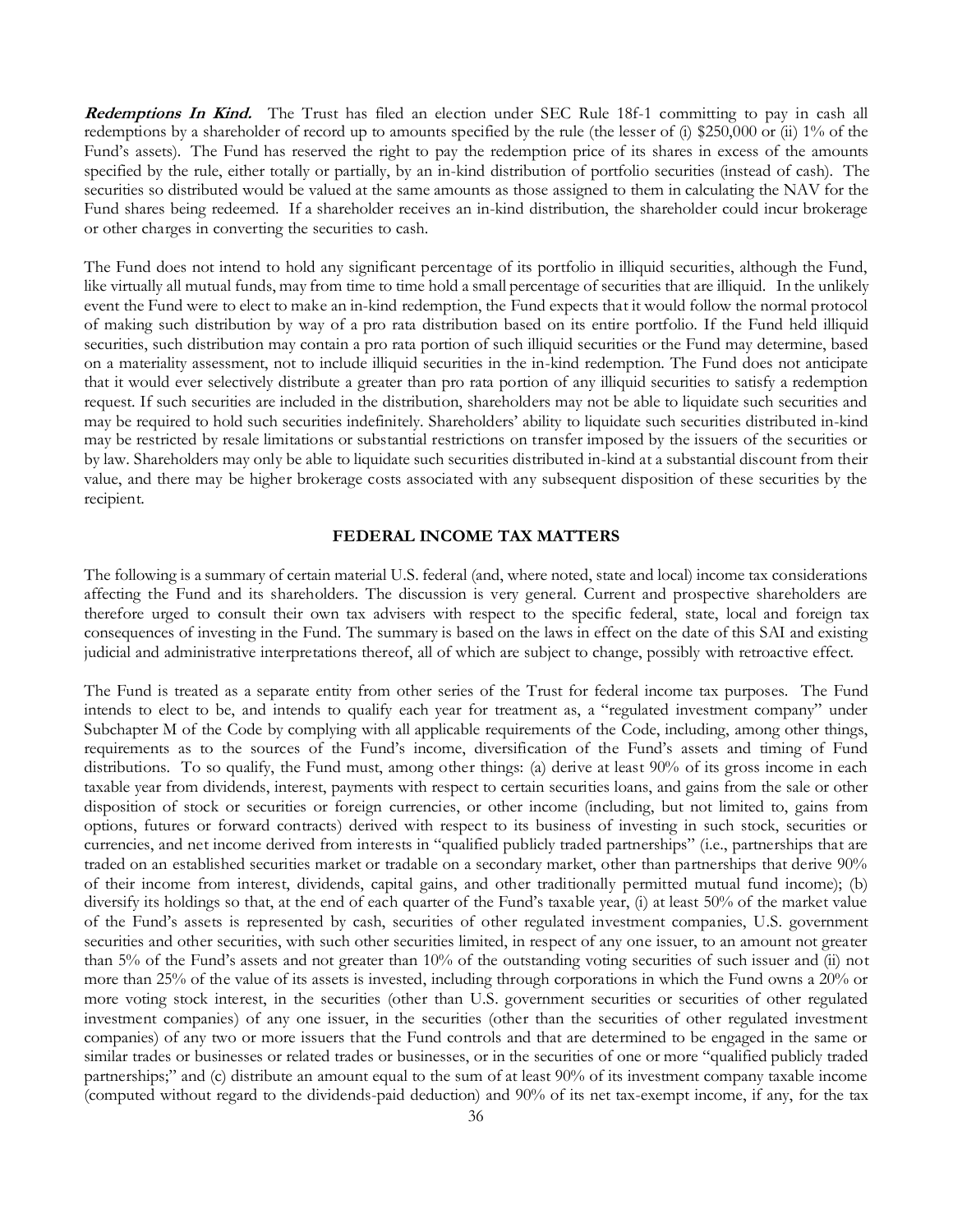year (including, for purposes of satisfying this distribution requirement, certain distributions made by the Fund after the close of its taxable year that are treated as made during such taxable year).

As a regulated investment company, the Fund will not be subject to U.S. federal income tax on the portion of its taxable investment income and capital gains that it distributes to its shareholders provided that it satisfies a minimum distribution requirement. In order to also avoid liability for a non-deductible federal excise tax, the Fund must distribute (or be deemed to have distributed) by December 31 of each calendar year at least the sum of (i) 98% of its ordinary income for such year, (ii) 98.2% of the excess of its realized capital gains over its realized capital losses for the 12 month period generally ending on October 31 during such year and (iii) any amounts from the prior calendar year that were not distributed and on which the Fund paid no federal income tax. The Fund will be subject to income tax at the regular corporate tax rate on any taxable income or gains that it does not distribute to its shareholders. The Fund's policy is to distribute to its shareholders all investment company taxable income (determined without regard to the deduction for dividends paid) and any net capital gain (the excess of net long-term capital gain over net short-term capital loss) for each fiscal year in a manner that complies with the distribution requirements of the Code, so that the Fund will not be subject to any federal income or excise taxes.

If, for any taxable year, the Fund were to fail to qualify as a regulated investment company or were to fail to meet certain minimum distribution requirements under the Code, it would be taxed in the same manner as an ordinary corporation and distributions to its shareholders would not be deductible by the Fund in computing its taxable income. In addition, in the event of a failure to qualify, the Fund's distributions, to the extent derived from the Fund's current or accumulated earnings and profits, including any distributions of net capital gain would be taxable to shareholders as ordinary dividend income for federal income tax purposes. However, such dividends would be eligible, subject to any generally applicable limitations, (i) to be treated as qualified dividend income in the case of shareholders taxed as individuals, and (ii) for the dividends-received deduction in the case of corporate shareholders. Moreover, if the Fund were to fail to qualify as a regulated investment company in any year, it would be required to pay out its earnings and profits accumulated in that year in order to qualify again as a regulated investment company. Under certain circumstances, the Fund may be able to cure a failure to qualify as a regulated investment company, but in order to do so the Fund might incur significant Fund-level taxes and might be forced to dispose of certain assets. If the Fund failed to qualify as a regulated investment company for a period greater than two taxable years, the Fund would generally be required to recognize any net builtin gains with respect to certain of its assets upon a disposition of such assets within five years of qualifying as a regulated investment company in a subsequent year.

Shareholders generally will be subject to federal income taxes on distributions made by the Fund whether paid in cash or additional shares. Distributions of net investment income (including interest, dividend income and net short-term capital gain in excess of any net long-term capital loss, less certain expenses), other than qualified dividend income, will be taxable to shareholders as ordinary income. Distributions of qualified dividend income generally will be taxed to non-corporate shareholders at the federal income tax rates applicable to net capital gain, provided the Fund reports the amount distributed as qualified dividend income.

In general, dividends may be reported by the Fund as qualified dividend income if they are attributable to qualified dividend income received by the Fund. Qualified dividend income generally means dividend income received from the Fund's investments in common and preferred stock of U.S. companies and stock of certain qualified foreign corporations, provided that certain holding period and other requirements are met by both the Fund and its shareholders. If 95% or more of the Fund's gross income (calculated without taking into account net capital gain derived from sales or other dispositions of stock or securities) consists of qualified dividend income, the Fund may report all distributions of such income as qualified dividend income.

A foreign corporation is treated as a qualified foreign corporation for this purpose if it is incorporated in a possession of the United States or it is eligible for the benefits of certain income tax treaties with the United States and meets certain additional requirements. Certain foreign corporations that are not otherwise qualified foreign corporations will be treated as qualified foreign corporations with respect to dividends paid by them if the stock with respect to which the dividends are paid is readily tradable on an established securities market in the United States. Passive foreign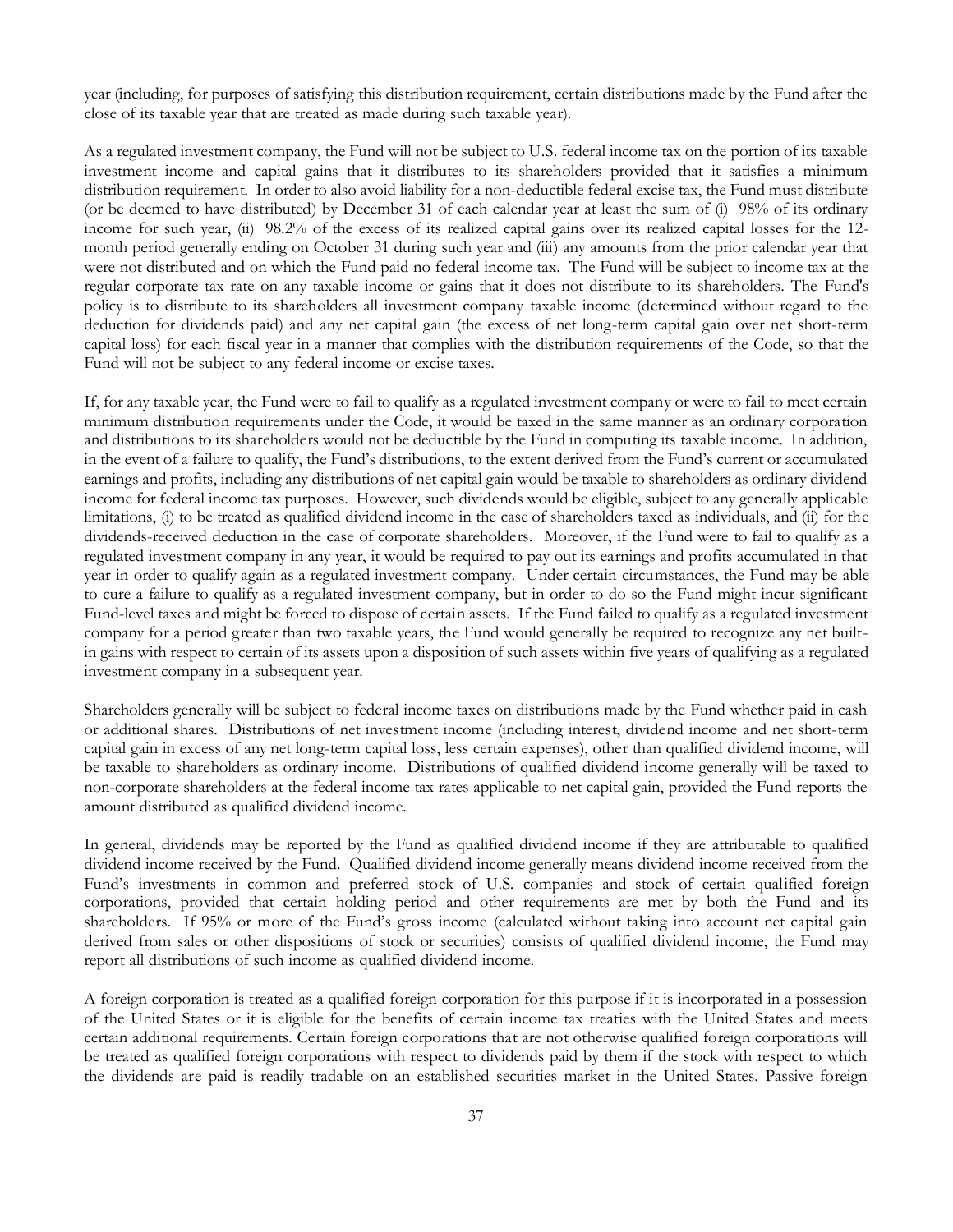investment companies are not qualified foreign corporations for this purpose. Dividends received by the Fund from REITs generally do not qualify for treatment as qualified dividend income.

Dividends paid by the Fund may qualify in part for the dividends-received deduction available to corporate shareholders, provided the Fund reports the amount distributed as a qualifying dividend and certain holding period and other requirements under the Code are satisfied. The reported amount, however, cannot exceed the aggregate amount of qualifying dividends received by the Fund for its taxable year. Eligibility for qualified dividend income treatment and the dividends-received deduction may be reduced or eliminated if, among other things, (i) the shareholder is under an obligation (whether pursuant to a short sale or otherwise) to make related payments with respect to positions in substantially similar or related property or (ii) certain holding period requirements are not satisfied at both the Fund and shareholder levels. In addition, qualified dividend income treatment is not available if a shareholder elects to have the dividend income treated as investment income for purposes of the limitation on deductibility of investment interest.

If the Fund receives a dividend (other than a capital gain dividend) in respect of any share of REIT stock with a tax holding period of at least 46 days during the 91-day period beginning on the date that is 45 days before the date on which the stock becomes ex-dividend as to that dividend, then Fund dividends attributable to that REIT dividend income (as reduced by certain Fund expenses) may be reported by the Fund as eligible for the 20% deduction for "qualified REIT dividends" generally available to noncorporate shareholders under the Code. In order to qualify for this deduction, noncorporate shareholders must meet minimum holding period requirements with respect to their Fund shares.

Distributions of net capital gain, if any, that the Fund reports as capital gain dividends will be taxable to non-corporate shareholders as long-term capital gain without regard to how long a shareholder has held shares of the Fund. The Fund may retain certain amounts of capital gains and designate them as undistributed net capital gain in a notice to its shareholders, who (i) will be required to include in income for U.S. federal income tax purposes, as long-term capital gain, their proportionate shares of the undistributed amounts so designated, (ii) will be entitled to credit their proportionate shares of the income tax paid by the Fund on those undistributed amounts against their federal income tax liabilities and to claim refunds to the extent such credits exceed their liabilities and (iii) will be entitled to increase their federal income tax basis in their shares by an amount equal to the excess of the amounts of undistributed net capital gain included in their respective income over their respective income tax credits.

For U.S. federal income tax purposes, the Fund is permitted to carry forward indefinitely a net capital loss from any taxable year to offset its capital gains, if any, in years following the year of the loss. To the extent subsequent capital gains are offset by such losses, they will not result in U.S. federal income tax liability to the Fund and may not be distributed as capital gains to shareholders. Generally, the Fund may not carry forward any losses other than net capital losses. Under certain circumstances, the Fund may elect to treat certain losses as though they were incurred on the first day of the taxable year immediately following the taxable year in which they were actually incurred.

Distributions in excess of earnings and profits will, as to each shareholder, be treated as a tax-free return of capital to the extent of the shareholder's basis in his or her Fund shares. A distribution treated as a return of capital will reduce the shareholder's basis in his or her shares, which will result in an increase in the amount of gain (or a decrease in the amount of loss) that will be recognized by the shareholder for tax purposes on a later sale of such shares. After the shareholder's basis is reduced to zero, any distributions in excess of earnings and profits will be treated as a capital gain, assuming the shareholder holds his or her shares as capital assets.

A 3.8% Medicare contribution tax generally applies to all or a portion of the net investment income of a shareholder who is an individual and not a nonresident alien for federal income tax purposes and who has adjusted gross income (subject to certain adjustments) that exceeds a threshold amount (\$250,000 if married filing jointly or if considered a "surviving spouse" for federal income tax purposes, \$125,000 if married filing separately, and \$200,000 in other cases). This 3.8% tax also applies to all or a portion of the undistributed net investment income of certain shareholders that are estates and trusts. For these purposes, interest, dividends and certain capital gains (among other categories of income) are generally taken into account in computing a shareholder's net investment income.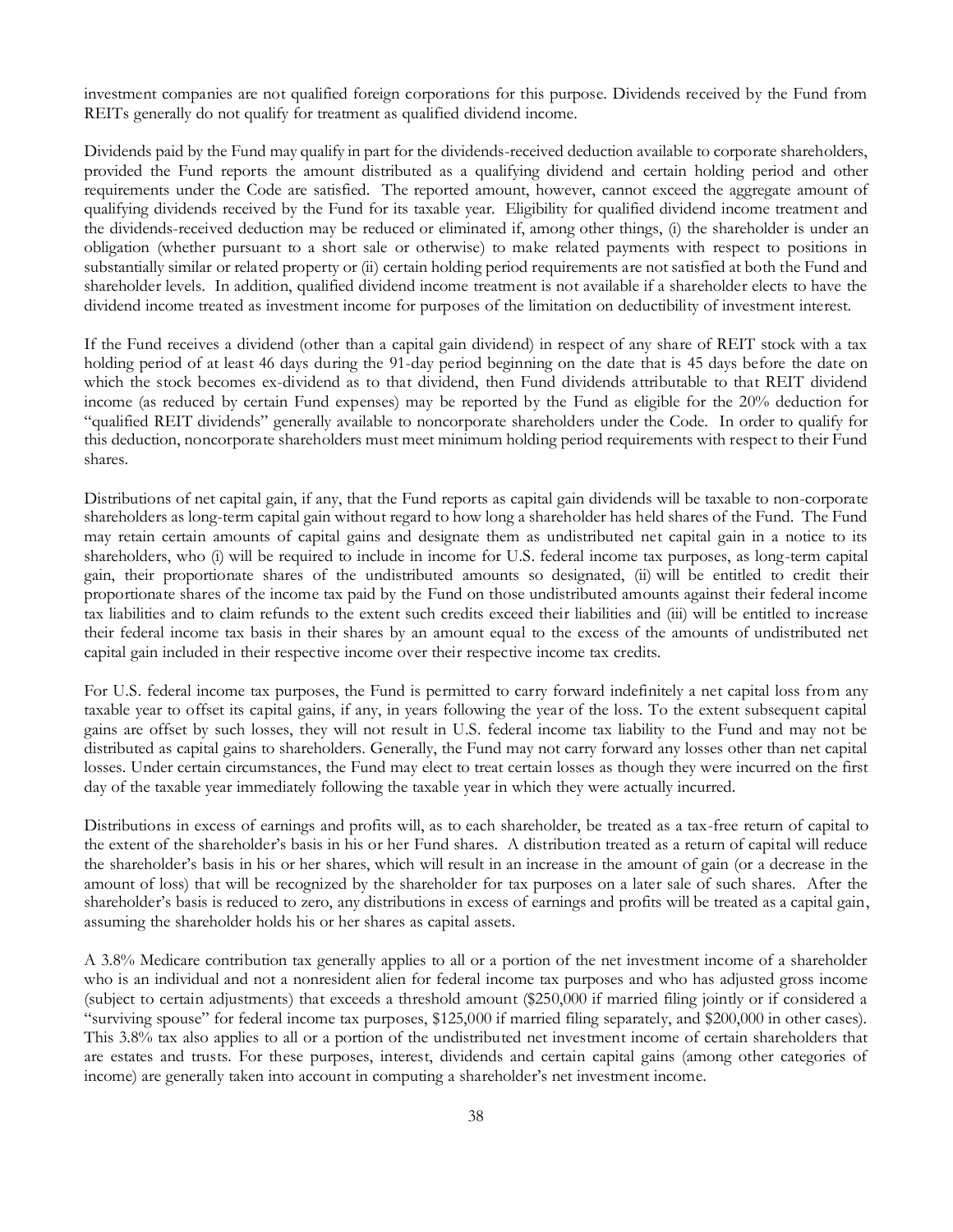Certain tax-exempt educational institutions are subject to a 1.4% tax on net investment income. For these purposes, certain dividends and capital gain distributions, and certain gains from the disposition of Fund shares (among other categories of income), are generally taken into account in computing a shareholder's net investment income.

Distributions are generally taxable when received. However, distributions declared in October, November or December to shareholders of record on a date in such a month and paid the following January are taxable for federal income tax purposes as if received on December 31 of the calendar year in which declared. Distributions are includable in alternative minimum taxable income in computing a shareholder's liability for the federal alternative minimum tax, which is imposed on individual taxpayers under the Code. In addition, certain distributions made after the close of a taxable year of the Fund may be "spilled back" and treated for certain purposes as paid by the Fund during such taxable year. In such case, shareholders generally will be treated as having received such dividends in the taxable year in which the distributions were actually made. For purposes of calculating the amount of a regulated investment company's undistributed income and gain subject to the 4% excise tax described above, such "spilled back" dividends are treated as paid by the regulated investment company when they are actually paid.

A redemption of Fund shares may result in recognition of a taxable gain or loss. The gain or loss will generally be treated as a long-term capital gain or loss if the shares are held for more than one year, and as a short-term capital gain or loss if the shares are held for one year or less. Any loss realized upon a redemption or exchange of shares held for six months or less will be treated as a long-term capital loss to the extent of any amounts treated as distributions of long-term capital gains during such six-month period. Any loss realized upon a redemption may be disallowed under certain wash sale rules to the extent shares of the Fund or substantially identical stock or securities are purchased (through reinvestment of distributions or otherwise) within 30 days before or after the redemption.

If a shareholder recognizes a loss with respect to the Fund's shares of \$2 million or more for an individual shareholder or \$10 million or more for a corporate shareholder (or certain greater amounts over a combination of years), the shareholder must file with the Internal Revenue Service (the "IRS") a disclosure statement on IRS Form 8886. Direct shareholders of portfolio securities are in many cases exempted from this reporting requirement, but under current guidance, shareholders of a regulated investment company are not exempted. The fact that a loss is so reportable does not affect the legal determination of whether the taxpayer's treatment of the loss is proper.

The Fund's transactions in options and other similar transactions, such as futures, may be subject to special provisions of the Code that, among other things, affect the character of any income realized by the Fund from such investments, accelerate recognition of income to the Fund, defer Fund losses, affect the holding period of the Fund's securities, affect whether distributions will be eligible for the dividends-received deduction or be treated as qualified dividend income and affect the determination of whether capital gain and loss is characterized as long-term or short-term capital gain or loss. These rules could therefore affect the character, amount and timing of distributions to shareholders. These provisions may also require the Fund to "mark-to-market" certain types of the positions in its portfolio (i.e., treat them as if they were closed out), which may cause the Fund to recognize income without receiving cash with which to make distributions in amounts necessary to satisfy the distribution requirements for avoiding U.S. federal income and excise taxes. The Fund will monitor these transactions and will make the appropriate entries in its books and records, and if the Fund deems it advisable, will make appropriate elections if available in order to mitigate the effect of these rules, prevent disqualification of the Fund as a regulated investment company and minimize the imposition of U.S. federal income and excise taxes.

The Fund's transactions in broad based equity index futures contracts, exchange-traded options on such indices and certain other futures contracts are generally considered "Section 1256 contracts" for federal income tax purposes. Any unrealized gains or losses on such Section 1256 contracts are treated as though they were realized at the end of each taxable year. The resulting gain or loss is treated as 60% long-term capital gain or loss and 40% short-term capital gain or loss. Gain or loss recognized on actual sales of Section 1256 contracts is treated in the same manner. As noted above, distributions of net short-term capital gain are taxable to shareholders as ordinary income while distributions of net long-term capital gain are taxable to shareholders as long-term capital gain, regardless of how long the shareholder has held shares of the Fund.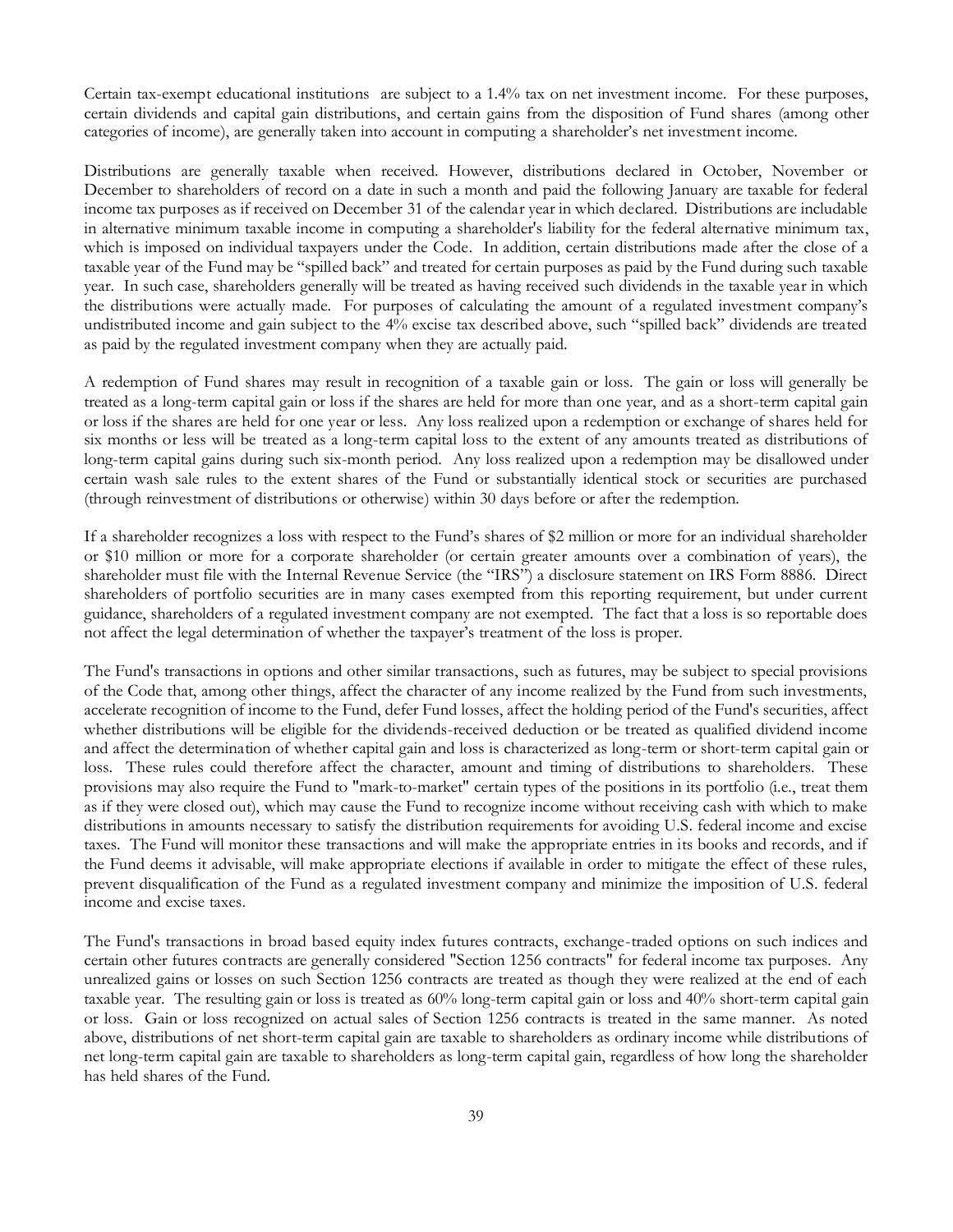The Fund's entry into a short sale transaction, an option or certain other contracts, such as futures, could be treated as the constructive sale of an appreciated financial position, causing the Fund to realize gain, but not loss, on the position.

If the Fund invests in certain pay-in-kind securities, zero coupon securities, deferred interest securities or, in general, any other securities with original issue discount (or with market discount if the Fund elects to include market discount in income currently), the Fund must accrue income on such investments for each taxable year, which generally will be prior to the receipt of the corresponding cash payments. However, the Fund must distribute, at least annually, all or substantially all of its investment company taxable income (determined without regard to the deduction for dividends paid), including such accrued income to shareholders to avoid federal income and excise taxes. Therefore, the Fund may have to sell portfolio securities (potentially under disadvantageous circumstances) to generate cash, or may have to undertake leverage by borrowing cash, to satisfy these distribution requirements. Dispositions of portfolio securities may result in additional gains and additional distribution requirements.

If the Fund invests in a market discount bond, it will be required to treat any gain recognized on the disposition of such market discount bond as ordinary income (instead of capital gain) to the extent of the accrued market discount, unless the Fund elects to include the market discount in income as it accrues as discussed above. A market discount bond is a security acquired in the secondary market at a price below its redemption value (or its adjusted issue price if it is also an original issue discount bond).

The Fund may be subject to withholding and other taxes imposed by foreign countries, including taxes on interest, dividends and capital gains with respect to its investments in those countries, which would, if imposed, reduce the yield on or return from those investments. Tax treaties between certain countries and the United States may reduce or eliminate such taxes in some cases. So long as the Fund qualifies for treatment as a regulated investment company and incurs "qualified foreign taxes," if more than 50% of its net assets at the close of its taxable year consist of stock or securities of foreign corporations, which for this purpose may include obligations of foreign governmental issuers, the Fund may elect to "pass through" to its shareholders the amount of such foreign taxes paid. If this election is made, information with respect to the amount of the foreign income taxes that are allocated to the Fund's shareholders will be provided to them and any shareholder subject to tax on dividends will be required (i) to include in ordinary gross income (in addition to the amount of the taxable dividends actually received) his/her proportionate share of the foreign taxes paid that are attributable to such dividends; and (ii) either to deduct his/her proportionate share of such foreign taxes in computing his/her taxable income or to claim that amount as a foreign tax credit (subject to applicable limitations) against U.S. income taxes.

Shareholders who do not itemize deductions for U.S. federal income tax purposes will not be able to deduct their pro rata portion of qualified foreign taxes paid by the Fund, although such shareholders will be required to include their shares of such taxes in gross income if the Fund makes the election described above. Qualified foreign taxes generally include taxes that would be treated as income taxes under U.S. tax regulations but do not include most other taxes, such as stamp taxes, securities transaction taxes, and similar taxes. No deduction for such taxes will be permitted to individuals in computing their alternative minimum tax liability.

If the Fund makes the election to pass through qualified foreign taxes and a shareholder chooses to take a credit for the foreign taxes deemed paid by such shareholder, the amount of the credit that may be claimed in any year may not exceed the same proportion of the U.S. tax against which such credit is taken that the shareholder's taxable income from foreign sources (but not in excess of the shareholder's entire taxable income) bears to his entire taxable income. For this purpose, long-term and short-term capital gains the Fund realizes and distributes to shareholders will generally not be treated as income from foreign sources in their hands, nor will distributions of certain foreign currency gains subject to Section 988 of the Code or of any other income realized by the Fund that is deemed, under the Code, to be U.S.-source income in the hands of the Fund. This foreign tax credit limitation may also be applied separately to certain specific categories of foreign-source income and the related foreign taxes. As a result of these rules, which may have different effects depending upon each shareholder's particular tax situation, certain shareholders may not be able to claim a credit for the full amount of their proportionate share of the foreign taxes paid by the Fund. Shareholders who are not liable for U.S. federal income taxes, including tax-exempt shareholders, will ordinarily not benefit from this election. If the Fund does make the election, it will provide required tax information to shareholders. The Fund generally may deduct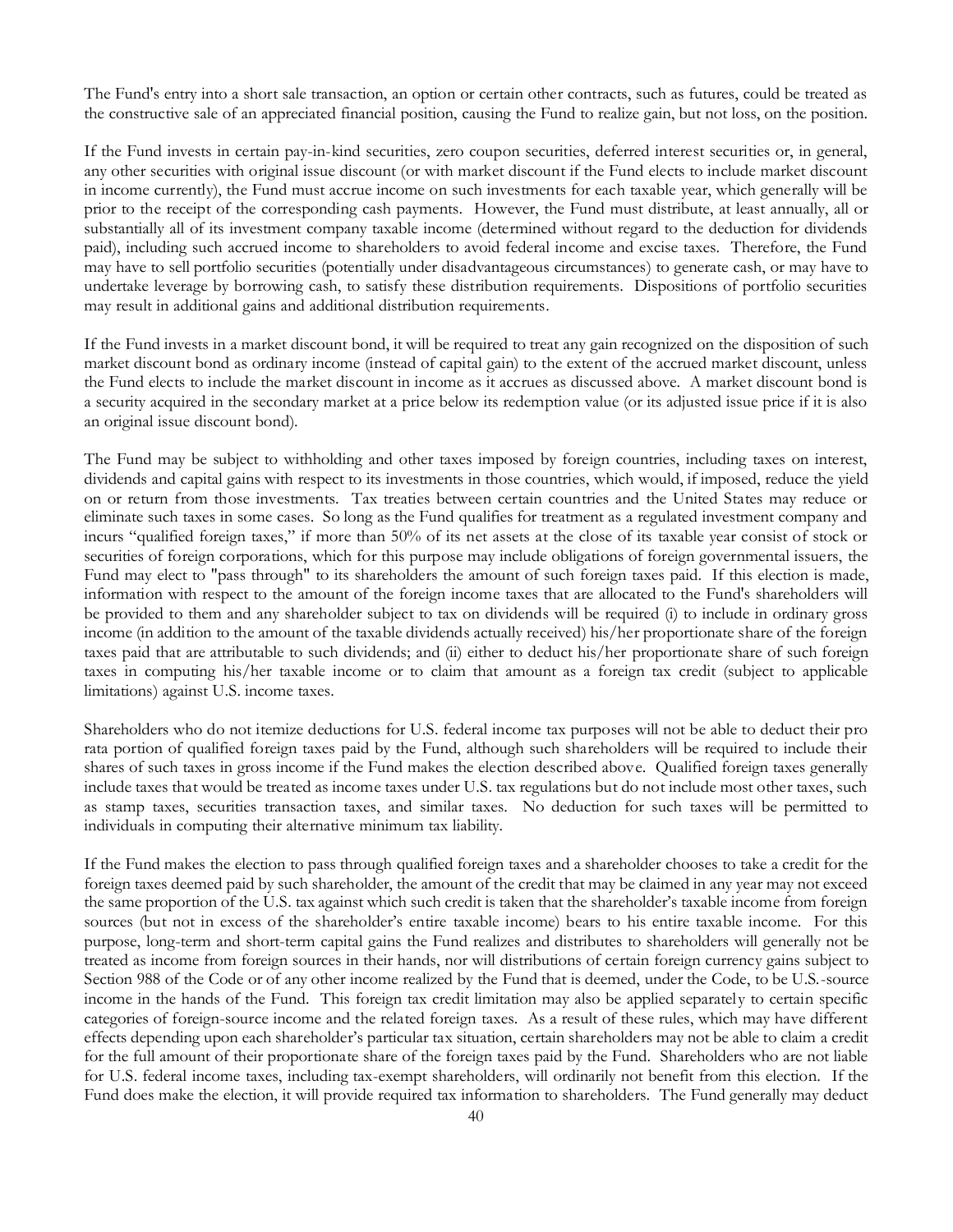any foreign taxes that are not passed through to its shareholders in computing its income available for distribution to shareholders to satisfy applicable tax distribution requirements. Under certain circumstances, if the Fund receives a refund of foreign taxes paid in respect of a prior year, the value of the Fund's shares could be affected, or any foreign tax credits or deductions passed through to shareholders in respect of the Fund's foreign taxes for the current year could be reduced.

Foreign exchange gains or losses realized by the Fund in connection with certain transactions involving foreign currency-denominated debt securities, certain options and futures contracts relating to foreign currency, foreign currency forward contracts, foreign currencies, or payables or receivables denominated in a foreign currency are subject to Section 988 of the Code, which generally causes such gains or losses to be treated as ordinary gain or loss and may affect the amount, timing and character of distributions to shareholders.

If a sufficient percentage of the interests in a foreign issuer are held by the Fund, independently or together with certain other U.S. persons, that issuer may be treated as a "controlled foreign corporation" (a "CFC") with respect to the Fund, in which case the Fund will be required to take into account each year, as ordinary income, its share of certain portions of that issuer's income, whether or not such amounts are distributed. The Fund may have to dispose of its portfolio securities (potentially resulting in the recognition of taxable gain or loss, and potentially under disadvantageous circumstances) to generate cash, or may have to borrow the cash, to meet its distribution requirements and avoid Fundlevel taxes. In addition, some Fund gains on the disposition of interests in such an issuer may be treated as ordinary income. The Fund may limit and/or manage its holdings in issuers that could be treated as CFCs in order to limit its tax liability or maximize its after-tax return from these investments.

Non-U.S. persons are subject to U.S. tax on disposition of a "United States real property interest" (a "USRPI"). Gain on such a disposition is sometimes referred to as "FIRPTA gain." The Code provides a look-through rule for distributions of "FIRPTA gain" if certain requirements are met. If the look-through rule applies, certain distributions attributable to income received by the Fund, e.g., from REITs, may be treated as gain from the disposition of a USRPI, causing distributions to be subject to U.S. withholding tax at rates of up to 21%, and require non-U.S. shareholders to file nonresident U.S. income tax returns.

The Fund is required to withhold (as "backup withholding") a portion of reportable payments, including dividends, capital gain distributions and the proceeds of redemptions and exchanges or repurchases of Fund shares, paid to shareholders who have not complied with certain IRS regulations. The backup withholding rate is currently 24%. In order to avoid this withholding requirement, shareholders, other than certain exempt entities, must certify on IRS Forms W-9 or on certain other documents, that the Social Security Numbers or other Taxpayer Identification Numbers they provide are their correct numbers and that they are not currently subject to backup withholding, or that they are exempt from backup withholding. The Fund may nevertheless be required to backup withhold if it receives notice from the IRS or a broker that a number provided is incorrect or that backup withholding is applicable as a result of previous underreporting of interest or dividend income.

Ordinary dividends and certain other payments made by the Fund to non-U.S. shareholders are generally subject to withholding tax at a 30% rate (or a lower rate as may be determined in accordance with any applicable treaty). In order to obtain a reduced rate of withholding, a non-U.S. shareholder will be required to provide an IRS Form W-8BEN or similar form certifying its entitlement to benefits under a treaty. The withholding tax does not apply to regular dividends paid to a non-U.S. shareholder who provides an IRS Form W-8ECI, certifying that the dividends are effectively connected with the non-U.S. shareholder's conduct of a trade or business within the United States. Instead, the effectively connected dividends will be subject to regular U.S. income tax as if the non-U.S. shareholder were a U.S. shareholder. A non-U.S. corporation receiving effectively connected dividends may also be subject to additional "branch profits tax" imposed at a rate of 30% (or a lower treaty rate).

The 30% withholding tax described in the preceding paragraph generally will not apply to distributions of net capital gain, to redemption proceeds, or to dividends that the Fund reports as (a) interest-related dividends, to the extent such dividends are derived from the Fund's "qualified net interest income," or (b) short-term capital gain dividends, to the extent such dividends are derived from the Fund's "qualified short-term gain." "Qualified net interest income" is the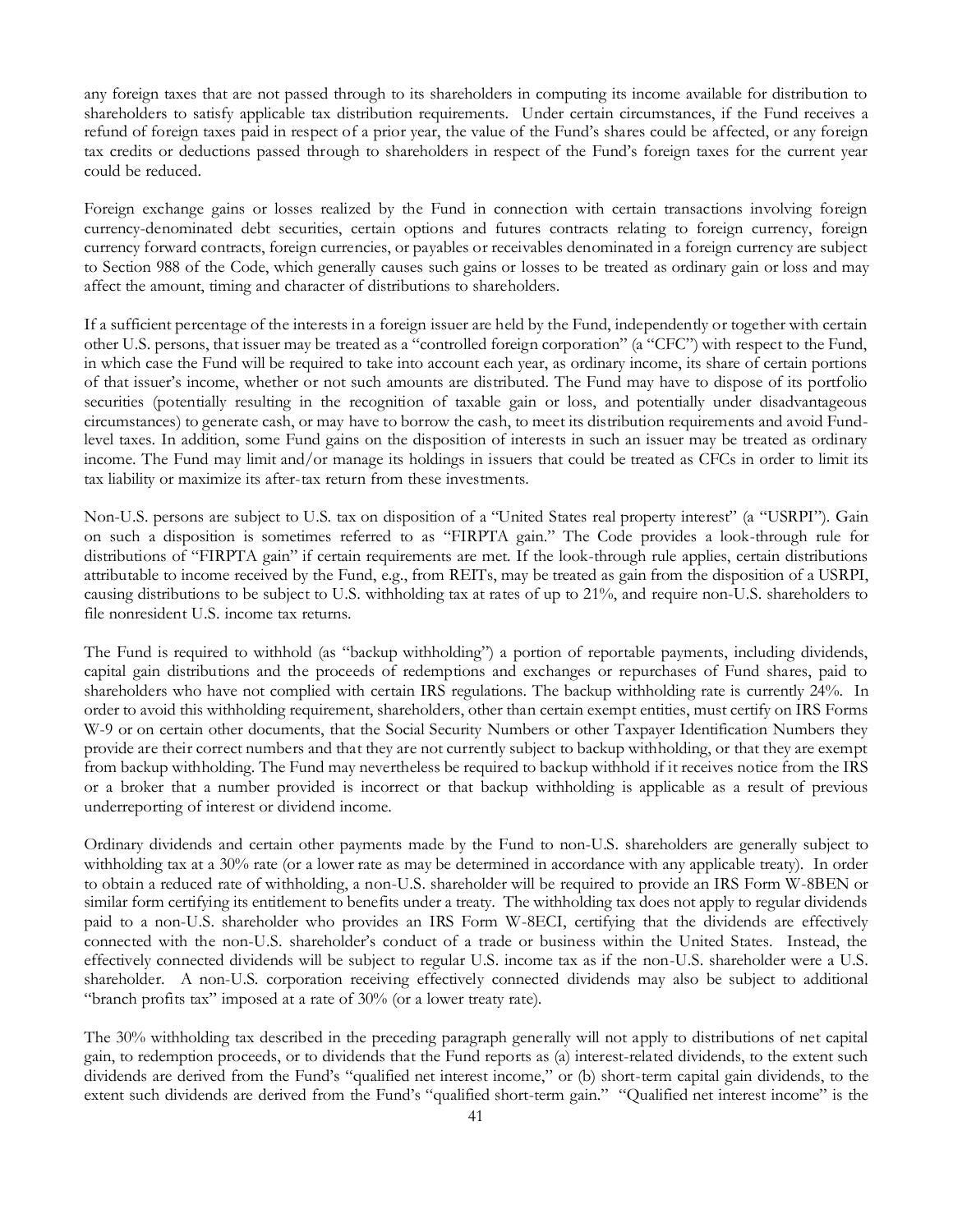Fund's net income derived from U.S.-source interest and original issue discount, subject to certain exceptions and limitations. "Qualified short-term gain" generally means the excess of the net short-term capital gain of the Fund for the taxable year over its net long-term capital loss, if any. In order to qualify for an exemption from withholding, a non-U.S. shareholder will need to comply with applicable certification requirements relating to its non-U.S. status (including, in general, furnishing an IRS Form W-8BEN or other applicable form). Backup withholding will not be applied to payments that are subject to this 30% withholding tax.

Unless certain non-U.S. entities that hold Fund shares comply with IRS requirements that will generally require them to report information regarding U.S. persons investing in, or holding accounts with, such entities, a 30% withholding tax may apply to the Fund's dividends payable to such entities. A non-U.S. shareholder may be exempt from the withholding described in this paragraph under an applicable intergovernmental agreement between the United States and a foreign government, provided that the shareholder and the applicable foreign government comply with the terms of such agreement.

This discussion and the related discussion in the Prospectus have been prepared by management of the Fund, and counsel to the Trust has expressed no opinion in respect thereof.

Shareholders and prospective shareholders of the Fund should consult their own tax advisors concerning the effect of owning shares of the Fund in light of their particular tax situations.

# **DIVIDENDS AND DISTRIBUTIONS**

The Fund will receive income in the form of dividends and interest earned on its investments in securities. This income, less the expenses incurred in its operations, is the Fund's net investment income, substantially all of which will be declared as dividends to the Fund's shareholders.

The amount of income dividend payments by the Fund is dependent upon the amount of net investment income received by the Fund from its portfolio holdings, is not guaranteed and is subject to the discretion of the Board. The Fund does not pay "interest" or guarantee any fixed rate of return on an investment in its shares.

The Fund also may derive capital gains or losses in connection with sales or other dispositions of its portfolio securities. Any net gain the Fund may realize from transactions involving investments held for less than the period required for long-term capital gain or loss recognition or otherwise producing short-term capital gains and losses (taking into account any available carryover of capital losses), although a distribution from capital gains, will be distributed to shareholders with and as a part of the income dividends paid by the Fund and will generally be taxable to shareholders as ordinary income for federal income tax purposes. If during any year the Fund realizes a net gain on transactions involving investments held for more than the period required for long-term capital gain or loss recognition or otherwise producing long-term capital gains and losses, the Fund will have a net long-term capital gain. After deduction of the amount of any net short-term capital loss, the balance (to the extent not offset by any capital losses available to be carried over) generally will be distributed and treated as long-term capital gains in the hands of the shareholders regardless of the length of time the Fund's shares may have been held by the shareholders. For more information concerning applicable capital gains tax rates, see your tax advisor.

Any dividend or distribution paid by the Fund reduces the Fund's NAV on the date paid by the amount of the dividend or distribution per share. Accordingly, a dividend or distribution paid shortly after a purchase of shares by a shareholder will generally be taxable, even if it effectively represents a partial return of the shareholder's capital.

Dividends and other distributions will be made in the form of additional shares of the Fund unless the shareholder has otherwise indicated. Investors have the right to change their elections with respect to the reinvestment of dividends and distributions by notifying the Transfer Agent in writing, but any such change will be effective only as to dividends and other distributions for which the record date is seven or more business days after the Transfer Agent has received the written request.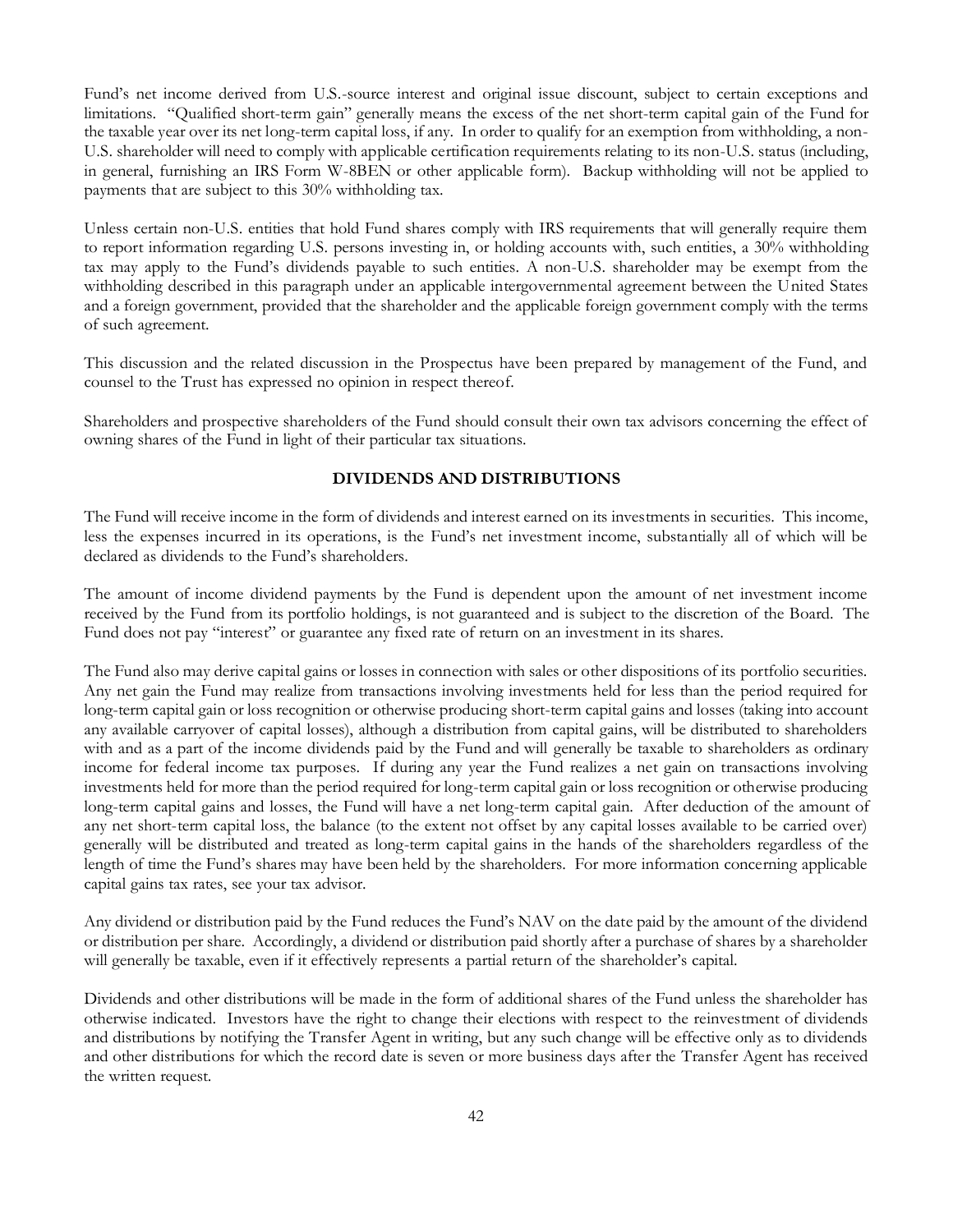The Fund's investments in partnerships, if any, including in qualified publicly traded partnerships, may result in that Fund being subject to state, local or foreign income, franchise or withholding tax liabilities.

# **GENERAL INFORMATION**

Investment Managers Series Trust II is an open-end management investment company organized as a Delaware statutory trust under the laws of the State of Delaware on August 20, 2013. The Trust has a number of outstanding series of shares of beneficial interest, each of which represents interests in a separate portfolio of securities.

The Trust's Declaration of Trust permits the Trustees to create additional series of shares, to issue an unlimited number of full and fractional shares of beneficial interest of each series, including the Fund, and to divide or combine the shares of any series into a greater or lesser number of shares without thereby changing the proportionate beneficial interest in the series. The assets belonging to a series are charged with the liabilities in respect of that series and all expenses, costs, charges and reserves attributable to that series only. Therefore, any creditor of any series may look only to the assets belonging to that series to satisfy the creditor's debt. Any general liabilities, expenses, costs, charges or reserves of the Trust which are not readily identifiable as pertaining to any particular series are allocated and charged by the Trustees to and among the existing series in the sole discretion of the Trustees. Each share of the Fund represents an interest in the Fund proportionately equal to the interest of each other share. Upon the Fund's liquidation, all shareholders would share pro rata in the net assets of the Fund available for distribution to shareholders.

The Trust may offer more than one class of shares of any series. Each share of a series or class represents an equal proportionate interest in that series or class with each other share of that series or class. With respect to the Fund, the Trust offers two classes of shares: Investor Class and Institutional Class. The Trust has reserved the right to create and issue additional series or classes. Each share of a series or class represents an equal proportionate interest in that series or class with each other share of that series or class.

The shares of each series or class participate equally in the earnings, dividends and assets of the particular series or class. Expenses of the Trust, which are not attributable to a specific series or class, are allocated among all the series in a manner believed by management of the Trust to be fair and equitable. Shares issued do not have pre-emptive or conversion rights. Shares when issued are fully paid and non-assessable, except as set forth below. Shareholders are entitled to one vote for each share held. Shares of each series or class generally vote together, except when required under federal securities laws to vote separately on matters that only affect a particular series or class, such as the approval of distribution plans for a particular class.

The Trust is not required to hold annual meetings of shareholders but will hold special meetings of shareholders of a series or class when, in the judgment of the Board, it is necessary or desirable to submit matters for a shareholder vote. Shareholders have, under certain circumstances, the right to communicate with other shareholders in connection with requesting a meeting of shareholders for the purpose of removing one or more trustees. Shareholders also have, in certain circumstances, the right to remove one or more trustees without a meeting. No material amendment may be made to the Trust's Declaration of Trust without the affirmative vote of the holders of a majority of the outstanding shares of each portfolio affected by the amendment.

The Trust's Declaration of Trust provides that, at any meeting of shareholders of the Trust or of any series or class, a shareholder servicing agent may vote any shares as to which such shareholder servicing agent is the agent of record for shareholders who are not represented in person or by proxy at the meeting, proportionately in accordance with the votes cast by holders of all shares of that portfolio otherwise represented at the meeting in person or by proxy as to which such shareholder servicing agent is the agent of record. Any shares so voted by a shareholder servicing agent will be deemed represented at the meeting for purposes of quorum requirements. Any series or class may be terminated (i) upon the merger or consolidation with, or the sale or disposition of all or substantially all of its assets to, another entity, if approved by the vote of the holders of two-thirds of its outstanding shares, except that if the Board recommends such merger, consolidation or sale or disposition of assets, the approval by vote of the holders of a majority of the series' or class' outstanding shares will be sufficient, or (ii) by the vote of the holders of a majority of its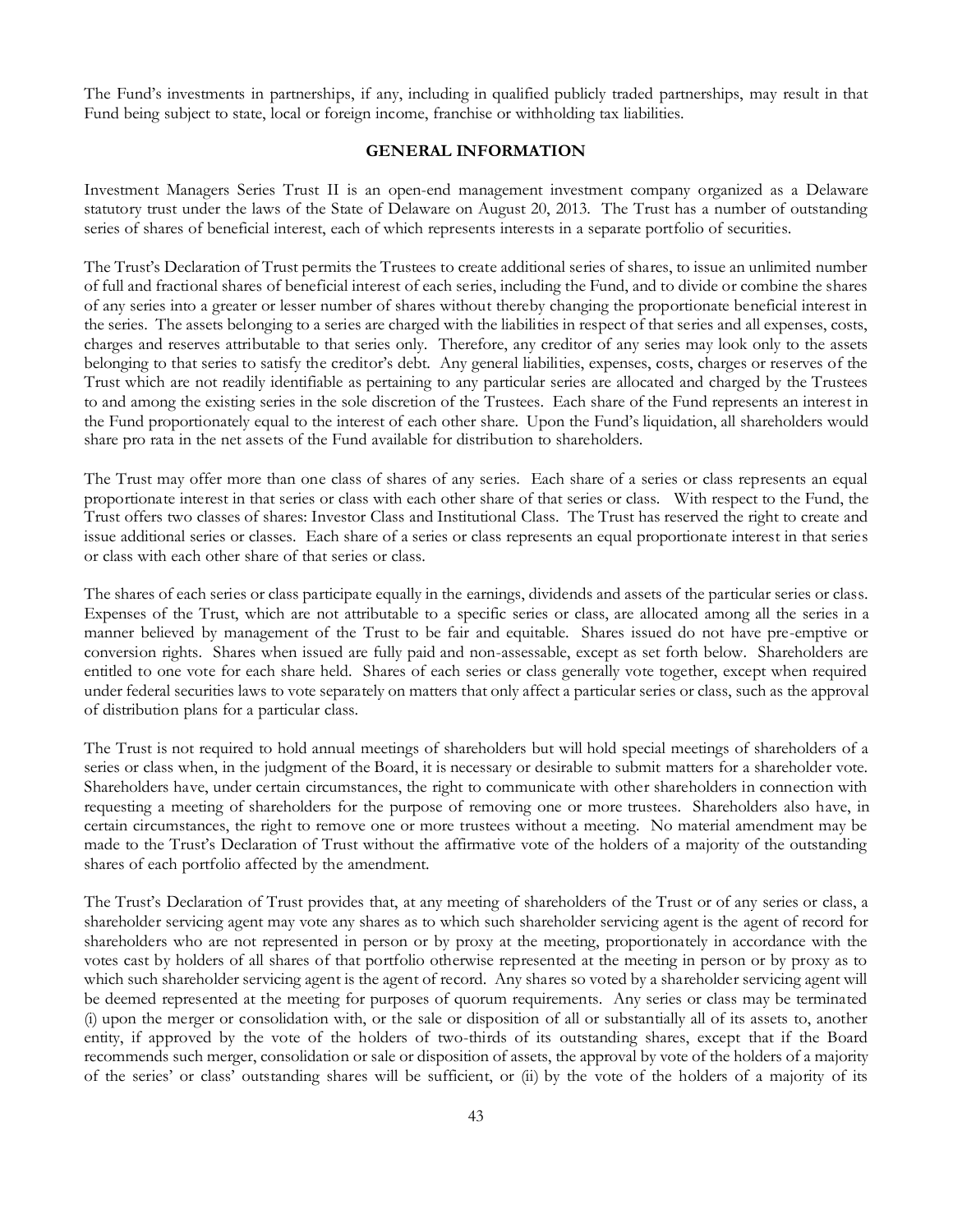outstanding shares, or (iii) by the Board by written notice to the series' or class' shareholders. Unless each series and class is so terminated, the Trust will continue indefinitely.

Shareholders may send communications to the Board. Shareholders should send communications intended for the Board by addressing the communications to the Board, in care of the Secretary of the Trust and sending the communication to 2220 E. Route 66, Suite 226, Glendora, California 91740. A shareholder communication must (i) be in writing and be signed by the shareholder, (ii) provide contact information for the shareholder, (iii) identify the Fund to which it relates, and (iv) identify the class and number of shares held by the shareholder. The Secretary of the Trust may, in good faith, determine that a shareholder communication should not be provided to the Board because it does not reasonably relate to the Trust or its operations, management, activities, policies, service providers, Board, officers, shareholders or other matters relating to an investment in the Fund or is otherwise immaterial in nature. Other shareholder communications received by the Fund not directly addressed and sent to the Board will be reviewed and generally responded to by management, and will be forwarded to the Board only at management's discretion based on the matters contained therein.

The Declaration of Trust provides that no Trustee or officer of the Trust shall be subject to any personal liability in connection with the assets or affairs of the Trust or any of its series except for losses in connection with his or her willful misfeasance, bad faith, gross negligence or reckless disregard of his or her duties. The Trust has also entered into an indemnification agreement with each Trustee which provides that the Trust shall advance expenses and indemnify and hold harmless the Trustee in certain circumstances against any expenses incurred by the Trustee in any proceeding arising out of or in connection with the Trustee's service to the Trust, to the maximum extent permitted by the Delaware Statutory Trust Act, the 1933 Act and the 1940 Act, and which provides for certain procedures in connection with such advancement of expenses and indemnification.

The Trust's Declaration of Trust also provides that the Trust shall maintain appropriate insurance (for example, fidelity bonding and errors and omissions insurance) for the protection of the Trust, its shareholders, trustees, officers, employees and agents covering possible tort and other liabilities.

The Declaration of Trust does not require the issuance of stock certificates. If stock certificates are issued, they must be returned by the registered owners prior to the transfer or redemption of shares represented by such certificates.

Rule 18f-2 under the 1940 Act provides that as to any investment company which has two or more series outstanding and as to any matter required to be submitted to shareholder vote, such matter is not deemed to have been effectively acted upon unless approved by the holders of a "majority" (as defined in the rule) of the voting securities of each series affected by the matter. Such separate voting requirements do not apply to the election of Trustees or the ratification of the selection of accountants. The Rule contains special provisions for cases in which an advisory contract is approved by one or more, but not all, series. A change in investment policy may go into effect as to one or more series whose holders so approve the change even though the required vote is not obtained as to the holders of other affected series.

The Trust and the Advisor have adopted Codes of Ethics under Rule 17j-1 of the 1940 Act. These codes of ethics permit, subject to certain conditions, personnel of each of those entities to invest in securities that may be purchased or held by the Fund.

# **FINANCIAL STATEMENTS**

As the Fund has recently commenced operations, there are no financial statements available at this time. Shareholders of the Fund will be informed of the Fund's progress through periodic reports when those reports become available. Financial statements certified by the independent registered public accounting firm will be submitted to shareholders at least annually.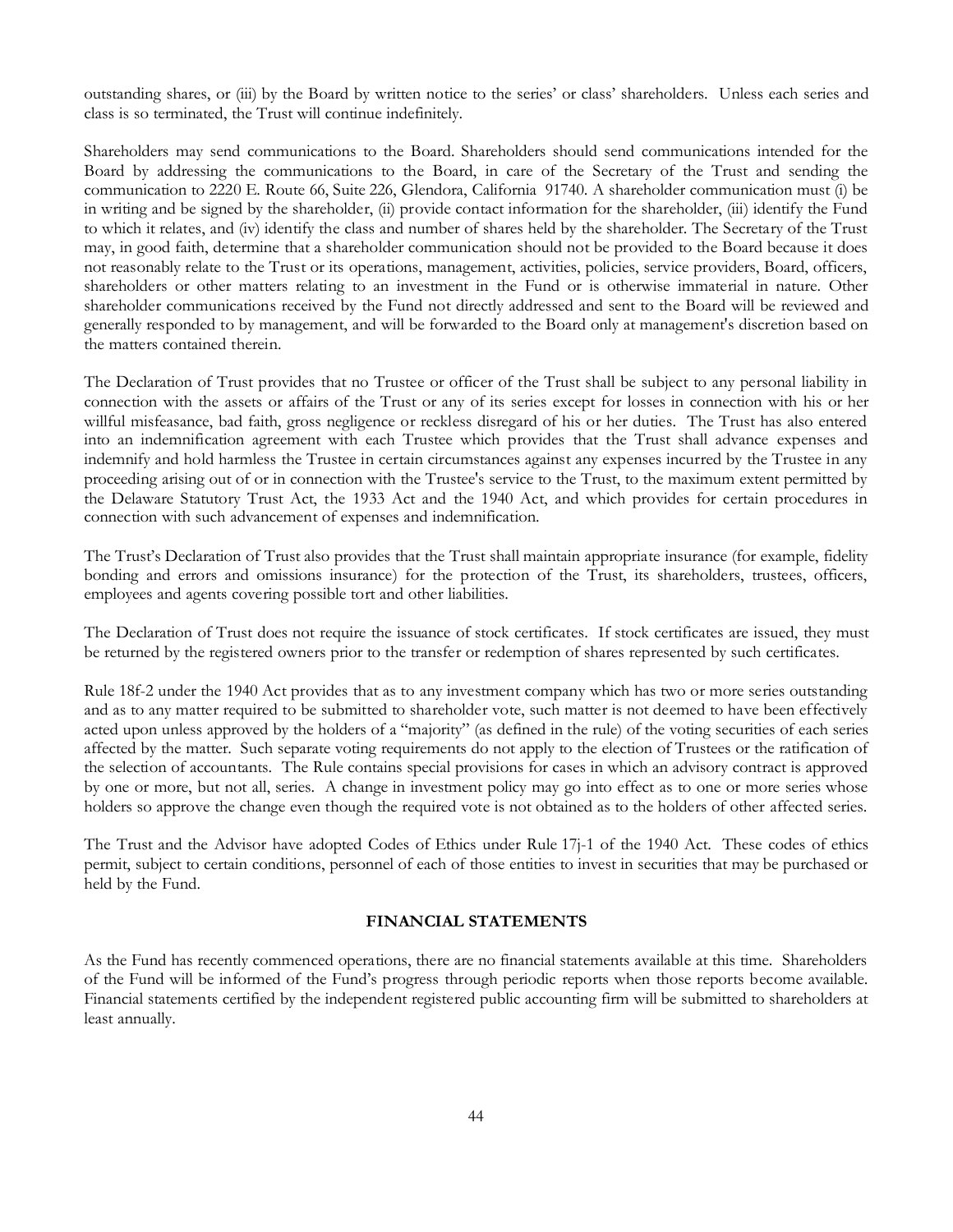# **APPENDIX A DESCRIPTION OF SECURITIES RATINGS**

# **Corporate Bonds (Including Convertible Bonds)**

**Moody's** 

**Aaa** Obligations rated Aaa are judged to be of the highest quality, with minimal credit risk.

**Aa** Obligations rated Aa are judged to be of high quality and are subject to very low credit risk.

**A** Obligations rated A are considered upper-medium grade and are subject to low credit risk.

**Baa** Obligations rated Baa are subject to moderate credit risk. They are considered medium-grade and as such may possess certain speculative characteristics.

**Ba** Obligations rated Ba are judged to have speculative elements and are subject to substantial credit risk.

**B** Obligations rated B are considered speculative and are subject to high credit risk.

**Caa** Obligations rated Caa are judged to be of poor standing and are subject to very high credit risk.

**Ca** Obligations rated Ca are highly speculative and are likely in, or very near, default, with some prospect of recovery.

**C** Obligations rated C are the lowest rated class of bonds and are typically in default, with little prospect for recovery of principal or interest.

**Note** Moody's applies numerical modifiers 1, 2, and 3 in each generic rating classification from Aa through Caa. The modifier 1 indicates that the obligation ranks in the higher end of its generic rating category; the modifier 2 indicates a mid-range ranking; and the modifier 3 indicates a ranking in the lower end of that generic rating category.

# **S&P**

**AAA** An obligation rated AAA has the highest rating assigned by Standard & Poor's. The obligor's capacity to meet its financial commitment on the obligation is extremely strong.

**AA** An obligation rated AA differs from the highest-rated obligations only in small degree. The obligor's capacity to meet its financial commitment on the obligation is very strong.

**A** An obligation rated A is somewhat more susceptible to the adverse effects of changes in circumstances and economic conditions than obligations in higher-rated categories. However, the obligor's capacity to meet its financial commitment on the obligation is still strong.

**BBB** An obligation rated BBB exhibits adequate protection parameters. However, adverse economic conditions or changing circumstances are more likely to lead to a weakened capacity of the obligor to meet its financial commitment on the obligation.

**Note** Obligations rated BB, B, CCC, CC, and C are regarded as having significant speculative characteristics. BB indicates the least degree of speculation and C the highest. While such obligations will likely have some quality and protective characteristics, these may be outweighed by large uncertainties or major exposures to adverse conditions.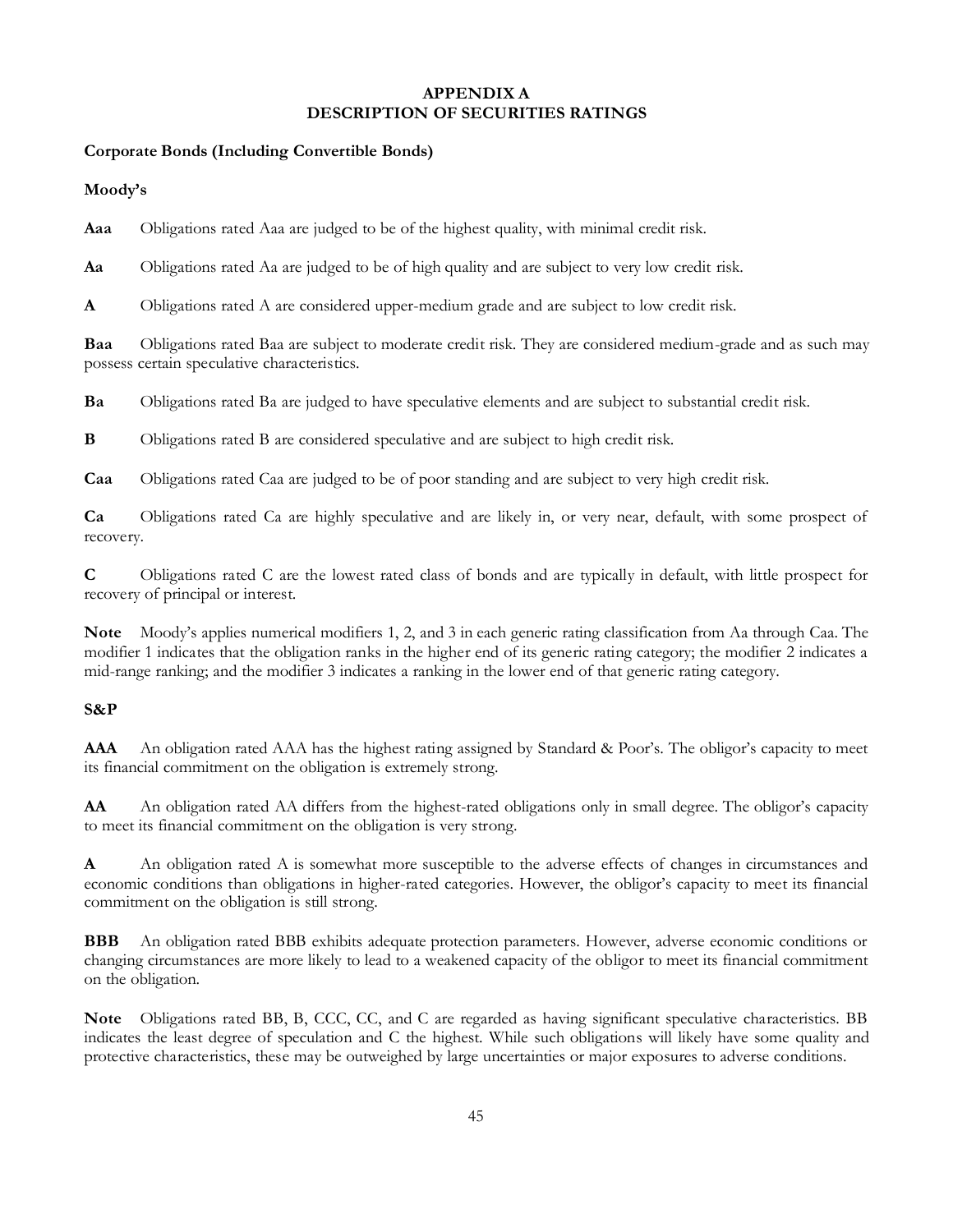**BB** An obligation rated BB is less vulnerable to nonpayment than other speculative issues. However, it faces major ongoing uncertainties or exposure to adverse business, financial or economic conditions, which could lead to the obligor's inadequate capacity to meet its financial commitment on the obligation.

**B** An obligation rated B is more vulnerable to nonpayment than obligations rated BB, but the obligor currently has the capacity to meet its financial commitment on the obligation. Adverse business, financial, or economic conditions will likely impair the obligor's capacity or willingness to meet its financial commitment on the obligation.

**CCC** An obligation rated CCC is currently vulnerable to nonpayment, and is dependent upon favorable business, financial, and economic conditions for the obligor to meet its financial commitment on the obligation. In the event of adverse business, financial, or economic conditions, the obligor is not likely to have the capacity to meet its financial commitment on the obligation.

**CC** An obligation rated CC is currently highly vulnerable to nonpayment.

**C** The C rating may be used to cover a situation where a bankruptcy petition has been filed or similar action has been taken, but payments on this obligation are being continued.

**D** An obligation rated D is in payment default. The D rating category is used when payments on an obligation are not made on the date due even if the applicable grace period has not expired, unless Standard & Poor's believes that such payments will be made during such grace period. The D rating also will be used upon the filing of a bankruptcy petition or the taking of a similar action if payments on an obligation are jeopardized.

**Note** Plus (+) or minus (-). The ratings from AA to CCC may be modified by the addition of a plus or minus sign to show relative standing within the major rating categories. The "r" symbol is attached to the ratings of instruments with significant noncredit risks. It highlights risks to principal or volatility of expected returns, which are not addressed in the credit rating. Examples include: obligations linked or indexed to equities, currencies, or commodities; obligations exposed to severe prepayment risk-such as interest-only or principal-only mortgage securities; and obligations with unusually risky interest terms, such as inverse floaters.

# **Preferred Stock**

# **Moody's**

**Aaa** An issue that is rated "Aaa" is considered to be a top-quality preferred stock. This rating indicates good asset protection and the least risk of dividend impairment within the universe of preferred stocks.

**Aa** An issue that is rated "Aa" is considered a high-grade preferred stock. This rating indicates that there is a reasonable assurance the earnings and asset protection will remain relatively well maintained in the foreseeable future.

**A** An issue that is rated "A" is considered to be an upper-medium grade preferred stock. While risks are judged to be somewhat greater than in the "Aaa" and "Aa" classification, earnings and asset protection are, nevertheless, expected to be maintained at adequate levels.

**Baa** An issue that is rated "Baa" is considered to be a medium-grade preferred stock, neither highly protected nor poorly secured. Earnings and asset protection appear adequate at present but may be questionable over any great length of time.

**Ba** An issue that is rated "Ba" is considered to have speculative elements and its future cannot be considered well assured. Earnings and asset protection may be very moderate and not well safeguarded during adverse periods. Uncertainty of position characterizes preferred stocks in this class.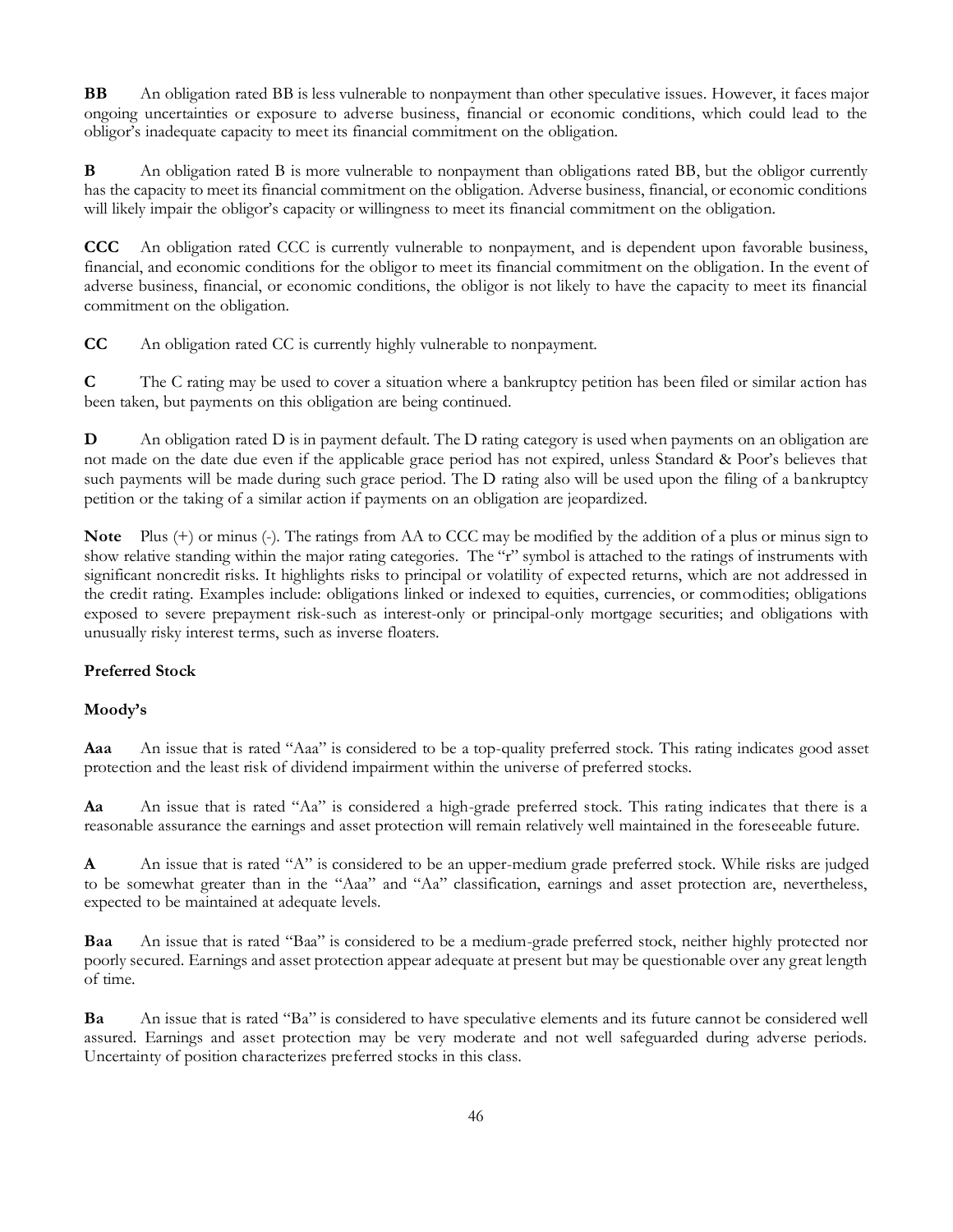**B** An issue that is rated "B" generally lacks the characteristics of a desirable investment. Assurance of dividend payments and maintenance of other terms of the issue over any long period of time may be small.

**Caa** An issue that is rated "Caa" is likely to be in arrears on dividend payments. This rating designation does not purport to indicate the future status of payments.

**Ca** An issue that is rated "Ca" is speculative in a high degree and is likely to be in arrears on dividends with little likelihood of eventual payments.

**C** This is the lowest rated class of preferred or preference stock. Issues so rated can thus be regarded as having extremely poor prospects of ever attaining any real investment standing.

**Note** Moody's applies numerical modifiers 1, 2, and 3 in each rating classification: the modifier 1 indicates that the security ranks in the higher end of its generic rating category; the modifier 2 indicates a mid-range ranking and the modifier 3 indicates that the issue ranks in the lower end of its generic rating category.

# **S&P**

AAA This is the highest rating that may be assigned by Standard & Poor's to a preferred stock issue and indicates an extremely strong capacity to pay the preferred stock obligations.

**AA** A preferred stock issue rated AA also qualifies as a high-quality, fixed-income security. The capacity to pay preferred stock obligations is very strong, although not as overwhelming as for issues rated AAA.

**A** An issue rated A is backed by a sound capacity to pay the preferred stock obligations, although it is somewhat more susceptible to the adverse effects of changes in circumstances and economic conditions.

**BBB** An issue rated BBB is regarded as backed by an adequate capacity to pay the preferred stock obligations. Whereas it normally exhibits adequate protection parameters, adverse economic conditions or changing circumstances are more likely to lead to a weakened capacity to make payments for a preferred stock in this category than for issues in the A category.

**BB, B, CCC** Preferred stock rated BB, B, and CCC is regarded, on balance, as predominantly speculative with respect to the issuer's capacity to pay preferred stock obligations. BB indicates the lowest degree of speculation and CCC the highest. While such issues will likely have some quality and protective characteristics, these are outweighed by large uncertainties or major risk exposures to adverse conditions.

**CC** The rating CC is reserved for a preferred stock issue that is in arrears on dividends or sinking fund payments, but that is currently paying.

**C** A preferred stock rated C is a nonpaying issue.

**D** A preferred stock rated D is a nonpaying issue with the issuer in default on debt instruments.

**N.R.** This indicates that no rating has been requested, that there is insufficient information on which to base a rating, or that Standard & Poor's does not rate a particular type of obligation as a matter of policy.

**Note** Plus (+) or minus (-). To provide more detailed indications of preferred stock quality, ratings from AA to CCC may be modified by the addition of a plus or minus sign to show relative standing within the major rating categories.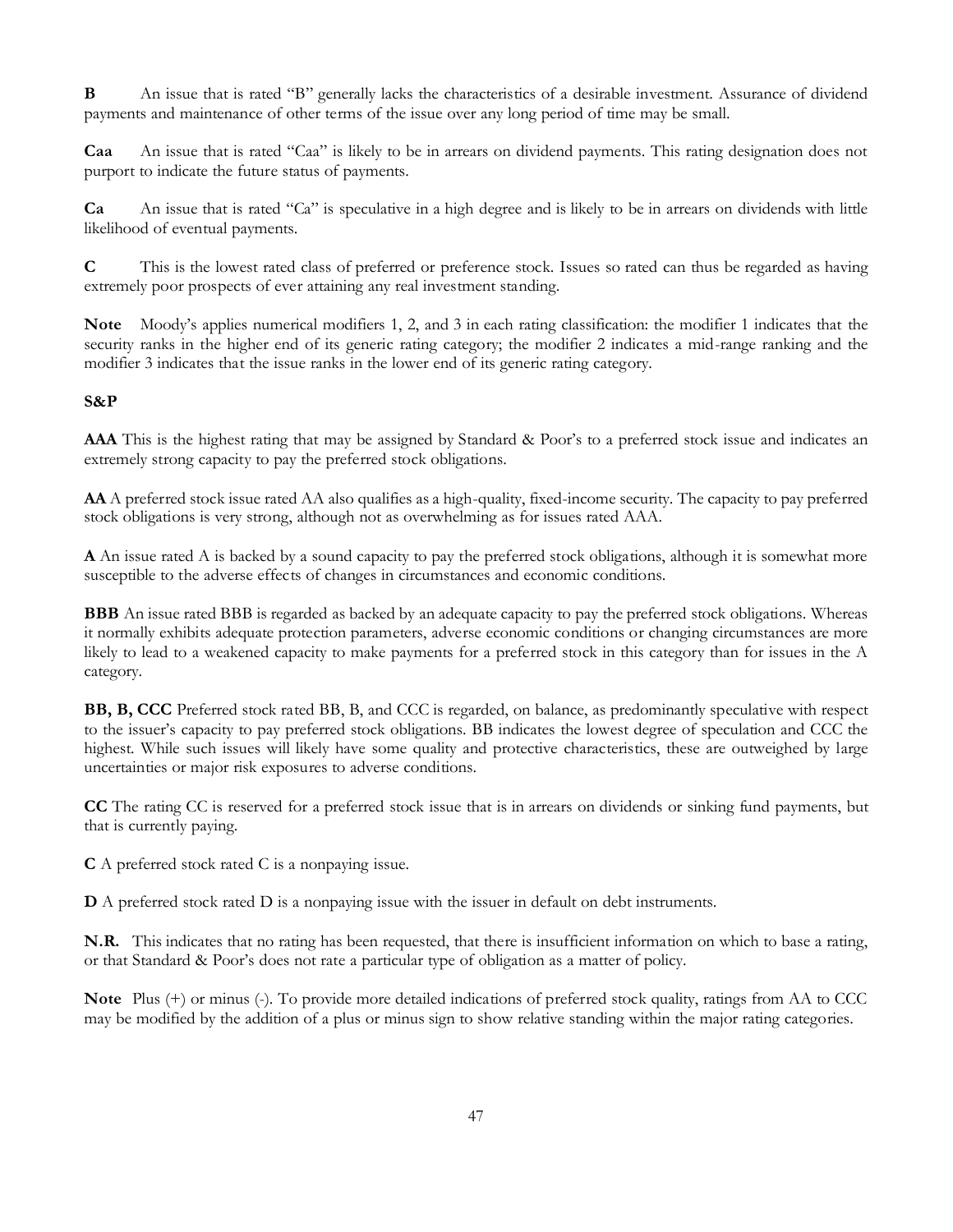# **Short Term Ratings**

# **Moody's**

Moody's employs the following three designations, all judged to be investment grade, to indicate the relative repayment ability of rated issuers:

**Prime-1** Issuers rated Prime-1 (or supporting institutions) have a superior ability for repayment of senior short-term debt obligations. Prime-1 repayment ability will often be evidenced by many of the following characteristics:

- Leading market positions in well-established industries.
- High rates of return on funds employed.
- Conservative capitalization structure with moderate reliance on debt and ample asset protection.
- Broad margins in earnings coverage of fixed financial charges and high internal cash generation.
- Well-established access to a range of financial markets and assured sources of alternate liquidity.

**Prime-2** Issuers rated Prime-2 (or supporting institutions) have a strong ability for repayment of senior short-term debt obligations. This will normally be evidenced by many of the characteristics cited above but to a lesser degree. Earnings trends and coverage ratios, while sound, may be more subject to variation. Capitalization characteristics, while still appropriate, may be more affected by external conditions. Ample alternate liquidity is maintained.

**Prime-3** Issuers rated Prime-3 (or supporting institutions) have an acceptable ability for repayment of senior shortterm obligations. The effect of industry characteristics and market compositions may be more pronounced. Variability in earnings and profitability may result in changes in the level of debt protection measurements and may require relatively high financial leverage. Adequate alternate liquidity is maintained.

**Not Prime** Issuers rated Not Prime do not fall within any of the Prime rating categories.

# **S&P**

**A-1** A short-term obligation rated A-1 is rated in the highest category by Standard & Poor's. The obligor's capacity to meet its financial commitment on the obligation is strong. Within this category, certain obligations are designated with a plus sign (+). This indicates that the obligor's capacity to meet its financial commitment on these obligations is extremely strong.

**A-2** A short-term obligation rated A-2 is somewhat more susceptible to the adverse effects of changes in circumstances and economic conditions than obligations in higher rating categories. However, the obligor's capacity to meet its financial commitment on the obligation is satisfactory.

**A-3** A short-term obligation rated A-3 exhibits adequate protection parameters. However, adverse economic conditions or changing circumstances are more likely to lead to a weakened capacity of the obligor to meet its financial commitment on the obligation.

**B** A short-term obligation rated B is regarded as having significant speculative characteristics. The obligor currently has the capacity to meet its financial commitment on the obligation; however, it faces major ongoing uncertainties, which could lead to the obligor's inadequate capacity to meet its financial commitment on the obligation.

**C** A short-term obligation rated C is currently vulnerable to nonpayment and is dependent upon favorable business, financial, and economic conditions for the obligor to meet its financial commitment on the obligation.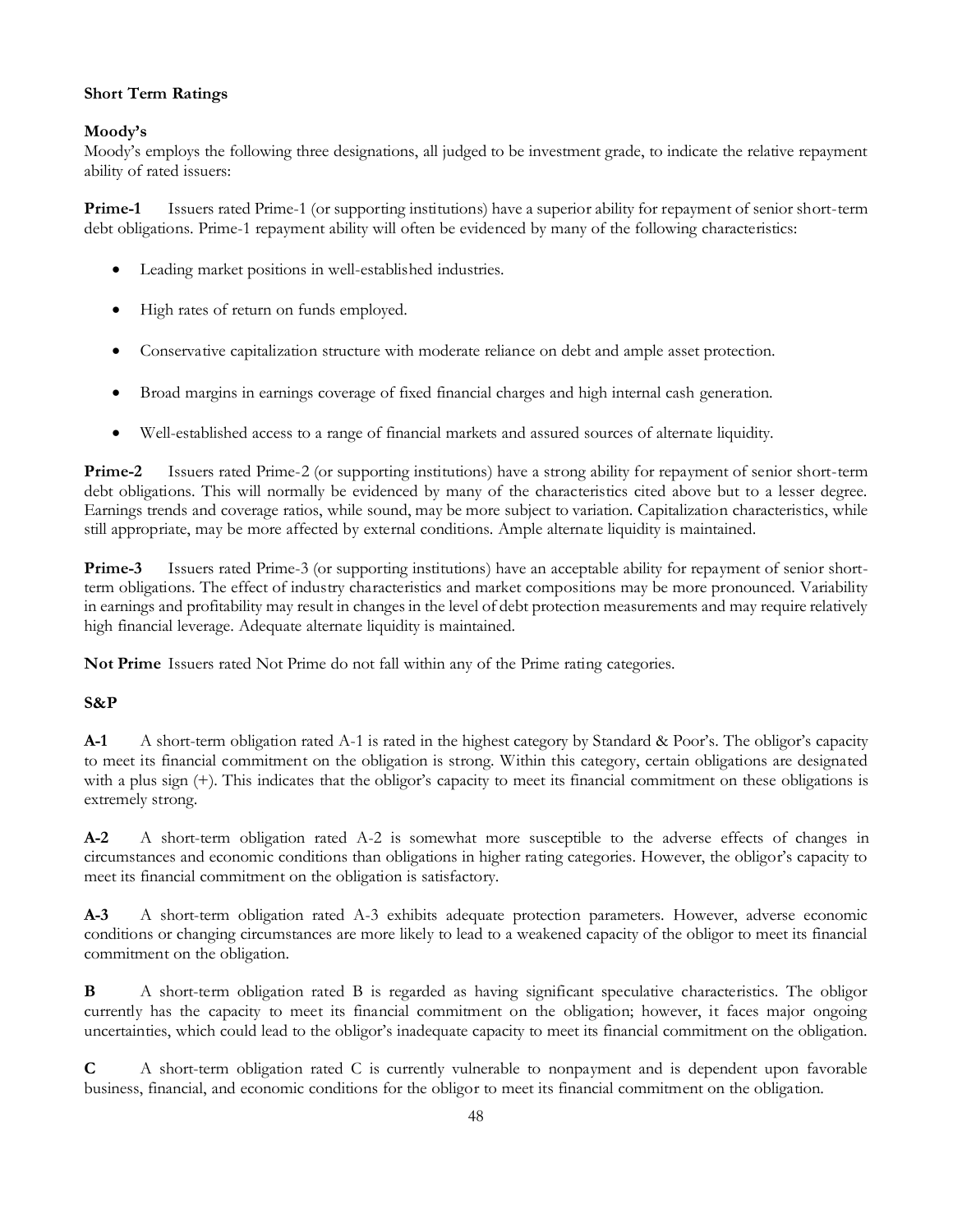**D** A short-term obligation rated D is in payment default. The D rating category is used when payments on an obligation are not made on the date due even if the applicable grace period has not expired, unless Standard & Poor's believes that such payments will be made during such grace period. The D rating also will be used upon the filing of a bankruptcy petition or the taking of a similar action if payments on an obligation are jeopardized.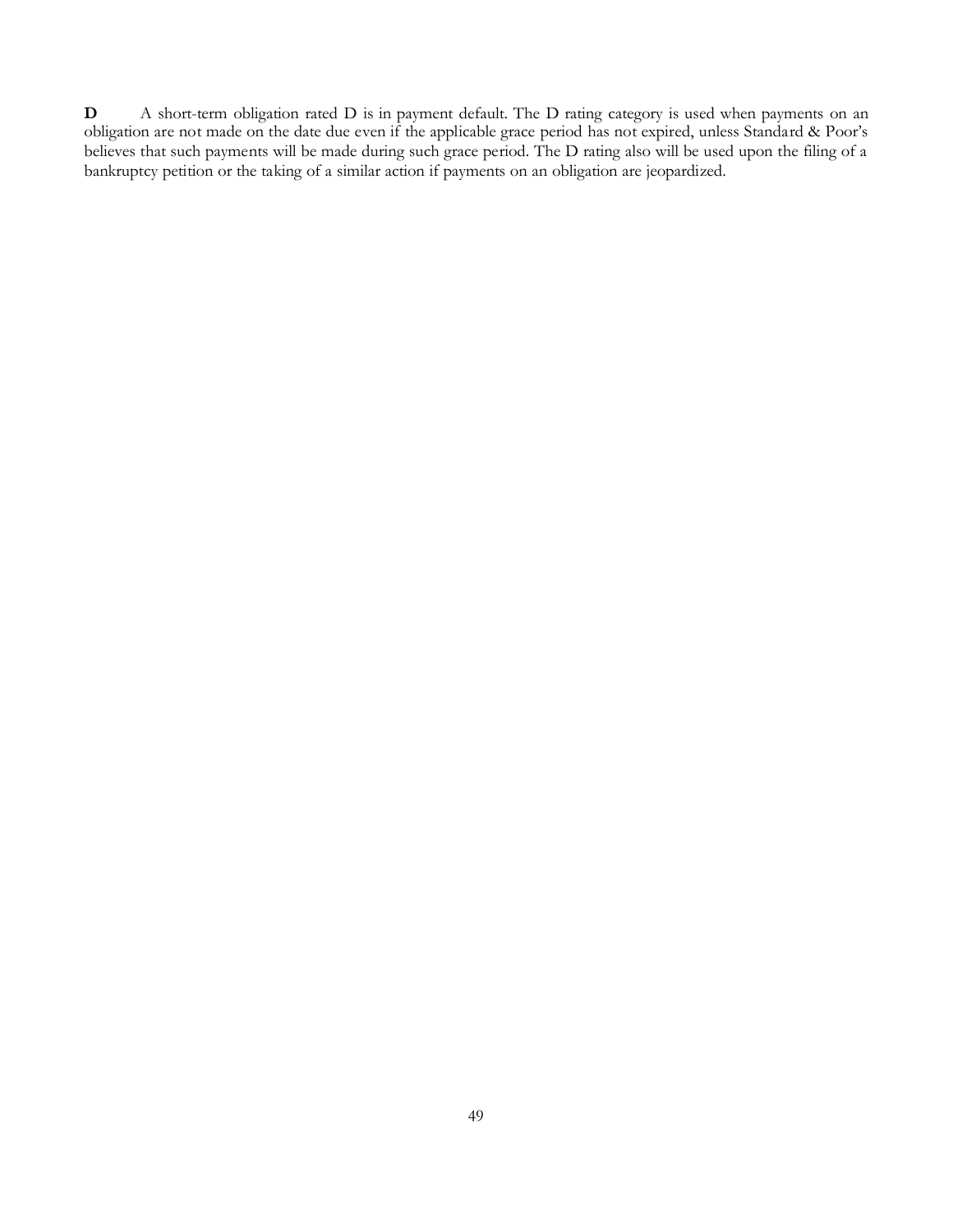# **APPENDIX B**

# **INVESTMENT MANAGERS SERIES TRUST II PROXY VOTING POLICIES AND PROCEDURES**

Investment Managers Series Trust II (the "Trust") is registered as an open-end investment company under the Investment Company Act of 1940, as amended ("1940 Act"). The Trust offers multiple series (each, a "Fund" and, collectively, the "Funds"). Consistent with its fiduciary duties and pursuant to Rule 30b1-4 under the 1940 Act (the "Proxy Rule"), the Board of Trustees of the Trust (the "Board") has adopted this proxy voting policy on behalf of the Trust (the "Policy") to reflect its commitment to ensure that proxies are voted in a manner consistent with the best interests of the Funds' shareholders.

# **Delegation of Proxy Voting Authority to Fund Advisors**

The Board believes that the investment advisor of each Fund (each, an "Advisor" and, collectively, the "Advisors"), as the entity that selects the individual securities that comprise its Fund's portfolio, is the most knowledgeable and bestsuited to make decisions on how to vote proxies of portfolio companies held by that Fund. The Trust will therefore defer to, and rely on, the Advisor of each Fund to make decisions on how to cast proxy votes on behalf of such Fund. An Advisor may delegate this responsibility to a Fund's Sub-Advisor(s).

The Trust hereby designates the Advisor of each Fund as the entity responsible for exercising proxy voting authority with regard to securities held in the Fund's investment portfolio. Consistent with its duties under this Policy, each Advisor shall monitor and review corporate transactions of corporations in which the Fund has invested, obtain all information sufficient to allow an informed vote on all proxy solicitations, ensure that all proxy votes are cast in a timely fashion, and maintain all records required to be maintained by the Fund under the Proxy Rule and the 1940 Act. Each Advisor will perform these duties in accordance with the Advisor's proxy voting policy, a copy of which will be presented to the Board for its review. Each Advisor will promptly provide to the Trust's Chief Compliance Officer ("CCO") updates to its proxy voting policy as they are adopted and implemented, and the Trust's CCO will then report such updates to the Board.

# **Availability of Proxy Voting Policy and Records Available to Fund Shareholders**

If a Fund or an Advisor has a website, a copy of the Advisor's proxy voting policy and this Policy may be posted on such website. A copy of such policies and of each Fund's proxy voting record shall also be made available, without charge, upon request of any shareholder of the Fund, by calling the applicable Fund's toll-free telephone number as printed in the Fund's prospectus. The Trust's transfer agent will notify the Advisor of any such request of proxy voting procedures. The Advisor shall reply to any Fund shareholder request within three (3) business days of receipt of the request, by first-class mail or other means designed to ensure equally prompt delivery.

Each Advisor will provide a completed annual voting record, as required by the Proxy Rule, for each series of the Trust for which it acts as advisor, to the Trust's co-administrator no later than July 31 of each year. The Trust's coadministrator, MFAC, will file a report based on such record on Form N-PX on an annual basis with the Securities and Exchange Commission no later than August 31st of each year.

Each Advisor is responsible for providing its current proxy voting policies and procedures and any subsequent amendments to the Trust's CCO. SEC Form N-PX is filed with respect to each Fund by MFAC (acting as filing agent), by no later than August 31st of each year. Each such filing details all proxies voted on behalf of the Fund for the prior twelve months ended June 30th. In connection with each filing on behalf of the Fund, the Advisor's CCO must sign and return to MFAC no later than July 30<sup>th</sup> a Form N-PX Certification stating that the Advisor has adopted proxy voting policies and procedures in compliance with the SEC's Proxy Voting Rule.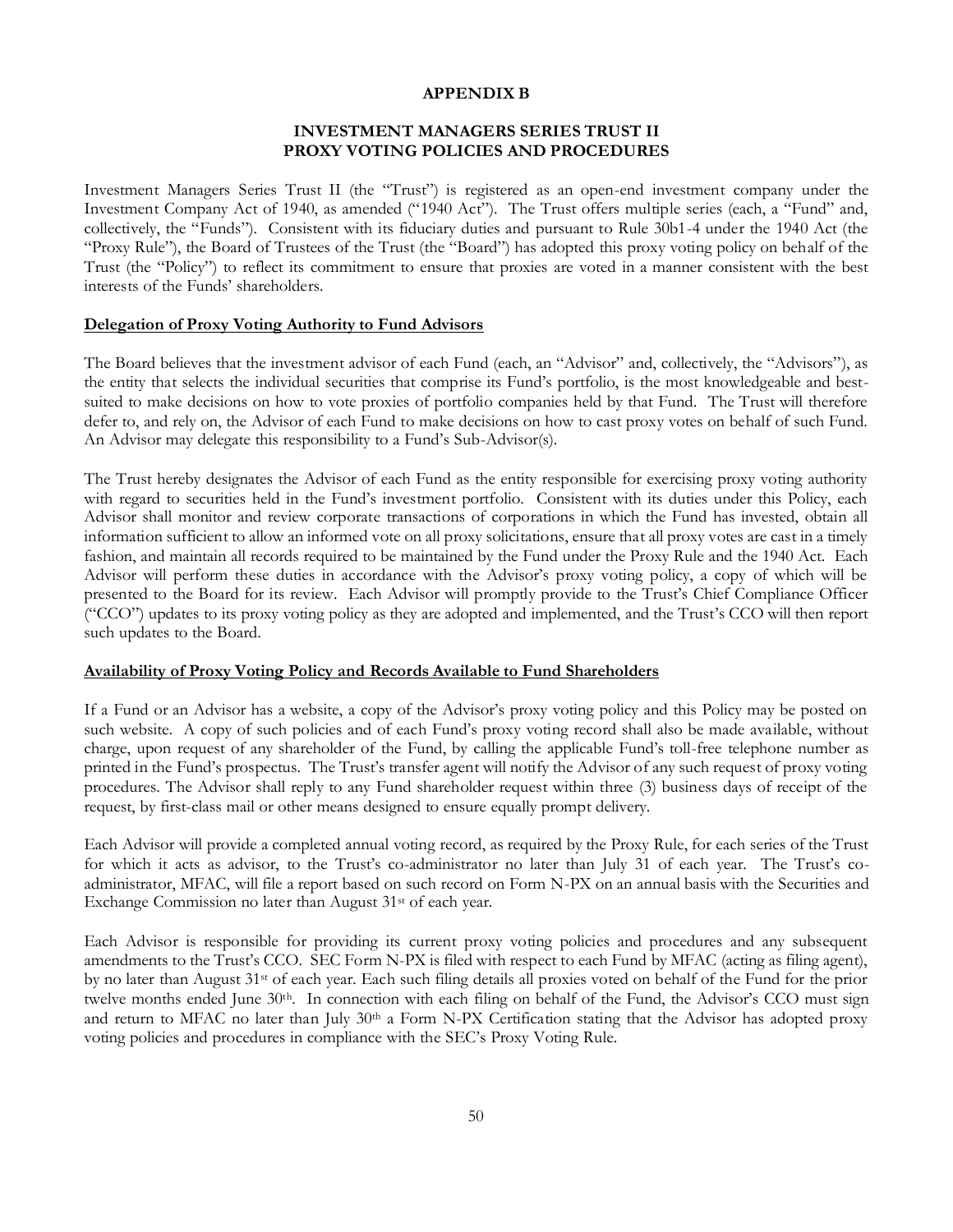# **KENNEDY CAPITAL MANAGEMENT, INC.**

# **POLICY WITH RESPECT TO PROXY VOTING**

# **Introduction**

Rule 206(4)-6 under the Advisers Act of 1940, as amended, sets forth the conditions under which advisers owe a fiduciary obligation with respect to each client for which the adviser exercises investment discretion, including the authority and responsibility to vote proxies. Advisers with proxy voting authority must monitor corporate developments and, where appropriate, vote proxies. In addition, advisers must cast proxy votes solely in the best interest of its clients. Kennedy Capital Management, Inc. ("KCM") has adopted the following policies with respect to voting proxies on behalf of its clients:

- 1. This written proxy voting policy, which is updated and supplemented from time-to-time, will be provided to each client for which KCM has been delegated the authority or responsibility to vote proxies;
- 2. Clients will be advised about how to obtain a copy of the proxy voting policy and information about how their securities were voted;
- 3. The proxy voting policy is consistently applied and records of votes maintained for each client;
- 4. KCM documents the reasons for voting, including exceptions;
- 5. KCM maintains records of such votes cast and client requests for proxy voting information for inspection by the client or governmental agencies;
- 6. KCM monitors such voting for any potential conflicts with the interests of its clients; and
- 7. KCM maintains systems to ensure that material conflicts will be resolved prior to voting, documenting in each case that its good faith determination was based on the clients' best interests and did not result from the conflict.

# **Conflicts of Interests**

KCM is an investment adviser to pension plans, public and private companies, mutual funds and individual investors, and provides sub-advisory services to investment companies, wrap fee programs, model programs as well as to clients of consultants and other investment advisors as described in KCM's Form ADV. The management fees collected from such clients are KCM's principal source of revenue. With respect to the fees received for advisory services rendered, conflicts of interest may occur when KCM must vote on ballot items of the public companies for which it manages assets and, in certain cases, KCM may have a relationship with the proponents of proxy proposals or participants in proxy contests.

To mitigate potential conflicts of interest or the appearance of conflicts, KCM does not allow employees to sit on the board of directors of any public company without Senior Management approval. To the extent that such conflicts occur, KCM will generally follow the recommendation of the proxy voting service to ensure that the best interests of its clients are not subordinated to KCM's interests. KCM may, in selected matters, consult the Proxy Voting Committee to obtain guidance to vote proxies. Routine matters shall not constitute a material conflict with respect to this procedure.

The Proxy Voting Committee has a duty to make reasonable investigation of information relating to conflicts of interest. The Proxy Voting Committee is chaired by the Chief Operating Officer and is comprised of the Director of Research, the Chief Compliance Officer, the Portfolio Operations Manager and such other members as may be amended from time-to-time as required by a majority vote of its current members, with three members serving as a quorum. The Proxy Voting Committee will determine, prior to voting, whether any of the members of the Committee have a material personal or business conflict - in which case the committee member will abstain from voting.

# **Engagement of Service Provider**

In order to facilitate the proxy voting process, Institutional Shareholder Services, Inc. ("ISS") has been retained to provide proxy vote research and recommendations based on their own internal guidelines. Votes are cast through the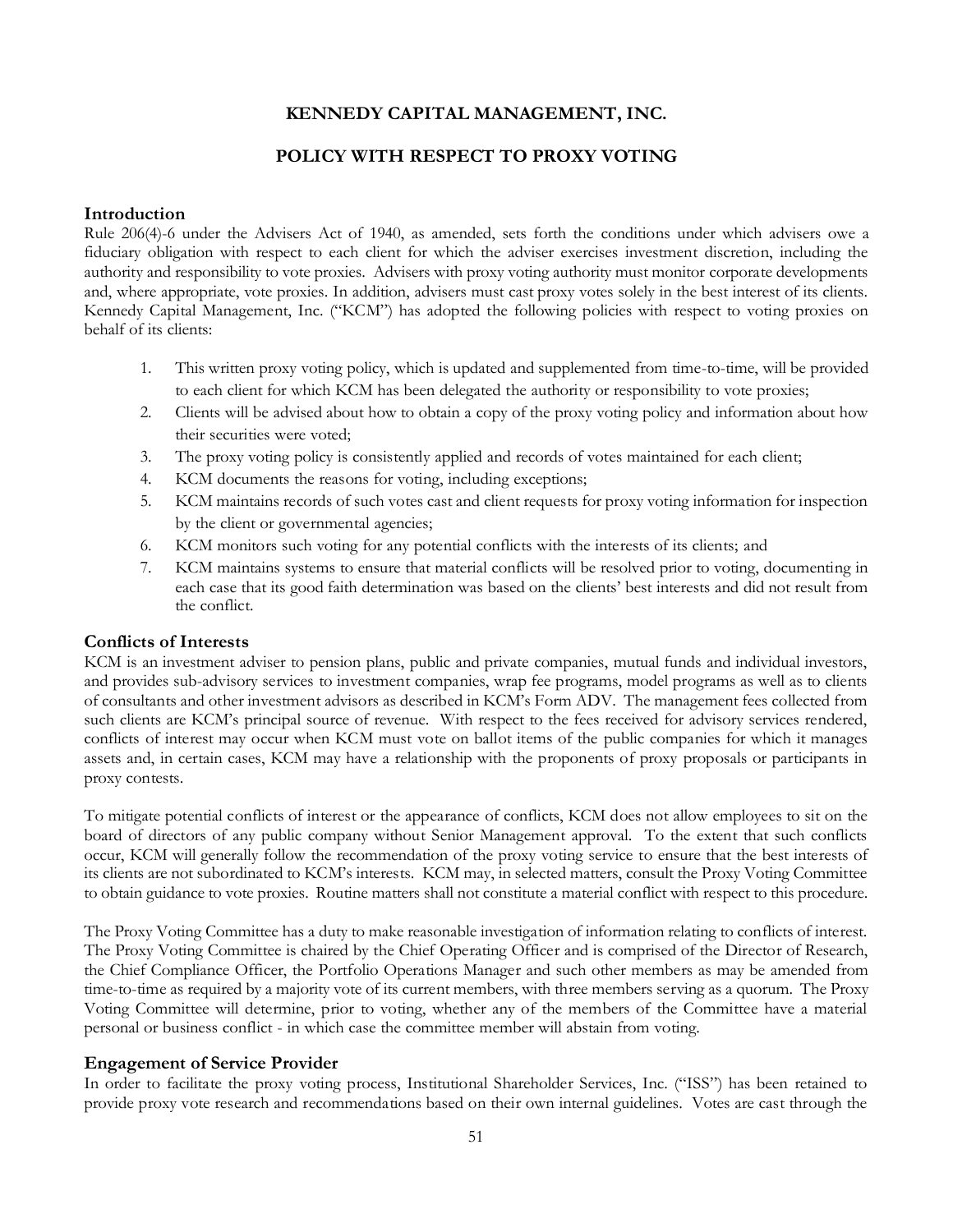ISS ProxyExchange platform ("ProxyExchange"). The services provided to KCM include access to ISS' research analysis and voting recommendations, receipt of proxy ballots, vote execution based upon the recommendations of ISS, as well as reporting, auditing, working with custodial banks, and consulting assistance for the handling of proxy voting responsibilities. ProxyExchange also maintains proxy voting records and provides KCM with reports that reflect the proxy voting activities of client portfolios. KCM uses this information for appropriate monitoring of such delegated responsibilities.

KCM may, under soft dollar arrangements, pay for no more than the cost allocated to research services. The cost of that portion of the services not constituting "research" for the purposes of Section 28(e) ("mixed-use" services) will be reimbursed to the broker-dealer provider. Presently, ISS' services are not provided to KCM by a broker-dealer under a soft dollar arrangement.

Proxies are voted through the ProxyExchange application in accordance with either the ISS Benchmark Research Policy, or the ISS Catholic Policy. It is the client's decision as to which of these ISS policies will be used to vote its proxies. In the absence of a specific delegation of authority KCM is deemed to have voting authority and, under such circumstances, will vote received ballots in accordance with the ISS Benchmark Research Policy.

Policies Available

- ISS Benchmark Research Policy
- ISS Catholic Policy

The ISS Benchmark Research Policy is the default policy to be used for voting proxies for all clients' accounts (both ERISA and non-ERISA related) unless the client specifically selects the Catholic Policy. KCM declines clients' requests to implement customized proxy voting policies, as they tend to be expensive to implement and difficult to manage on an ongoing basis. KCM encourages the client to vote its own proxies if the client seeks to impose client-specific voting guidelines that may be inconsistent with one of the two policies offered by KCM. KCM does not generally advise a client on proxy voting issues when the client retains authority to handle such matters itself.

The ISS Benchmark Research Policy and the Catholic Policy are both available upon request. These policies provide a general indication as to how proxies will be voted on certain issues. Neither all potential voting issues nor the intricacies that surround individual proxy votes may be addressed therein, and for that reason, actual proxy votes may differ from the selected policy.

# **Procedures**

KCM generally votes all proxies from a specific issuer the same way for each client ; however, proxies may be voted differently for different clients on the same proxy issue based upon one of the two proxy policies chosen by the client. Upon certain circumstances and in KCM's discretion, a client may direct KCM to vote a proxy different from the specific voting guidelines. The client must submit this request in writing to KCM in advance of the meeting date stated on the proxy ballot.

Although KCM generally votes in accordance with the recommendations of ISS, KCM's Portfolio Managers (PMs) and analysts are consulted to determine how to vote on issues when the ISS recommendation differs from the recommendation of the issuer's management. Furthermore, a PM or analyst may direct that proxies be voted in a manner different from that recommended by ISS if he or she is personally informed on the issue and has determined that a different vote is appropriate and in the best interests of KCM's clients. Documentation of the rationale for any proxy voted contrary to the ISS recommendation will be maintained. KCM will vote in accordance with the recommendations of ISS for all short-term investment fund securities and any unsupervised assets retained in the same custodial account KCM has investment discretion over. In the event that ISS does not provide a recommendation on the aforementioned securities, no vote will be entered for these types of securities unless explicitly instructed by an authorized representative of the account.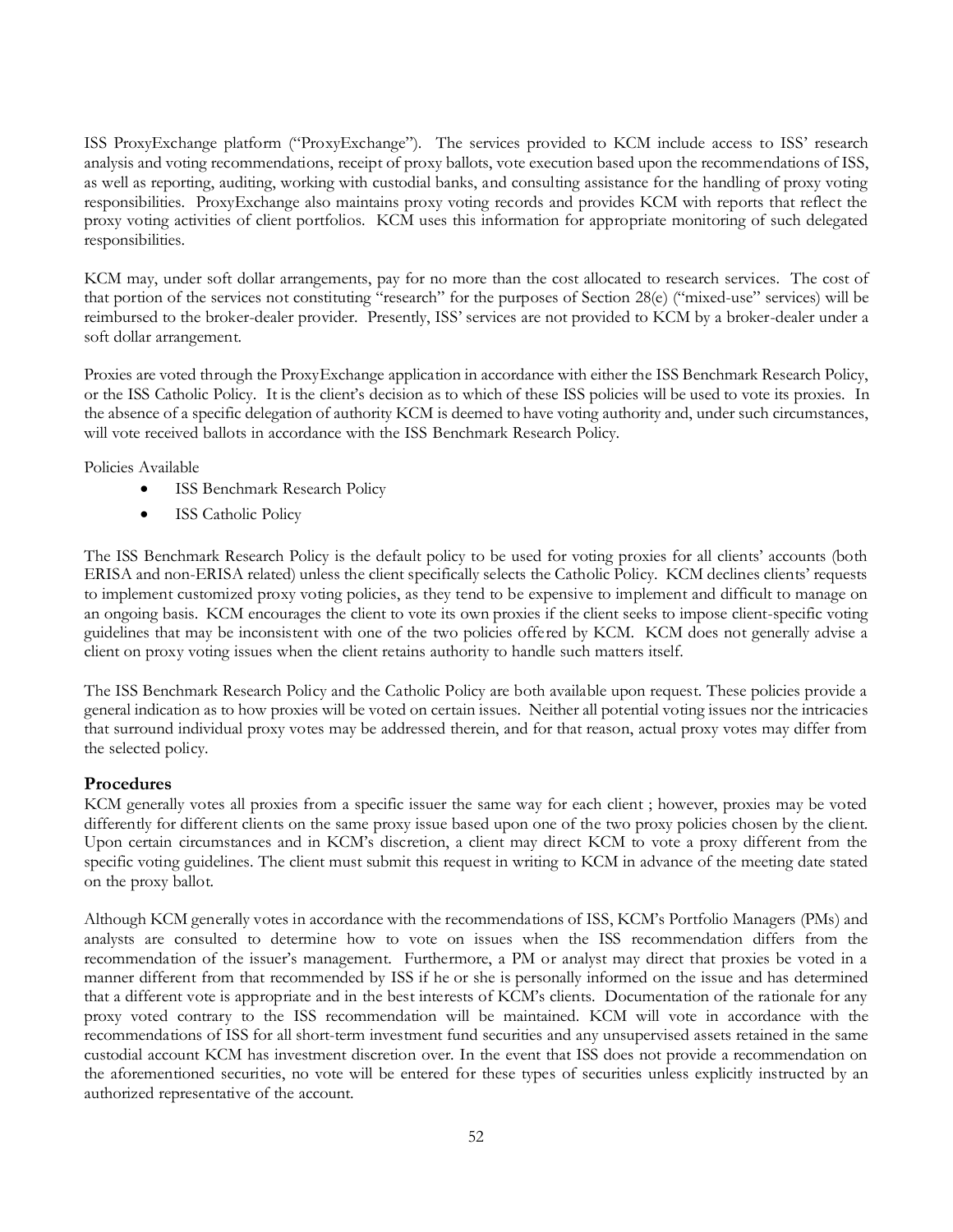A custodian may report ballots to ISS through an omnibus account. On occasion, these omnibus accounts may reflect ballots for shares held by different KCM investment strategies which in some instances may not be split. If after reviewing the ISS research, the PMs from the respective strategies are in disagreement on how to vote a particular issue, the issue will be referred to the Proxy Voting Committee who will consider all factors affecting each strategy and determine the best way to vote the block of shares.

KCM will make every reasonable effort to vote all proxies in a timely manner for which KCM has been delegated proxy voting discretion; however, instances may exist when KCM is unable to vote, (including but not limited to the following):

- Delays in account setup between ISS and the client's custodian;
- Miscommunication between ISS and the client's custodian;
- The client's custodian did not receive the proxy ballot;
- The client's custodian did not submit the proxy ballot to ISS in a timely manner;
- ProxyExchange does not reflect the proxy ballot information;
- The proxy ballot was received by KCM with insufficient time to submit a vote;
- KCM held shares on the record date, but sold the shares prior to the meeting date;
- The issuer is a non-U.S. company;
- Securities lending arrangements;
- A proxy is received for a client that has terminated KCM's advisory relationship;
- The client's custodian does not utilize ISS for submission of proxy materials; or
- KCM believes it is not in the best interest of the client to vote the proxy for any other reason not specified herein.

# **Environmental, Social and Governance (ESG) Strategy**

KCM recognizes that ESG issues can impact the valuation of the companies we invest in on behalf of our Clients. In order to effectively factor in ESG considerations when making voting decisions, proxy related research for all securities held in the ESG SMID Cap strategy are distributed to the PM for review.

# **Custodial Considerations**

For each client account for which KCM has been delegated proxy voting discretion, KCM will notify ISS of the account relationship. KCM completes the initial document that ISS will send to the client's custodian requesting proxy statements and materials received on behalf of the client account be sent to ISS.

It is important to understand that from time-to-time custodial issues may arise which are beyond KCM's control. In the event a client delegates proxy voting discretion to KCM, it remains the client's obligation to instruct its custodian to forward applicable proxy materials directly to ISS so that its shares may be voted. Although KCM makes its best efforts to make sure that the client's custodian has received KCM's instructions through ISS, it is the responsibility of the client's custodian to acknowledge receipt of our instructions and to establish the account correctly in order for proxy materials to be submitted to ISS in a timely manner. KCM is not able to vote shares if ISS does not receive proxy materials on a timely basis from the custodian.

It is within each custodian's discretion as to whether it will provide ballots to ISS for issuers whose stocks are held in each client's account. Instead, a custodian may select its own proxy voting provider and choose not to provide proxy ballots to ISS. In these instances, ISS is not able to vote proxies for the client's account and KCM will not be able to accept voting authority for the client's account.

When voting ballots, it is within each custodian's discretion as to whether it will aggregate shares, held on behalf of various clients, in an omnibus account instead of submitting individual ballots for segregated accounts. In these cases,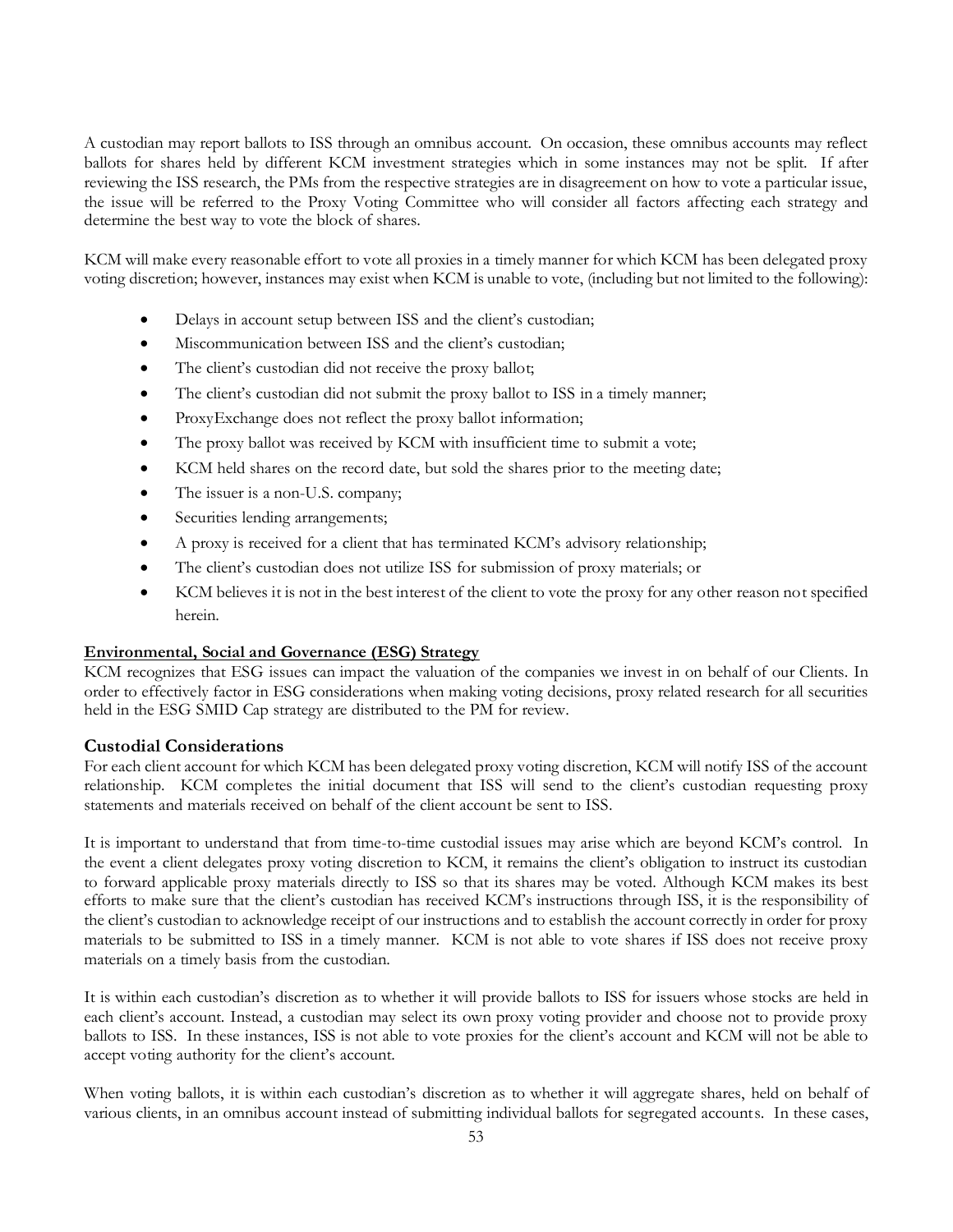the custodian must rely on its internal records to differentiate the various underlying holdings. In these instances, ISS will not be able to provide KCM with a detailed history of voting records at the individual client account level.

# **Securities Lending Arrangements**

The client may contract with its selected custodian to participate in a securities lending program. Under most securities lending arrangements, securities on loan to a borrower on the proxy record date is not voted by the lender unless the securities are recalled prior to the record date for the vote. As a general matter, KCM will not attempt to ask custodians to recall securities engaged in lending programs to facilitate proxy voting; therefore, the responsibility to vote proxies for securities on loan will typically reside with the borrower rather than the lender.

# **Notification of Account Termination and Closed Accounts**

KCM will continue voting a client's proxies after the client has provided notification to terminate its advisory relationship with KCM unless explicit instructions are received that state otherwise. Although ballots received prior to the actual account termination date will generally be voted, ballots received after the termination of the account will neither be reviewed nor voted.

# **Voting For Non U.S. Issuers**

It is KCM's policy to seek to vote all proxies for securities held in client accounts for which it has been delegated proxy voting discretion. In the case of non-U.S. issuers, proxies are voted on a best efforts basis and it may be difficult to vote or KCM may be prevented from voting due to a number of administrative issues that may include, but are not limited to, the following:

- KCM may not know when a meeting is taking place or may not be able to obtain relevant information. For example, KCM may receive meeting notices without enough time to fully consider the proxy or after the cutoff date for voting;
- Trading restrictions may have been placed on shares subject to voting.

A custodian may, in its sole discretion, determine that it will provide proxies to ISS for U.S. domestic companies, but not for non-U.S. issuers. Or, custodians may determine to provide proxies for non-U.S. issuers only to the custodians' selected proxy voting provider. In these instances, ISS is not able to vote proxies for non-U.S. issuers held in a client's accounts.

Generally, research coverage of non-U.S. issuers is provided by ISS. However, voting recommendations are not always provided with research; therefore, ballots for non-U.S. issuers are generally voted according to the chosen policy.

In certain circumstances, KCM will occasionally abstain from voting for non-U.S. issuers when unjustifiable costs and resources associated with voting a client's proxy might exceed any anticipated benefits to the client.

# **Active Communications with Corporate Management**

KCM has actively voted against management-sponsored initiatives where deemed appropriate. This action is the most direct communication of the fiduciary voters' concerns in some instances. Additional actions may include or have included direct meetings with corporate representatives, conference calls, inquiries through third parties and, on occasion, letter writing. KCM participates in a number of forums where its employees are able to meet and discuss issues with corporate representatives; these forums include conferences, seminars, user workshops, and other venues.

KCM has historically, and will in the future, review the proxy process for ERISA funds to adhere to two operative principles:

• Our duty of loyalty: What is in the best interest of the fund beneficiaries? Are their rights or ability to act being altered by this vote? Is it other than beneficial?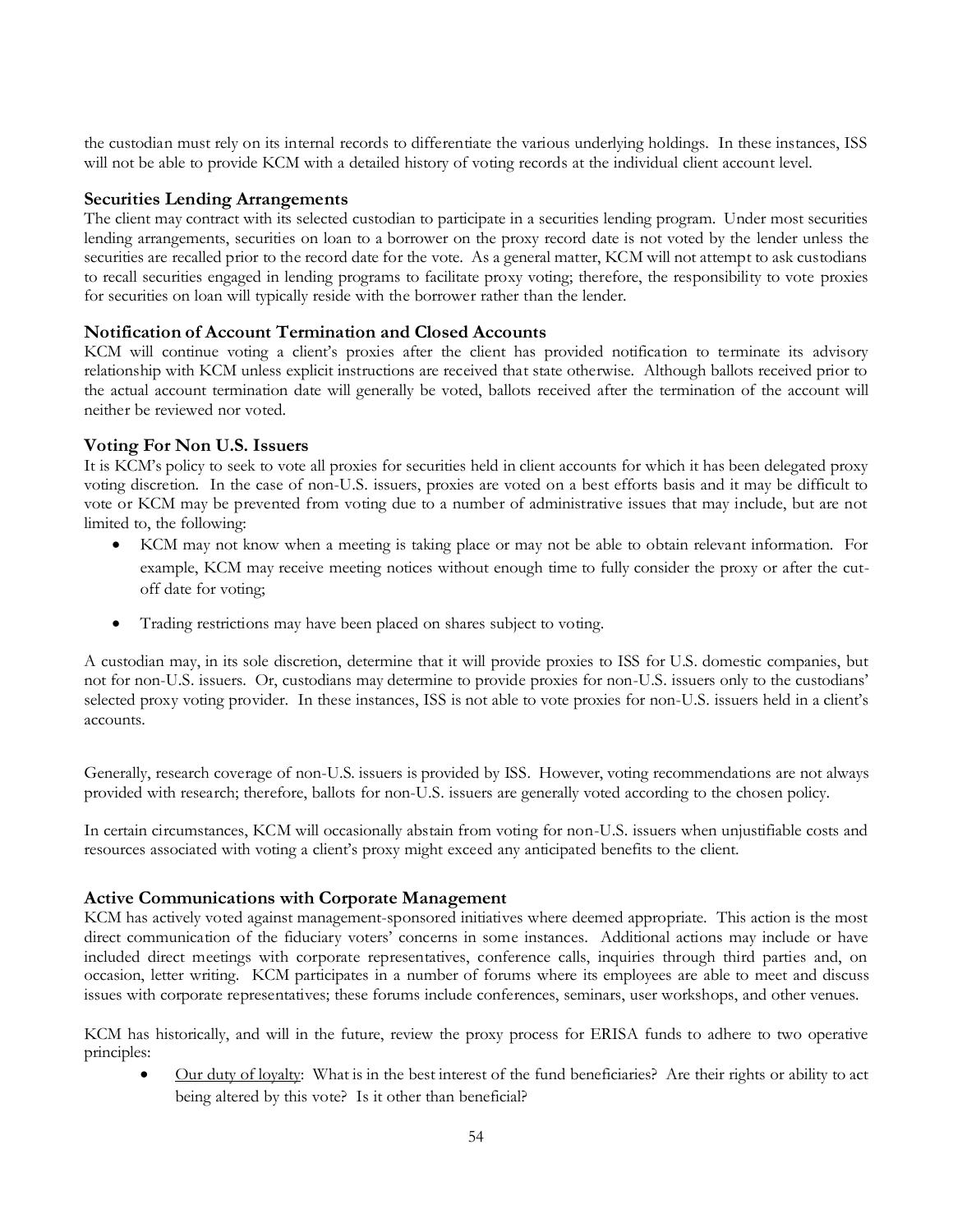• Our duty of prudence: Is the action proposed other than in the long-term financial interest of the fund? If an issue is reviewed and found to be basically "ERISA-neutral," less concern is possibly warranted than when it has a potential substantive adverse financial or best interest impact.

To date, KCM has been an active shareholder in the context of the proxy process and, when appropriate or necessary, has engaged in conversations with management and those who monitor the company. KCM will continue to carry out a detailed assessment of a company when evaluating areas of concern.

KCM has not, to date, actively considered filing shareholder proposals or writing letters to companies on a regular basis. These activities and others which could be considered expressions of activism are not under consideration at this time. Should a particular equity company become a concern, the evaluation and voting process will continue to be the first level of monitoring and communication. Participation in national forums and contacts with corporate representatives will also continue. A more individualized approach could evolve if these methods are not satisfactory in the context of a particular company. With numerous stocks to monitor and vote for client accounts, KCM recognizes it is not feasible or appropriate to be in active communication with 100% of companies.

As a result, it is believed that the current use of both internal and external resources to provide economies of scale and to more quickly identify concerns is an effective and appropriate use of time and assets in the management process. The final and perhaps most valuable tool KCM can use in the process of being an active and involved fiduciary remains the weight of its vote and, through that vote, we believe we can play a significant role in bringing concerns to corporate management on behalf of our clients.

# **Reconciliation**

To the extent reasonably practicable, KCM shall seek to reconcile proxies as reflected on ProxyExchange against securities eligible to be voted in client accounts with the exception of accounts in a wrap program or where a client's custodian wraps ballots<sup>1</sup> . Discrepancies identified between the expected ballots and actual ballot will be investigated with ISS and the client's custodian to make a best effort to determine the cause of the discrepancy. Documentation of discrepancies will be maintained.

# **Maintenance of Proxy Voting Records & Program Responsibility**

The documents listed below shall be maintained for no less than seven (7) years by KCM, by ISS or by another thirdparty service provider, on behalf of KCM; provided that ISS or another third party service provider shall undertake to provide KCM copies of such documents promptly upon its request:

- KCM's proxy voting policies and procedures;
- Proxy statements received for client and fund securities, provided that no copy of a proxy statement found on the SEC's EDGAR website need be retained;
- Records of votes cast on behalf of clients and funds;
- Records of oral or written requests for proxy voting information and written responses from KCM; and
- Any documents prepared by KCM that were material to making a proxy voting decision or that memorialized the basis for the decision.

The Portfolio Operations Manager is responsible for the administration of KCM's proxy voting activities.

# **Inquiries**

<sup>1</sup> Proxy ballots for wrap account sponsors or in certain circumstances where a client's custodian wraps ballots are provided to KCM on an aggregated basis for all accounts managed by KCM in the sponsor's program or by that client's custodian; therefore, KCM cannot reconcile the holdings in such accounts against the shares voted.